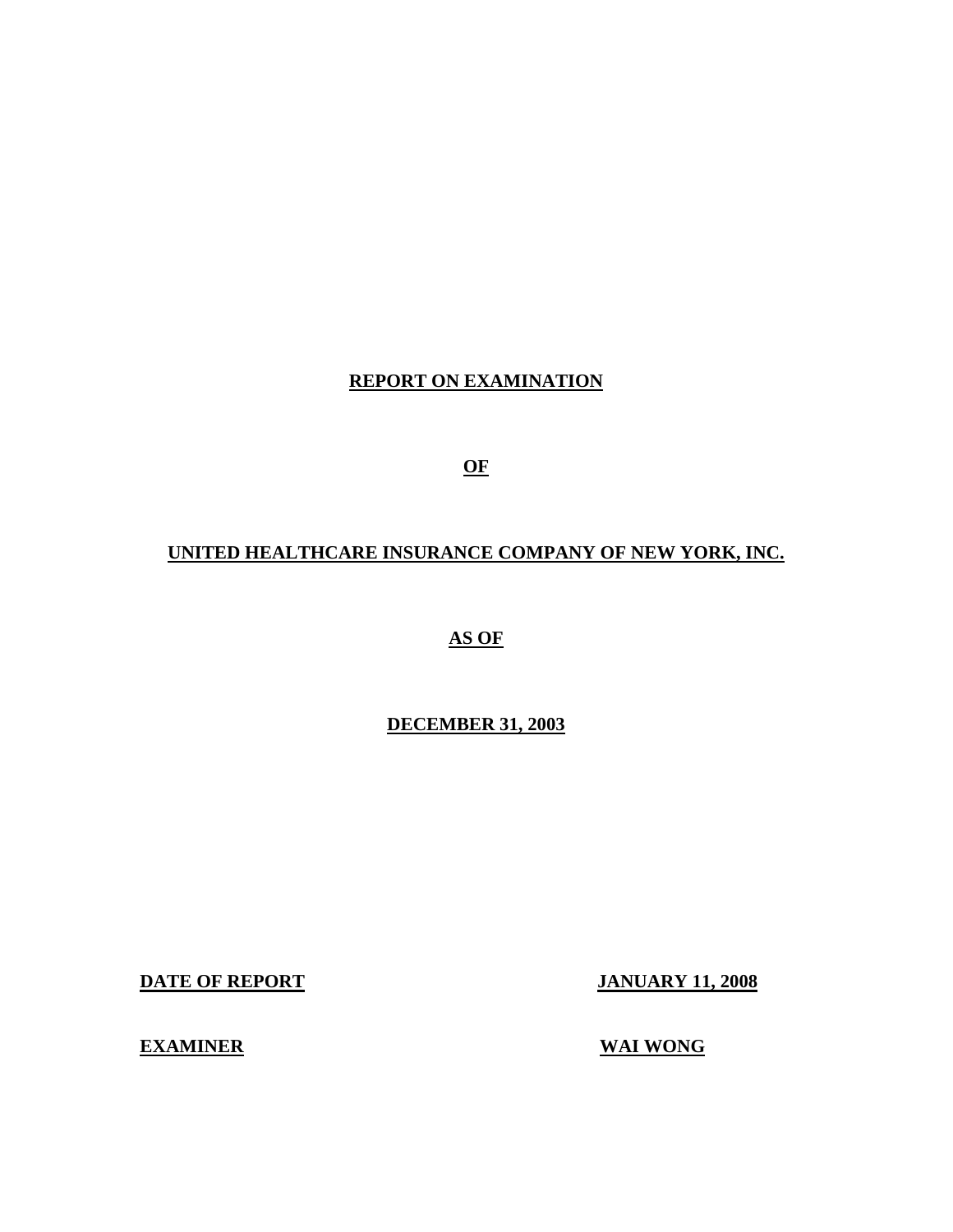# **TABLE OF CONTENTS**

| <b>ITEM NO.</b> |                                                  | PAGE NO.       |
|-----------------|--------------------------------------------------|----------------|
| 1.              | Scope of examination                             | 3              |
| 2.              | Description of company                           | $\overline{4}$ |
|                 | A. Management                                    | 4              |
|                 | B. Territory and plan of operation               | 7              |
|                 | C. Reinsurance                                   | 8              |
|                 | D. Enrollment                                    | 10             |
|                 | E. Holding company system                        | 10             |
|                 | F. Management agreement                          | 13             |
|                 | G. Underwriting ratios                           | 14             |
|                 | H. Section 1307 loan                             | 14             |
|                 | I. Custodial agreement                           | 14             |
|                 | J. Accounts and records                          | 15             |
| 3.              | <b>Financial statements</b>                      | 18             |
|                 | <b>Balance</b> sheet<br>$A_{-}$                  | 18             |
|                 | Underwriting and investment exhibit<br><b>B.</b> | 20             |
| 4.              | Claim reserves                                   | 21             |
| 5.              | Market conduct                                   | 22             |
|                 | A. Claims processing                             | 22             |
|                 | <b>B.</b> Prompt Pay Law                         | 27             |
|                 | C. Denied claims                                 | 32             |
|                 | D. Explanation of benefits statements            | 34             |
|                 | E. Schedule M                                    | 35             |
|                 | F. Grievances                                    | 36             |
|                 | G. Utilization review                            | 37             |
|                 | H. Appointment of agents                         | 40             |
|                 | I. Fraud prevention and detection                | 44             |
| 6.              | Compliance with prior reports on examination     | 49             |
|                 |                                                  |                |
| 7.              | Summary of comments and recommendations          | 52             |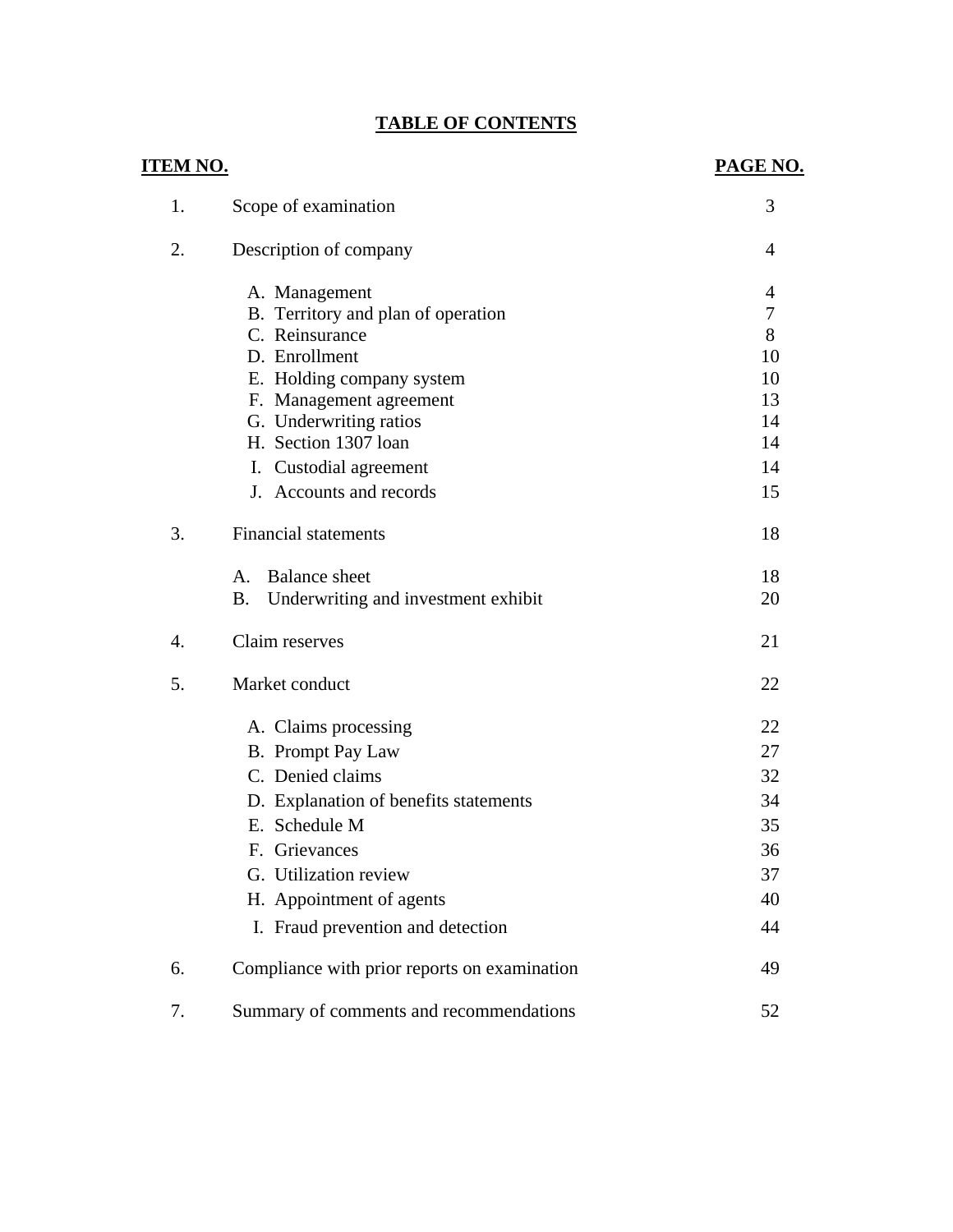

25 BEAVER STREET STATE OF NEW YORK INSURANCE DEPARTMENT NEW YORK, NEW YORK 10004

Governor

Eliot Spitzer Eric R. Dinallo Superintendent

January 11, 2008

Honorable Eric R. Dinallo Superintendent of Insurance Albany, New York 12257

Sir:

Pursuant to the provisions of the New York Insurance Law and acting in accordance with the instructions contained in Appointment Number 22140, dated January 30, 2004, attached hereto, I have made an examination into the condition and affairs of United HealthCare Insurance Company of New York, Inc., a company licensed pursuant to the provisions of Article 42 of the New York Insurance Law, as of December 31, 2003 and submit the following report thereon.

The examination was conducted at the Company's offices located at 450 Columbus Blvd., Hartford, CT and Two Penn Plaza, Suite 700, New York, NY. United HealthCare Insurance Company of New York, Inc. is a wholly-owned subsidiary of United HealthCare Insurance Company, which is a wholly-owned subsidiary of UnitedHealth Group Incorporated.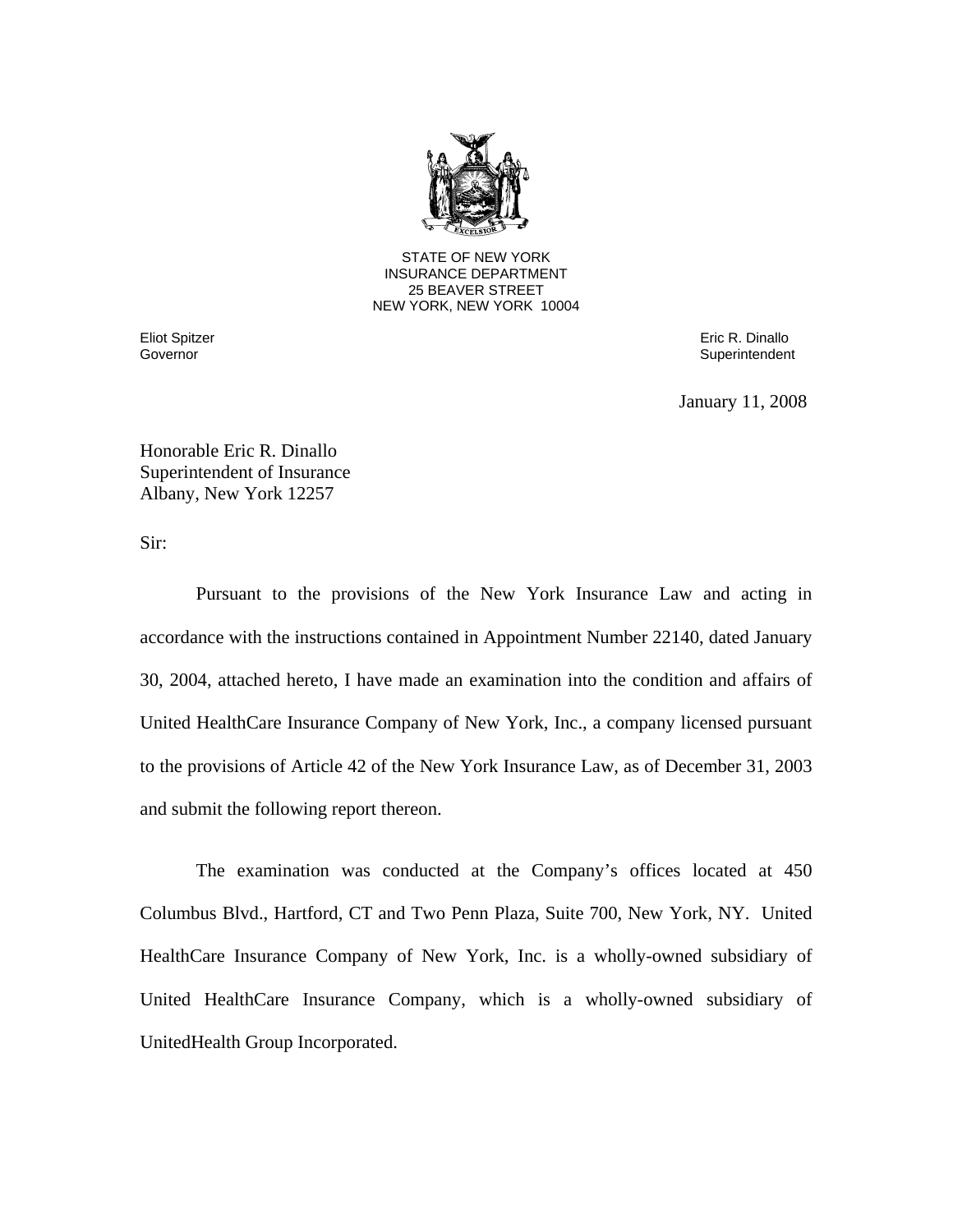Whenever the terms "UHINY", or "the Company" appear herein, without qualification, they should be understood to mean United HealthCare Insurance Company of New York, Inc. Whenever the term "the Parent" appears herein, without qualification, it should be understood to mean UnitedHealth Group Incorporated.

A concurrent examination was made of UnitedHealthcare of New York, Inc., an affiliated health maintenance organization (HMO), licensed under the provisions of Article 44 of the Public Health Law. A separate report thereon has been submitted.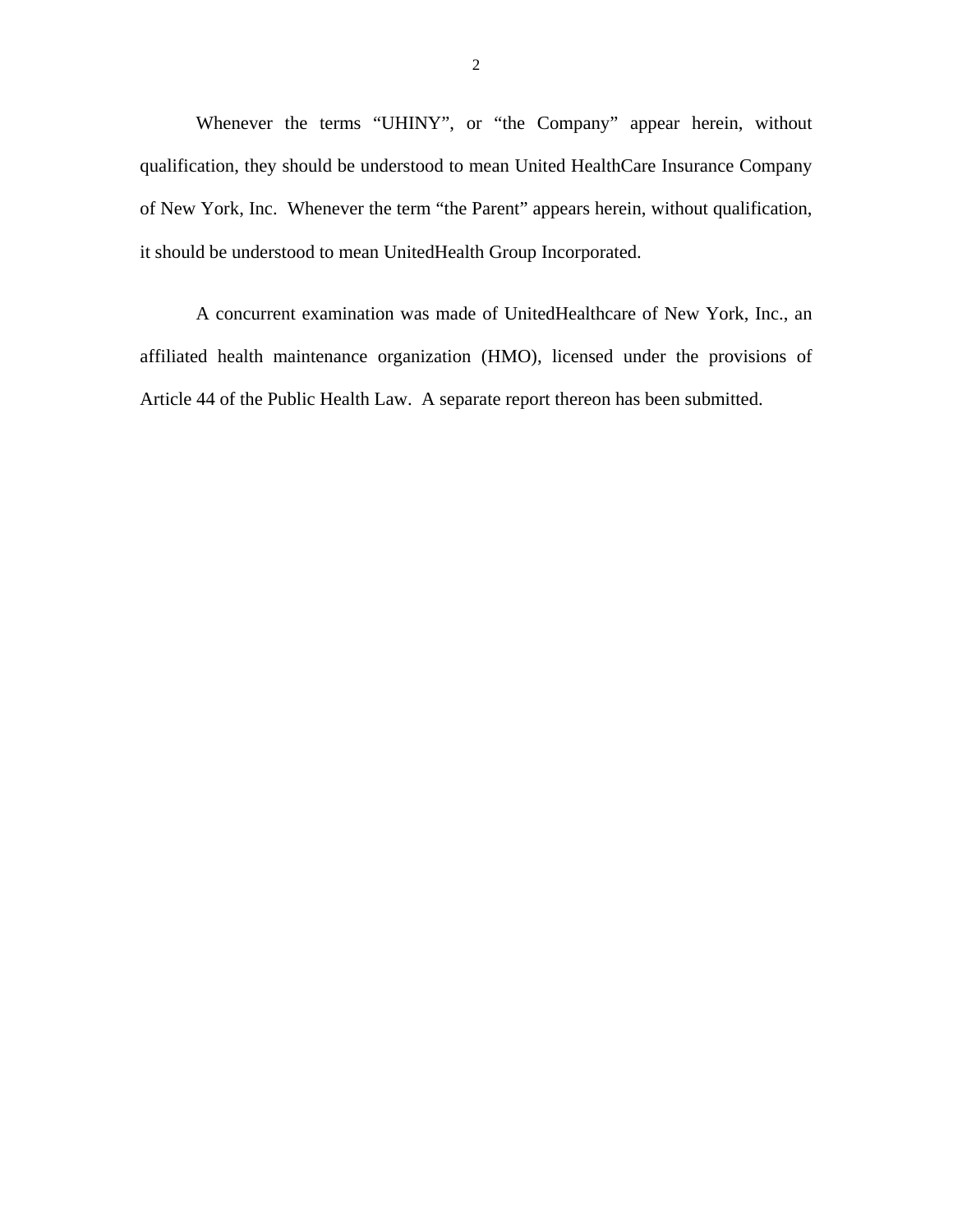### 1. **SCOPE OF EXAMINATION**

<span id="page-4-0"></span>United HealthCare Insurance Company of New York was previously examined as of December 31, 1999. The current examination covered the period from January 1, 2000 through December 31, 2003. Transactions subsequent to this period were reviewed where deemed appropriate.

The examination comprised a verification of assets and liabilities as of December 31, 2003 in accordance with Statutory Accounting Principles (SAP), as adopted by the Department, and a review of income and disbursements deemed necessary to accomplish such verification. The examination also utilized, to the extent considered appropriate, work performed by the Company's independent certified public accountants.

A review or audit was also made of the following items as called for in the Examiners Handbook of the National Association of Insurance Commissioners:

> History of the Company Management and controls Corporate records Fidelity bonds and other insurance Territory and plan of operation Growth of the Company Business in force Reinsurance Accounts and records Loss experience Financial statements Treatment of policyholders and claimants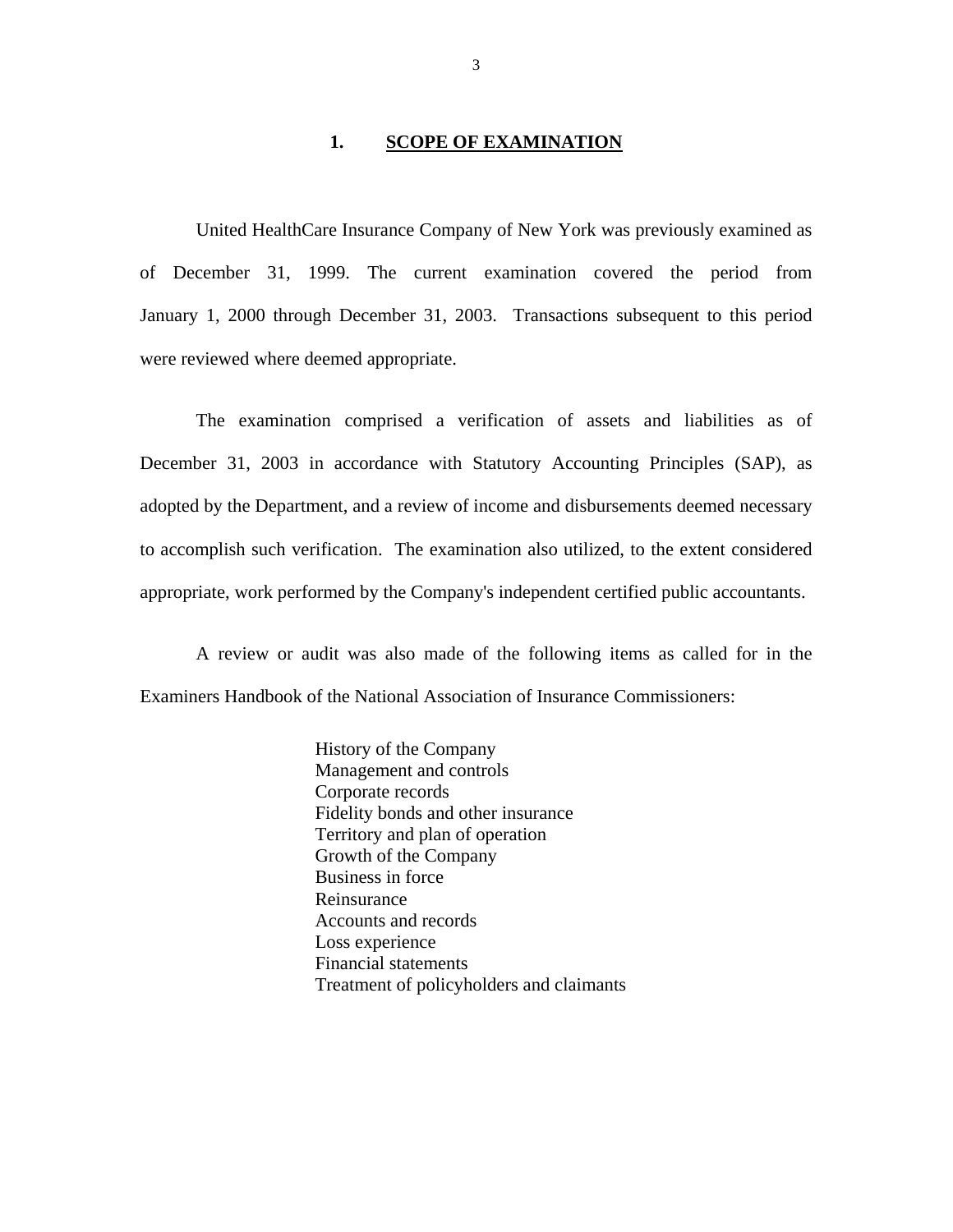<span id="page-5-0"></span>This report is confined to financial statements and comments on those matters, which involve departures from laws, rules or regulations, or which are deemed to require explanation or description.

# **2. DESCRIPTION OF COMPANY**

The Company is a domestic insurer licensed to write accident and health insurance, as defined in Paragraphs 3(i) and 3(ii) of Subsection (a) of Section 1113 of the New York Insurance Law. The Company was originally incorporated on February 8, 1995, as The MetraHealth Insurance Company of New York and commenced business on December 28, 1995. The Company is a wholly-owned subsidiary of United HealthCare Insurance Company, (formerly known as The MetraHealth Insurance Company and Travelers Insurance Company of Illinois), a Connecticut stock corporation.

The Company's administrative office is located at 2950 Expressway Drive South, Islandia, NY 11749.

### A. Management

Pursuant to the Company's charter and by-laws, management of the Company is to be vested in a board of directors consisting of not less than thirteen, nor more than twenty directors. At December 31, 2003, the thirteen members of the Board of Directors were as follows: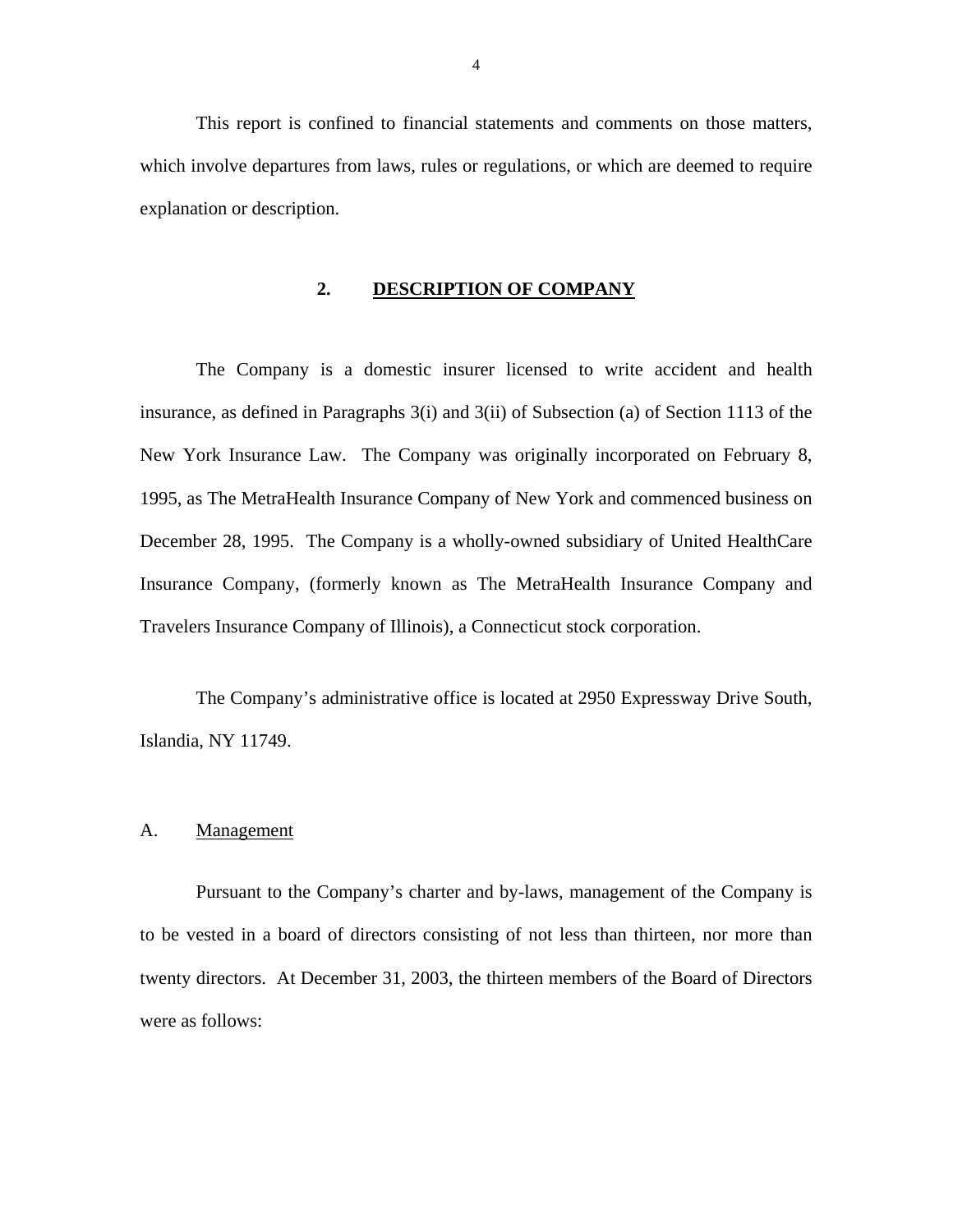| Name and Residence         | <b>Principal Business Affiliation</b>           |
|----------------------------|-------------------------------------------------|
| Thomas E. Burton           | Vice-President and Actuary,                     |
| South Windsor, CT          | United HealthCare Insurance Company             |
| Ronald B. Colby            | Chairman and President,                         |
| Minnetrista, MN            | United HealthCare Insurance Company of New York |
| Loretta D. Eisele          | Healthplan Operations,                          |
| East Islip, NY             | UnitedHealthcare of New York, Inc.              |
| Patrick J. Erlandson       | Vice-President,                                 |
| North Oaks, MN             | UnitedHealthcare of New York, Inc.              |
| Matthew L. Friedman        | <b>Assistant Secretary,</b>                     |
| West Hartford, CT          | United HealthCare Insurance Company of New York |
| Jeffrey W. Kagan           | Vice-President,                                 |
| Famingville, NY            | United HealthCare Insurance Company of New York |
| Amy K. Knapp               | President,                                      |
| New York, NY               | United HealthCare Insurance Company of New York |
| P. Alain McMahon           | <b>Assistant Secretary,</b>                     |
| Hebron, CT                 | United HealthCare Insurance Company of New York |
| William A. Munsell         | Executive Officer,                              |
| Wayzata, MN                | United HealthCare Insurance Company of New York |
| Nancy J. Sika              | Vice-President,                                 |
| Ridge, NY                  | United HealthCare Insurance Company of New York |
| Cecilia A. Walpole Griffin | Director, Treasury Operations,                  |
| Columbia, CT               | United HealthCare Insurance Company of New York |
| Laurie Wasserstein         | Vice-President, Underwriting,                   |
| Delmar, NY                 | UnitedHealthcare, Inc.                          |
| R. Channing Wheeler        | Chief Executive Officer,                        |
| Westport, CT               | United HealthCare Insurance Company of New York |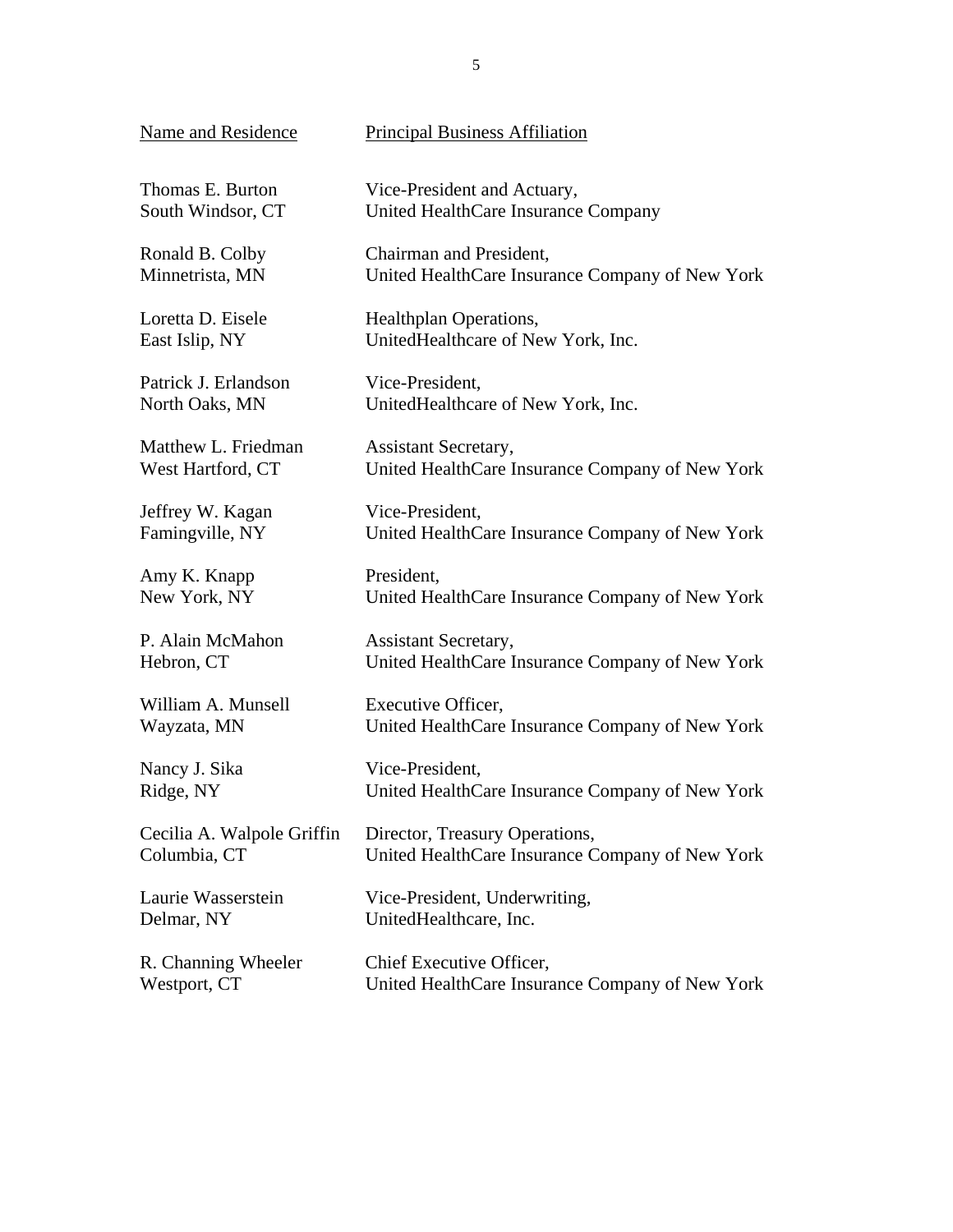The principal officers of the Company as of December 31, 2003 were as follows:

Name Title Patrick J. Erlandson Treasurer Michael J. McDonnell General Counsel

Ronald B. Colby Chairman and President R. Channing Wheeler Chief Executive Officer

The review of the board meetings for calendar years 2000 through 2003 found that the Board did not hold any meetings during this period. All decisions made and actions taken by the Board during the period were through written actions. It is noted; however, that the by-laws of the Company dictate that meetings are to take place at least quarterly and written action shall be limited to those situations where time is of the essence and not in lieu of a regularly scheduled meeting.

According to Section 4.9 of UHINY's by-laws, written actions cannot be taken without unanimous consent of all directors. The review found that written action was taken on three occasions in 2001 without the unanimous written consent of all directors, as some directors failed to sign off on the action.

It is recommended that UHINY comply with its by-laws and hold Board of Directors meetings on at least a quarterly basis.

It is recommended that UHINY establish procedures to ensure that unanimous written consent of all directors is received before adopting any written actions.

It is also recommended that the aforementioned written actions be unanimously ratified by the current board of directors.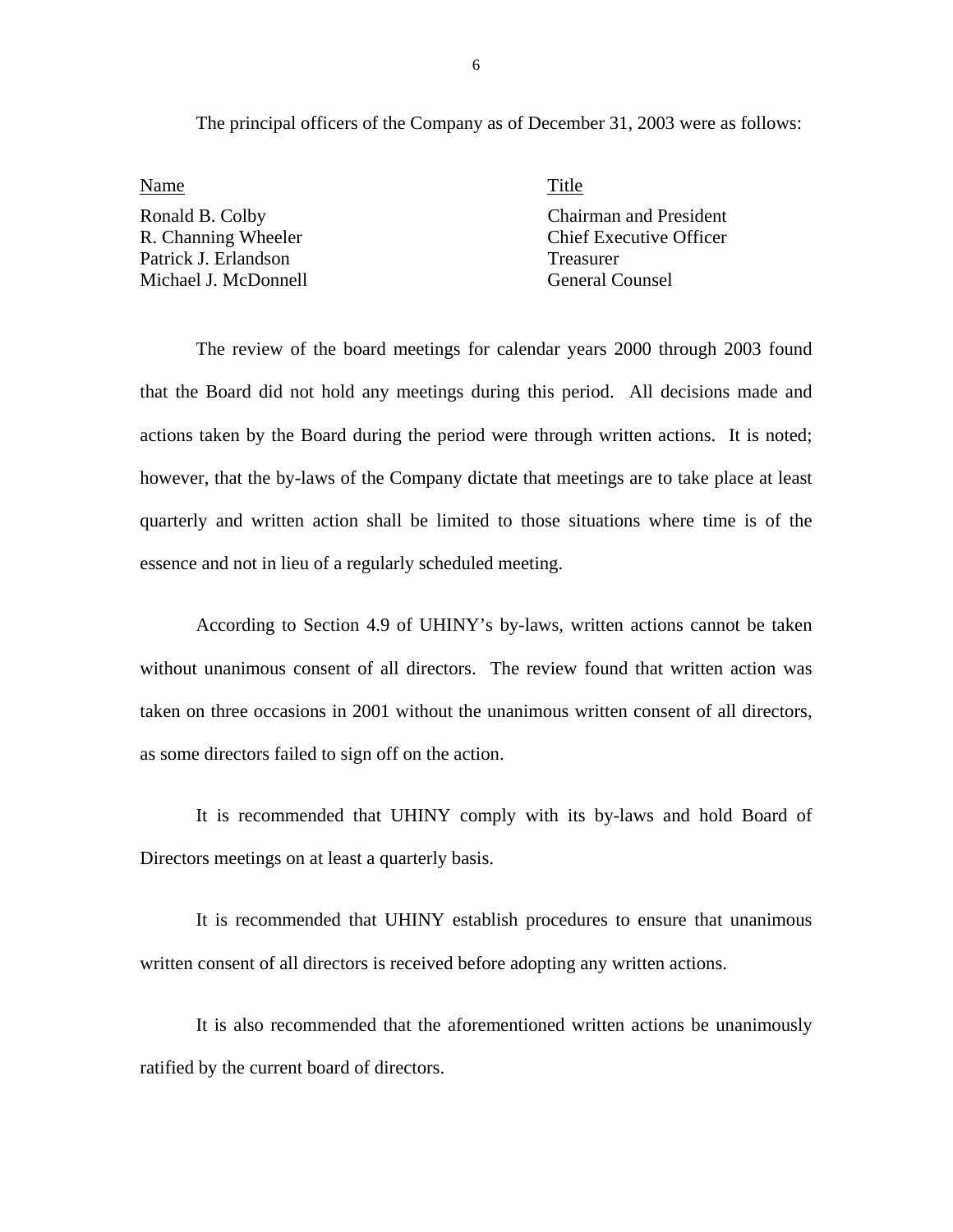### <span id="page-8-0"></span>B. Territory and Plan of Operation

As of December 31, 2003, the Company was licensed in the State of New York and in the District of Columbia. During the examination period, it only wrote business in the State of New York.

The Company offers Indemnity and Preferred Provider Organization (PPO) products and provides the indemnity portion of a point-of-service (POS) product offered in conjunction with its HMO affiliate, UnitedHealthcare of New York, Inc. POS members of the HMO have the option of going out of their HMO networks; when that occurs, the coverage is provided by UHINY. Coinsurance, deductibles, and limits on coverage apply to the out-of-network benefits provided by UHINY.

The Company insures and administers the medical benefits portion of the "Empire Plan", a health insurance program for New York's public employees and their families. The Empire Plan contract is a fully insured retrospectively rated contract where the State is entitled to a refund if UHINY's expenses fall below an agreed upon level for the year. However, the Company does not receive additional premiums if its costs exceed the agreed upon level, but UHINY does charge an additional fee for accepting the risk of funding medical costs above the agreed upon level.

Refunds that are due the State on the Empire Plan contract are kept as "retroreserves" by UHINY until a dividend is requested by the State. The amount kept as the retro-reserves by UHINY increased by nearly \$110 million in 2003 to a total of approximately \$205 million as of December 31, 2003.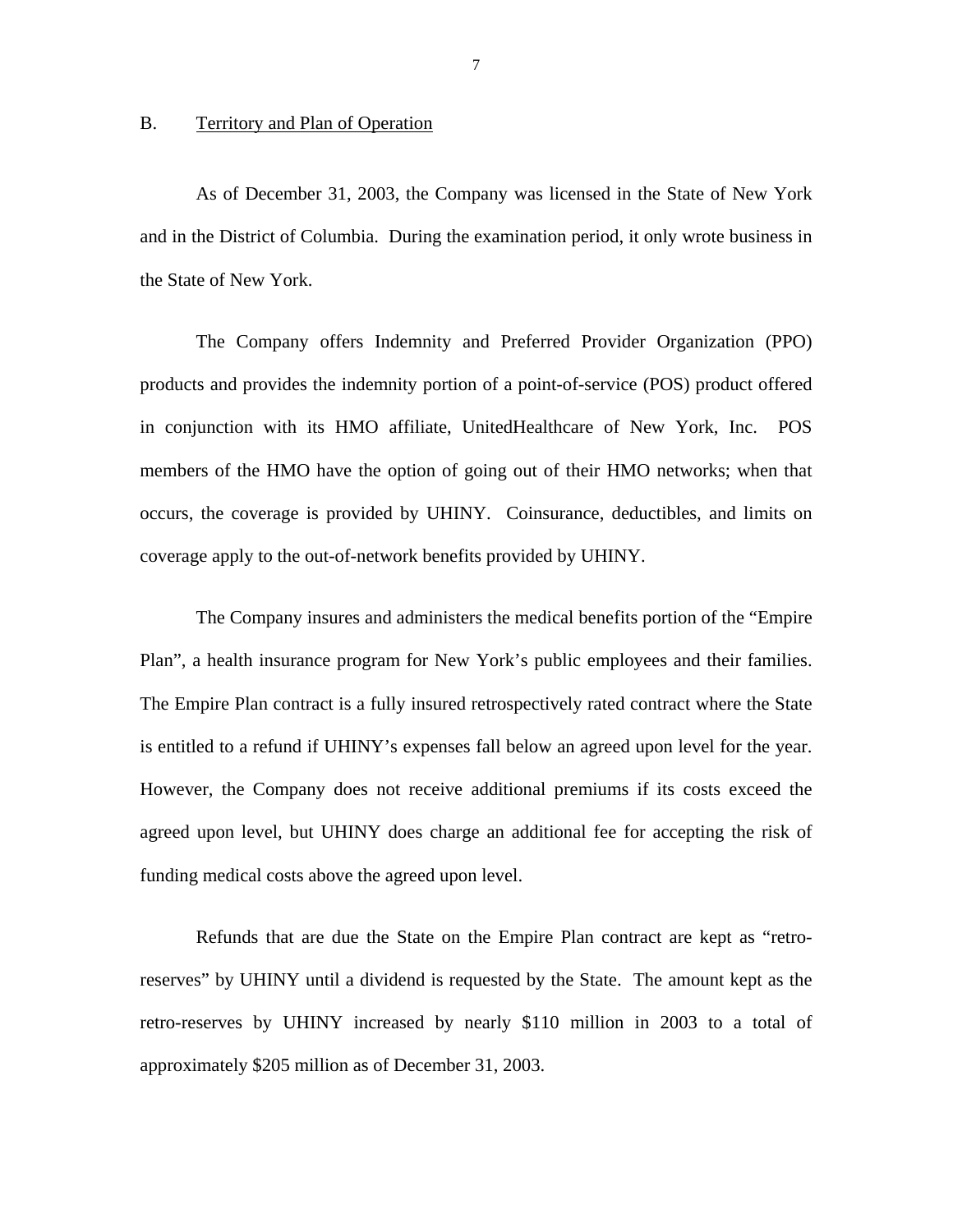<span id="page-9-0"></span>United HealthCare Insurance Company of New York, Inc. also has a relationship with the American Association of Retired Persons (AARP). The Company offers Medicare Supplemental coverage to members of AARP.

The Company contracts with independent practice associations (IPAs), hospitals, and other ancillary providers to render health care services to the insured members of its employer groups. The Company pays negotiated fees for services rendered by these providers.

Upon visiting a UHINY contracted physician for medical services, subscribers are responsible for a varying range of co-payments, depending on the contract that covers the member.

C. Reinsurance

The Company maintains a 70% Quota Share Reinsurance Agreement with London Life Reinsurance Company of Pennsylvania (LLRC), a licensed reinsurer in New York State for its New York State Empire Plan business.

This agreement requires the reinsurer to cover 70% of the Empire Plan claims and allocated loss adjustment expenses. The reinsurer also pays an equal portion of all other costs, including but not limited to commissions, taxes, assessments, licenses and fees. In return, the Company is required to submit 70% of its Empire Plan premium income to LLRC.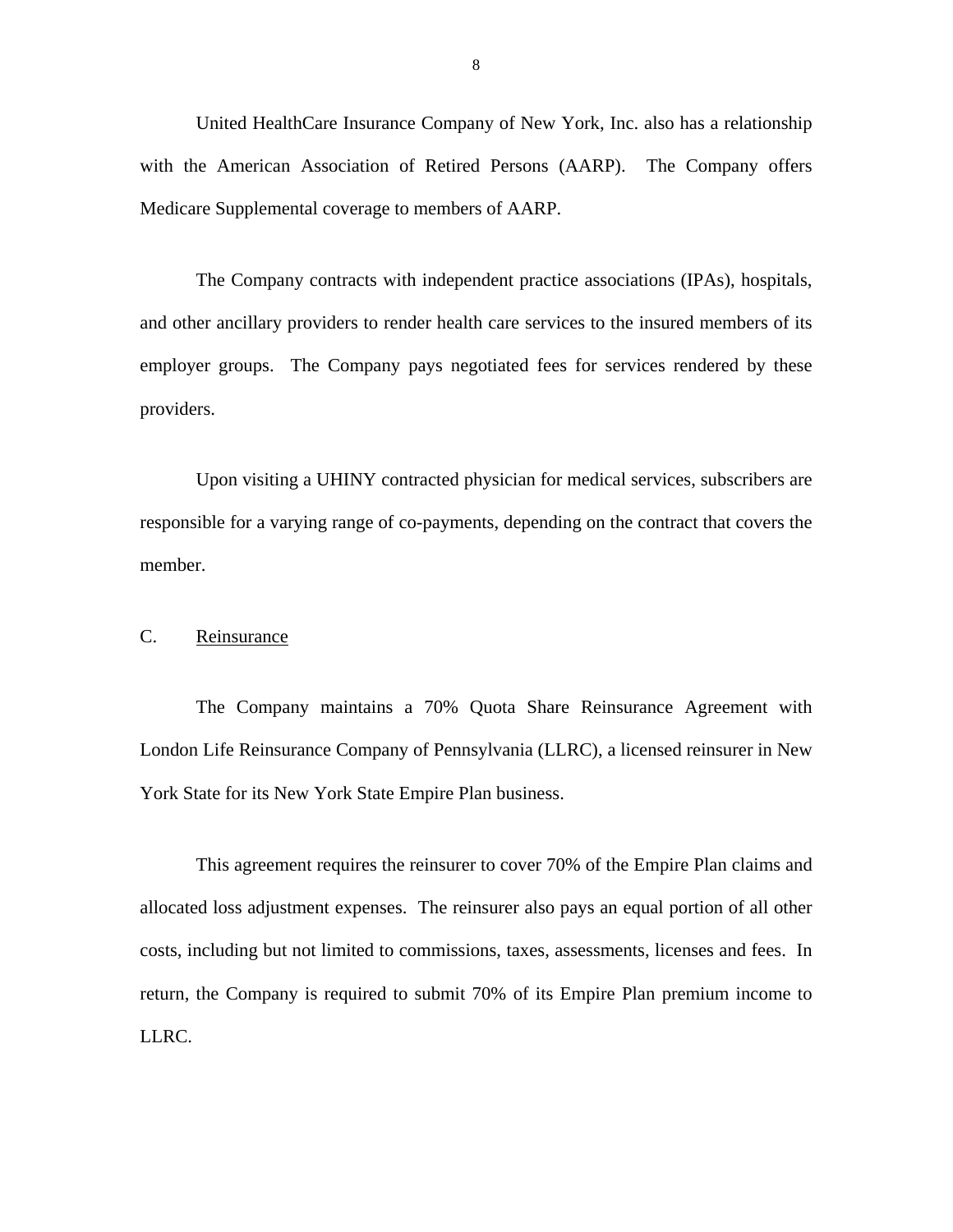London Life Reinsurance Company of Pennsylvania in turn has a stop-loss reinsurance agreement with UHINY's parent, United HealthCare Insurance Company (UHIC), a Connecticut domiciled insurance company, whereby UHIC will cover all losses that exceed a medical loss ratio of 89.4%.

The Company maintains a 50% Quota Share Reinsurance Agreement with its immediate parent, the United HealthCare Insurance Company, Inc. for all remaining business, net of the 70% of the Empire Plan business reinsured with London Life Reinsurance Company of Pennsylvania. This agreement requires the Parent to cover 50% of all of claims and allocated loss adjustment expenses. The reinsurer also pays an equal portion of all other costs, including, but not limited to: commissions, taxes, assessments, licenses and fees. In return, the Company is required to submit 50% of its premium income to the Parent.

The reinsurance agreements contain all of the standard clauses required by the New York Insurance Department and they have been approved by the Superintendent of Insurance.

In accordance with the respective contracts, the accounts are settled on a monthly basis with United HealthCare Insurance Company, Inc., and on a quarterly basis with London Life Reinsurance Company of Pennsylvania.

Under the agreement with its Parent, UHINY withholds funds otherwise due and payable to the reinsurer. Amounts owed between UHINY and its Parent are settled on a net basis as UHINY reports to the reinsurer on a monthly basis the reinsurer's share of net subject written premiums, less the reinsurer's share of losses and loss adjustment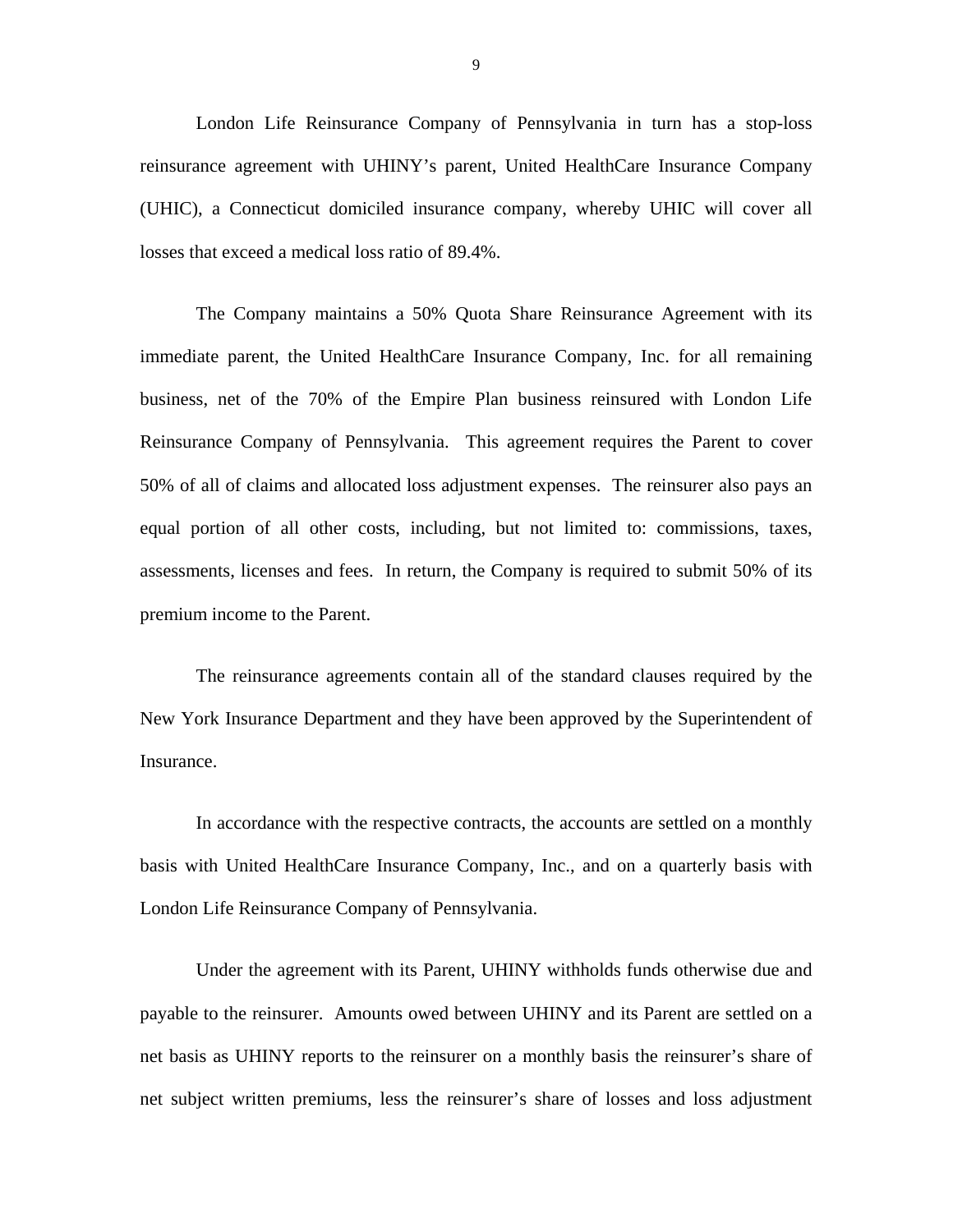expenses. Any net settlements due are deducted from, and offset against this withheld funds account, unless such settlement will result in a loss of credit for reinsurance under the New York Insurance Law.

### D. Enrollment

During the period January 1, 2000 through December 31, 2003, the Company experienced a net increase in enrollment of 1,550,953 insureds. An analysis of the increase in enrollment is set forth below:

|                     | 2000      | 2001      | 2002      | 2003      |
|---------------------|-----------|-----------|-----------|-----------|
| Enrollment, Jan. 1  | 96.499    | 1,361,069 | 1,489,028 | 1,572,768 |
| Net gain            | 1,264,570 | 127,959   | 83,740    | 74,684    |
| Enrollment, Dec. 31 | 1,361,069 | .489,028  | 1,572,768 | 1,647,452 |

### E. Holding Company System

The Company is a wholly-owned subsidiary of United HealthCare Insurance Company. The ultimate parent is UnitedHealth Group, Inc. The following chart depicts the Company's relationship with its parent companies and UnitedHealthcare of New York, Inc., its affiliated New York-licensed HMO at the examination date: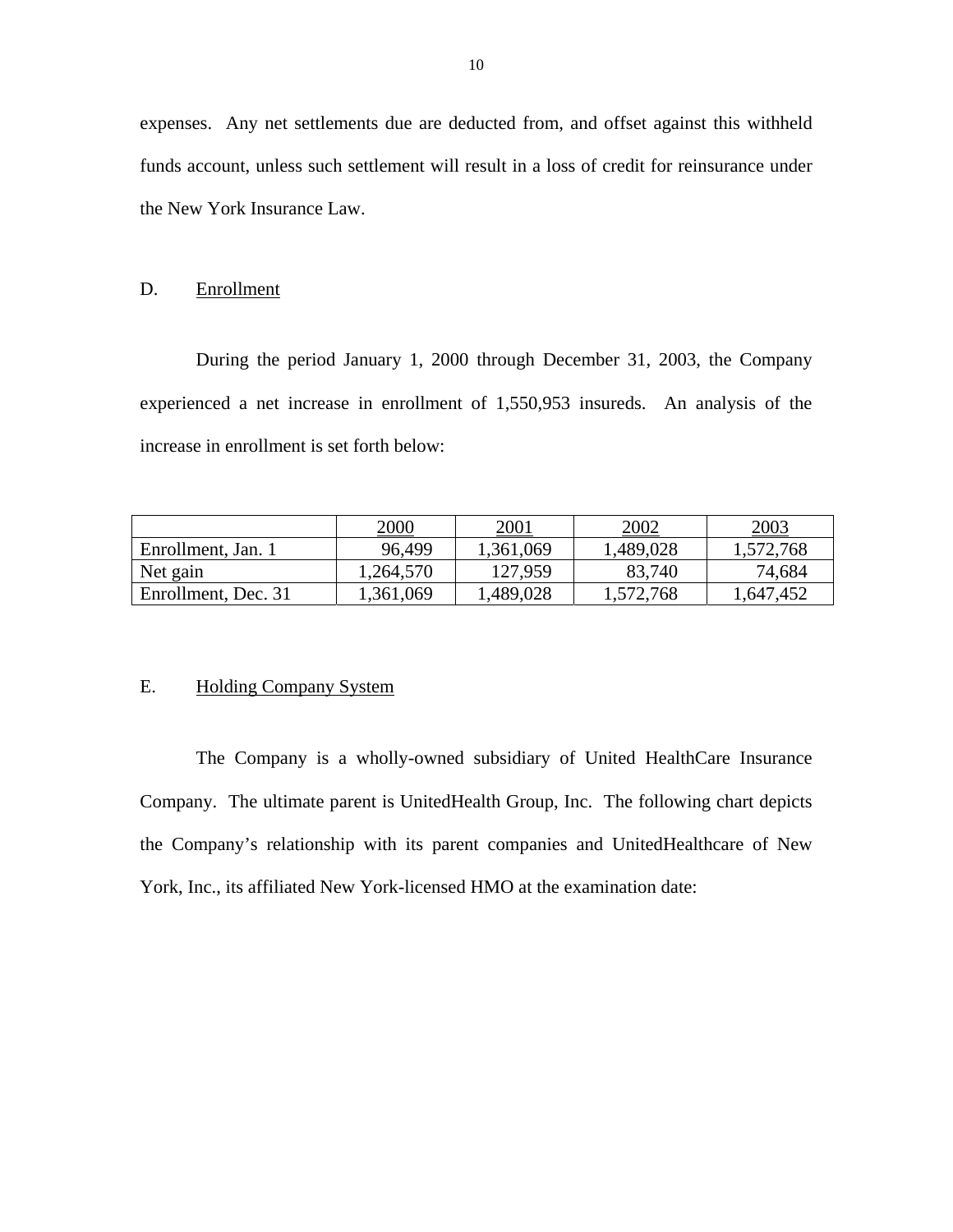

The Parent has an additional 160 subsidiaries not shown within this diagram. Those entities range from HMOs registered and operating in other states to healthcare providers and reinsurers.

The Company has various agreements in effect with its affiliates. The following is an analysis of such agreements: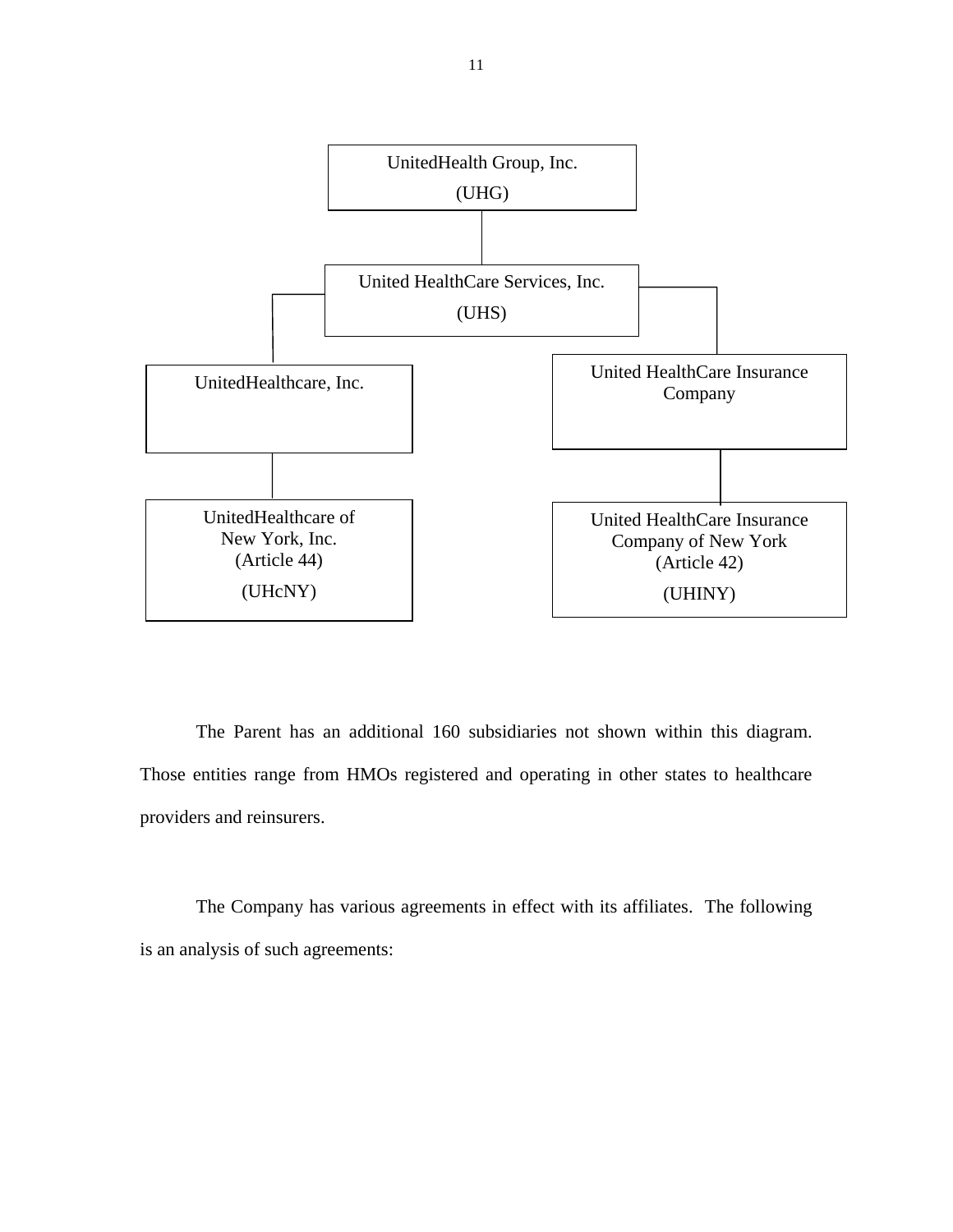- providing the services. This agreement is explained in more detail below. • United HealthCare Service, LLC (UHSC) provides administrative, financial and managerial services to the Company for a fee based on estimates of actual costs of
- The Specialized Care Services companies are a series of eleven affiliates which provide specialized benefits to the UnitedHealth Group companies. Some of the services provided include: dental, vision, mental health and physical therapy coverage. One of the Specialized Care Services companies UHINY has an agreement with United Behavioral Health, Inc., which provides employee assistance, mental health, and substance abuse services for the Company's enrollees.
- Ingenix provides services related to healthcare information systems including anti-fraud and recovery services for the Company.
- Ovations is a UnitedHealth Group company which provides services and products for insureds age 50 and over for the Company's members who are covered through the Company's contract with the American Association of Retired Persons (AARP).

Where required, these agreements have been approved by the Superintendent pursuant to Section 1505(c) of the New York Insurance Law.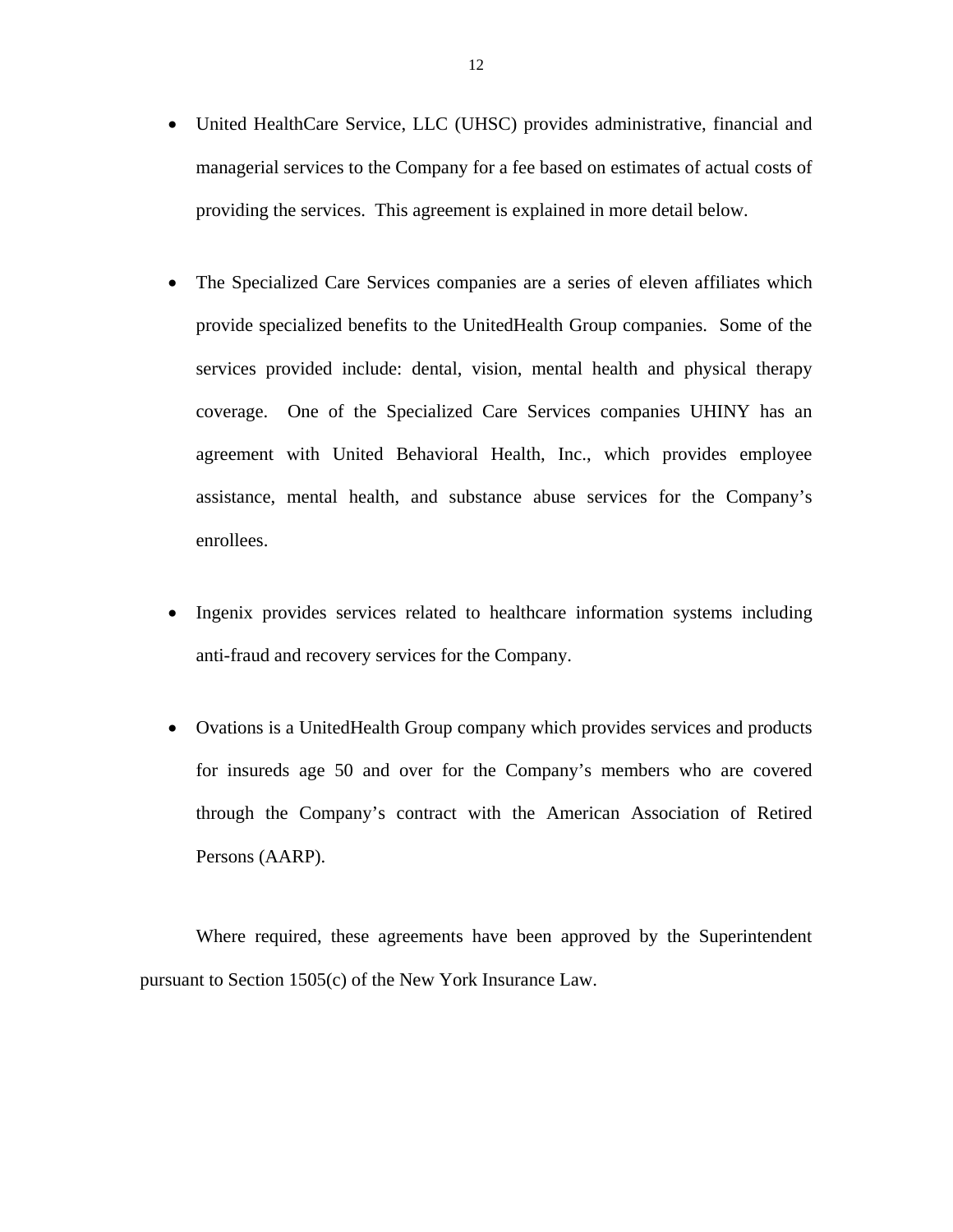# <span id="page-14-0"></span>F. Management Agreement

Under the terms of a management agreement between United HealthCare Service, LLC ("UHSC") and the Company, UHSC provides: financial, management, accounting, underwriting, marketing, legal, medical provider, member services, medical management, agency development, employee management and benefit, information systems, and other general and administrative services. United HealthCare Service, LLC also provides claims services, including case management services and review of claim services to the Company, through Uniprise, a UnitedHealth Group Inc., Company. The Company pays UHSC a management fee equal to the actual costs of UHS for providing these services. If the actual cost is not determinable, there will be an allocation of actual costs to the plan on an equitable basis in conformity with customary accounting practices.

Reports are required to be submitted to the Company by UHSC on a monthly basis and are to consist of a written statement of the services performed and the amount estimated to be owed for the services provided pursuant to the agreement. The monthly statements were not provided during the examination period.

It is recommended that United HealthCare Service, LLC submit itemized monthly statements listing the services provided and the amount of estimated charges to the Company for such services in compliance with the requirements of its management agreement.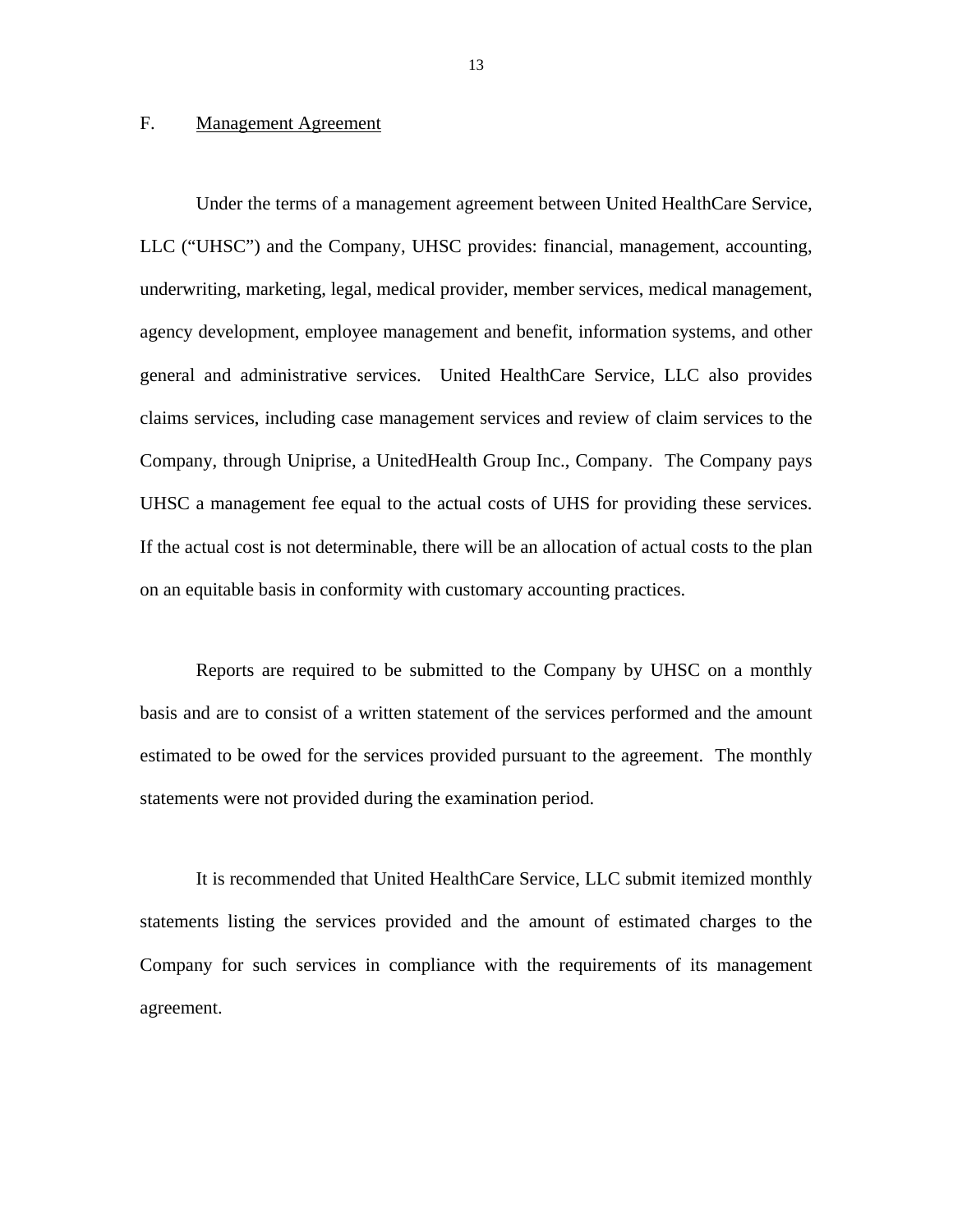### G. Underwriting Ratios

The underwriting ratios presented below are on an earned/incurred basis and encompass the period January 1, 2000 through December 31, 2003:

|                                     | Amounts         | Ratios  |
|-------------------------------------|-----------------|---------|
| Medical expenses incurred           | \$1,809,244,039 | 84.30%  |
| Administrative expenses incurred    | 236,960,957     | 11.04%  |
| Claims adjustment expenses incurred | 72,878,655      | 3.40%   |
| Underwriting gain                   | 27, 107, 713    | 1.26%   |
| Premiums earned                     | \$2,146,191,364 | 100.00% |

### H. Section 1307 Loan

A "surplus note" of \$12.3 million was issued on August 28, 1995 by the Company's parent, United HealthCare Insurance Company, and is included on the balance sheet as a component of capital and surplus. Pursuant to Section 1307 of the New York Insurance Law, no liability appears in UHINY's annual statement for this \$12,300,000 loan or the \$6,167,100 accrued interest thereon. Section 1307 of the New York Insurance Law requires that these amounts may be repaid only with the permission of the Superintendent of Insurance.

# I. Custodial Agreement

The Company maintains a custodial agreement with State Street Bank to protect its securities. A review of that agreement found that it does not contain all of the safeguards recommended by the Department. First, the agreement does not require the bank to maintain in-force Bankers Bond Insurance. Second, the agreement does not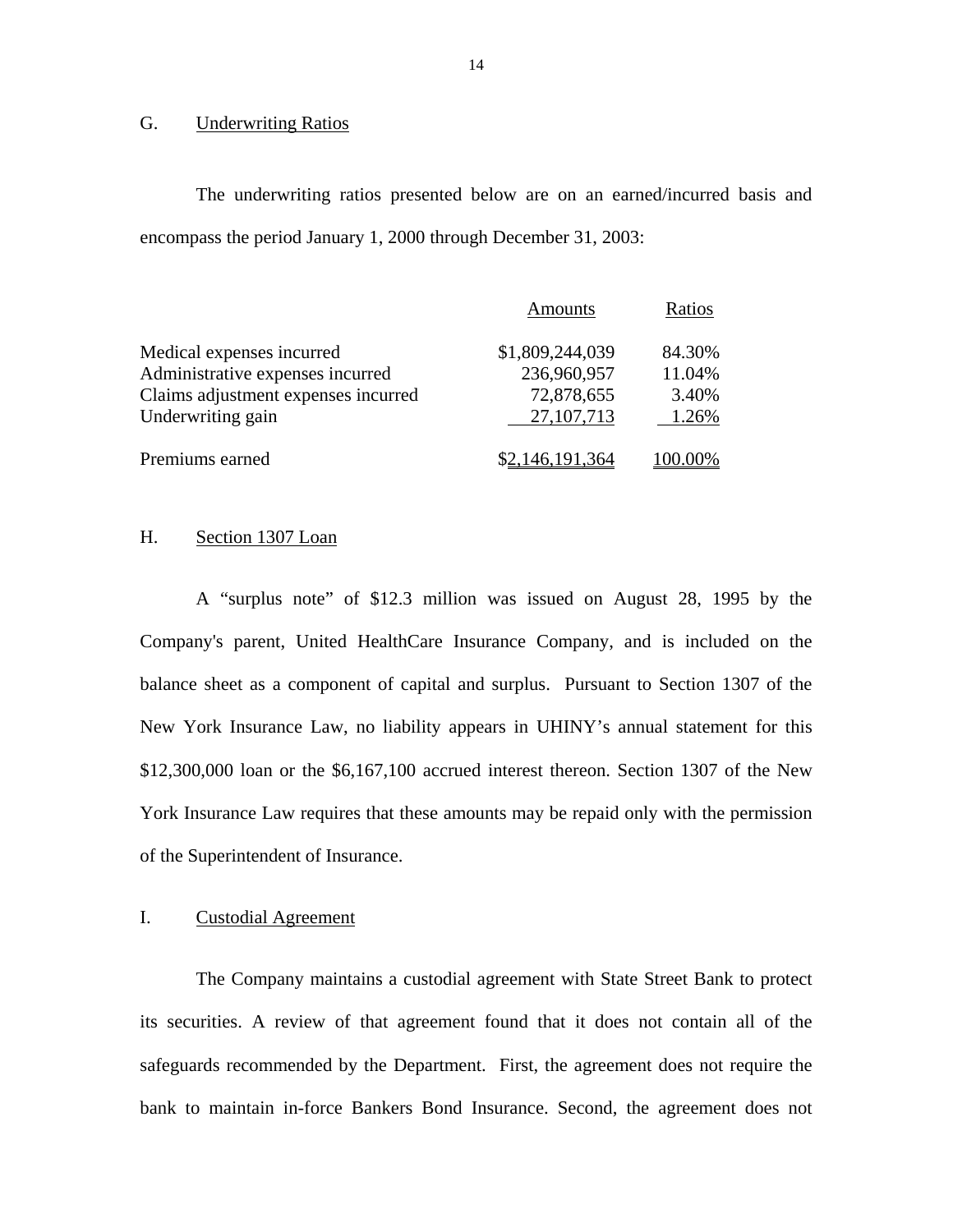<span id="page-16-0"></span>specify that written instructions from the Company to the bank be signed by two authorized officers. Finally, the custodial agreement should allow the insurer the opportunity to obtain the most recent report on the review of the custodian's system of internal controls.

Since the custodial agreement is deficient in regard to certain recommended provisions, it may not provide the Company with sufficient security.

It is recommended that the Company amend its custodial agreement with Street Bank to include the following:

- The bank shall have in-force, for its own protection, Bankers Blanket Bond Insurance of the broadest form available for commercial banks and will continue to maintain such insurance. The bank is to give the insurer 60 days written notice of any material change in the form or amount of such insurance for termination of this coverage.
- Written instructions hereunder shall be signed by any two of the insurer's authorized officers specified in a separate list for this purpose. This list will be furnished to the bank from time to time and signed by the treasurer or an assistant and certified under the corporate seal by the secretary or an assistant secretary.
- The agreement should have a provision that would give the insurer the opportunity to secure the most recent report on the review of the custodian's system of internal control, pertaining to custodian record keeping, as issued by internal or independent auditors.

# J. Accounts and Records

During the course of the examination, it was noted that the Company's treatment of certain items was not in accordance with Statutory Accounting Principles or Annual Statement Instructions. A description of such items is as follows: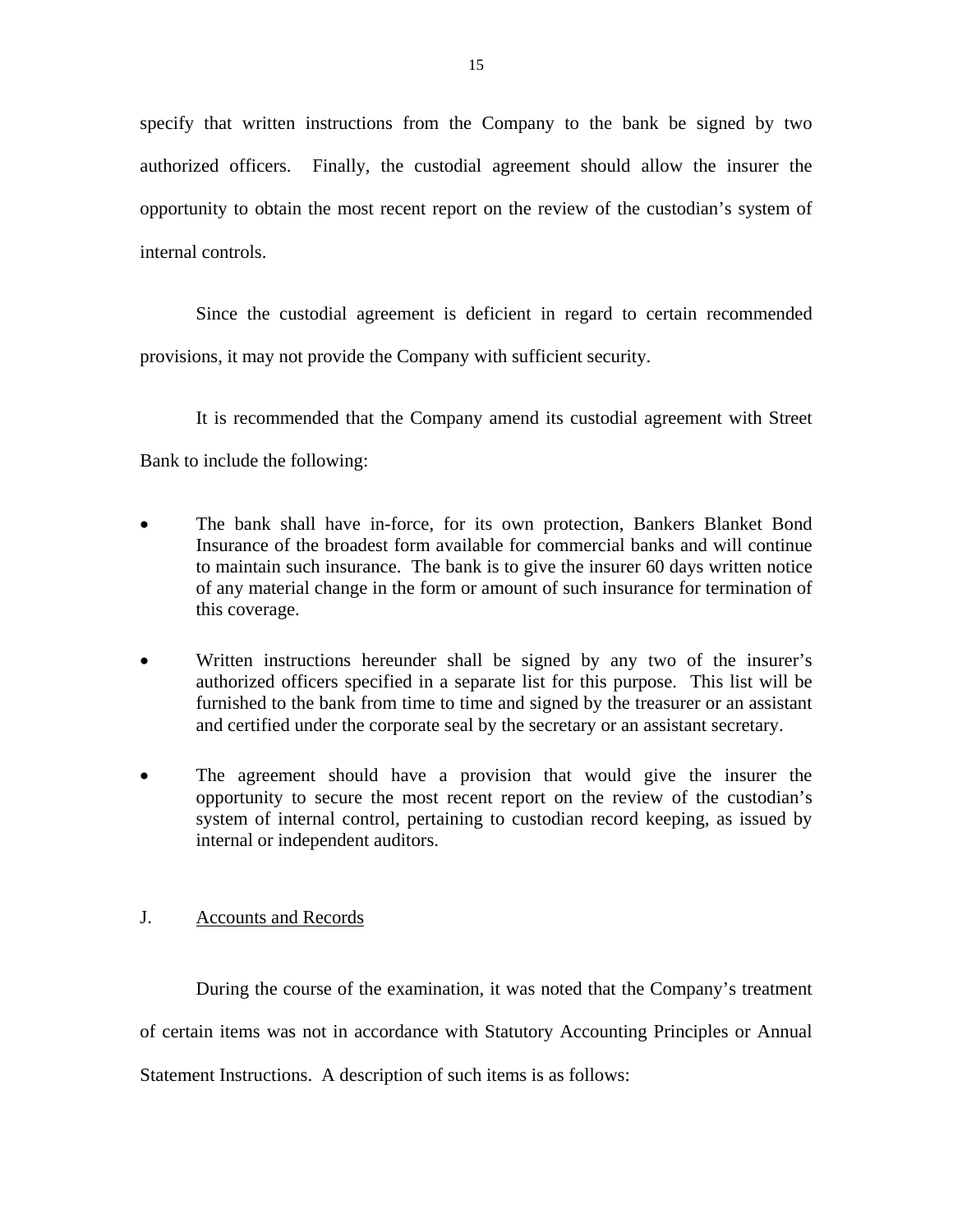1. The Company has repurchase agreements for certain investments on a continuous basis; however, UHINY failed to make the required disclosures detailed below on its annual statement filing. For companies engaged in repurchase agreements, Paragraph 18 of SSAP No. 45 requires that the reporting entity make the following disclosures on its financial statements:

"...its policy for requiring collateral or other security;

 (b) A description of the securities underlying the agreements, including book values and fair values, maturities, and weighted average interest rates for the following categories: (i) securities subject to reverse repurchase agreements; (ii) securities subject to repurchase agreements; (iii) securities subject to dollar repurchase agreements; and (iv) securities subject to dollar reverse repurchase agreements; and

(c) A description of the terms of reverse repurchase agreements whose amounts are included in borrowed money."

It is recommended that UHINY make the appropriate disclosures in its annual statement filings in accordance with Paragraph 18 of SSAP No. 45.

 reported on a separate basis, rather than netted against its payable for securities. Net investment income earned was also misstated on the Income Statement and 2. The Company uses the accrued interest on its money market fund to reduce its "payable for securities" balance. The accrued interest receivable should be the Investment Income Exhibit.

It is recommended that UHINY report its interest due and accrued on page 2, line 11, of its annual statement filing.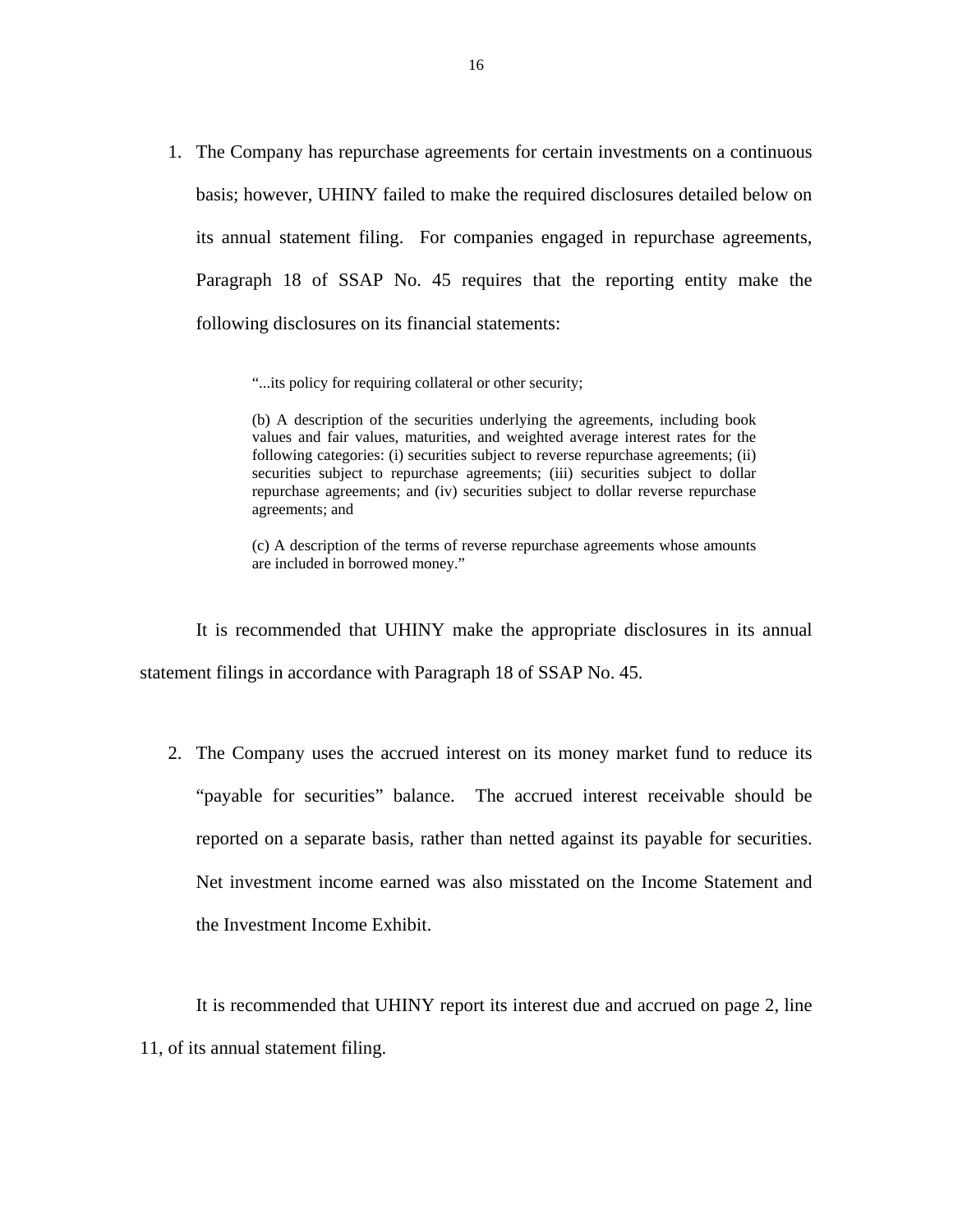It is recommended that UHINY adjust its net investment income earned amounts on both its income statement and investment income exhibit, to reflect the accrued interest receivable amount. No change was made to the financial statements herein, in regard to this item.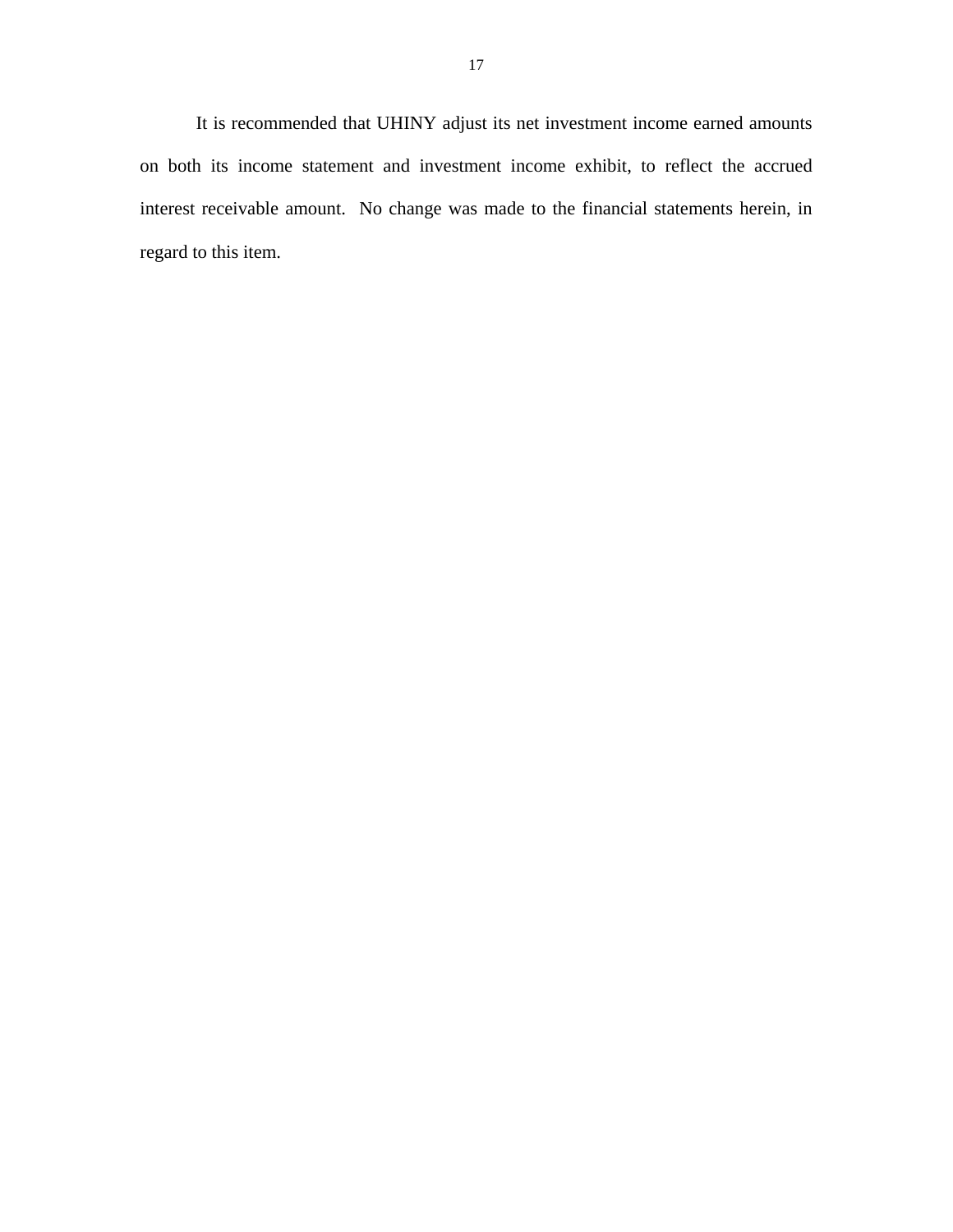# **3. FINANCIAL STATEMENTS**

# <span id="page-19-0"></span>A. Balance Sheet

The following shows the assets, liabilities and surplus as regards policyholders as determined by this examination as of December 31, 2003. This is the same as the balance sheet filed by the Company in its December 31, 2003 annual statement:

|                                                                            | Examination               | <b>Company</b>            |
|----------------------------------------------------------------------------|---------------------------|---------------------------|
| <u>Assets</u>                                                              | Admitted<br><b>Assets</b> | Admitted<br><b>Assets</b> |
| <b>Bonds</b>                                                               | 548,298,603<br>\$         | 548,298,603<br>\$         |
| Cash, cash equivalents and short-term<br>investments                       | 107,126,437               | 107,126,437               |
| Investment income due and accrued                                          | 6,660,756                 | 6,660,756                 |
| Uncollected premiums and agents' balances<br>in course of collection       | 54,022,256                | 54,022,256                |
| Amounts recoverable from reinsurers                                        | 235,616,625               | 235,616,625               |
| Current federal and foreign income tax<br>recoverable and interest thereon | 15,322                    | 15,322                    |
| Net deferred tax asset                                                     | 5,093,712                 | 5,093,712                 |
| Amounts recoverable from reinsurers for<br>commissions and expenses due    | 31,808,251                | 31,808,251                |
| <b>Total assets</b>                                                        | 988,641,962<br>\$         | \$<br>988,641,962         |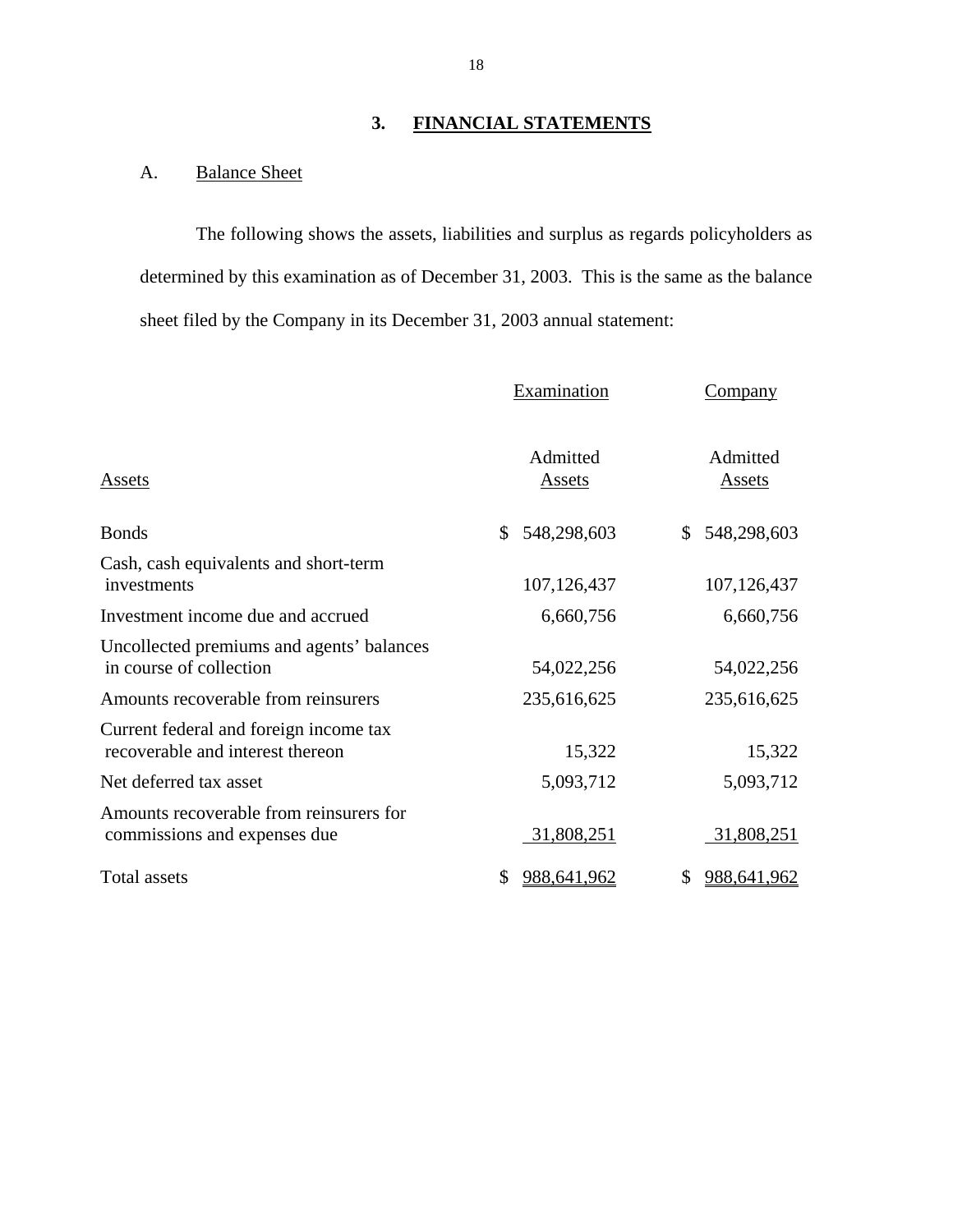|                                                           | Examination         | Company             |
|-----------------------------------------------------------|---------------------|---------------------|
| <b>Liabilities, Capital and Surplus</b>                   |                     |                     |
| Claims unpaid                                             | \$<br>86,981,528    | \$<br>86,981,528    |
| Unpaid claims adjustment expenses                         | 2,741,684           | 2,741,684           |
| Aggregate health policy reserves                          | 5,375,376           | 5,375,376           |
| Aggregate health claim reserves                           | 15,838,538          | 15,838,538          |
| Premiums received in advance                              | 9,113,406           | 9,113,406           |
| General expenses due or accrued                           | 17,658,657          | 17,658,657          |
| Amounts withheld or retained for the account of<br>others | 2,365,062           | 2,365,062           |
| Amounts due to parent, subsidiaries and affiliates        | 1,487,725           | 1,487,725           |
| Payable for securities                                    | 5,196,850           | 5,196,850           |
| Funds held under reinsurance treaties                     | 201,606,087         | 201,606,087         |
| Payable to reinsurers in respect of ceded<br>premiums     | 338,406,624         | 338,406,624         |
| Provision for experience rated refunds                    | 112,676,497         | 112,676,497         |
| Miscellaneous payable                                     | 882,781             | 882,781             |
| <b>Total liabilities</b>                                  | \$<br>800,330,815   | \$<br>800,330,815   |
| Common capital stock                                      | \$<br>300,000       | \$<br>300,000       |
| Gross paid in and contributed surplus                     | 54,300,000          | 54,300,000          |
| Surplus notes                                             | 12,300,000          | 12,300,000          |
| Unassigned funds (surplus)                                | 121,411,147         | 121,411,147         |
| Total capital and surplus                                 | \$<br>188, 311, 147 | \$<br>188, 311, 147 |
| Total liabilities, capital and surplus                    | \$<br>988,641,962   | \$<br>988,641,962   |

- Note 1: The Internal Revenue Service has not conducted any audits of the income tax returns filed on behalf of the Company through tax year 2003. The examiner is unaware of any potential exposure of the Company to any tax assessments and no liability has been established herein relative to such contingency.
- Note 2: Pursuant to Section 1307 of the New York Insurance Law, no liability appears in the statement for loans in the amount of \$12,300,000 of principal and \$6,167,000 of interest accrued thereon. for loans in the amount of \$12,300,000 of principal and \$6,167,000 of interest accrued thereon. The principal and interest may be repaid only with the permission of the Superintendent of Insurance.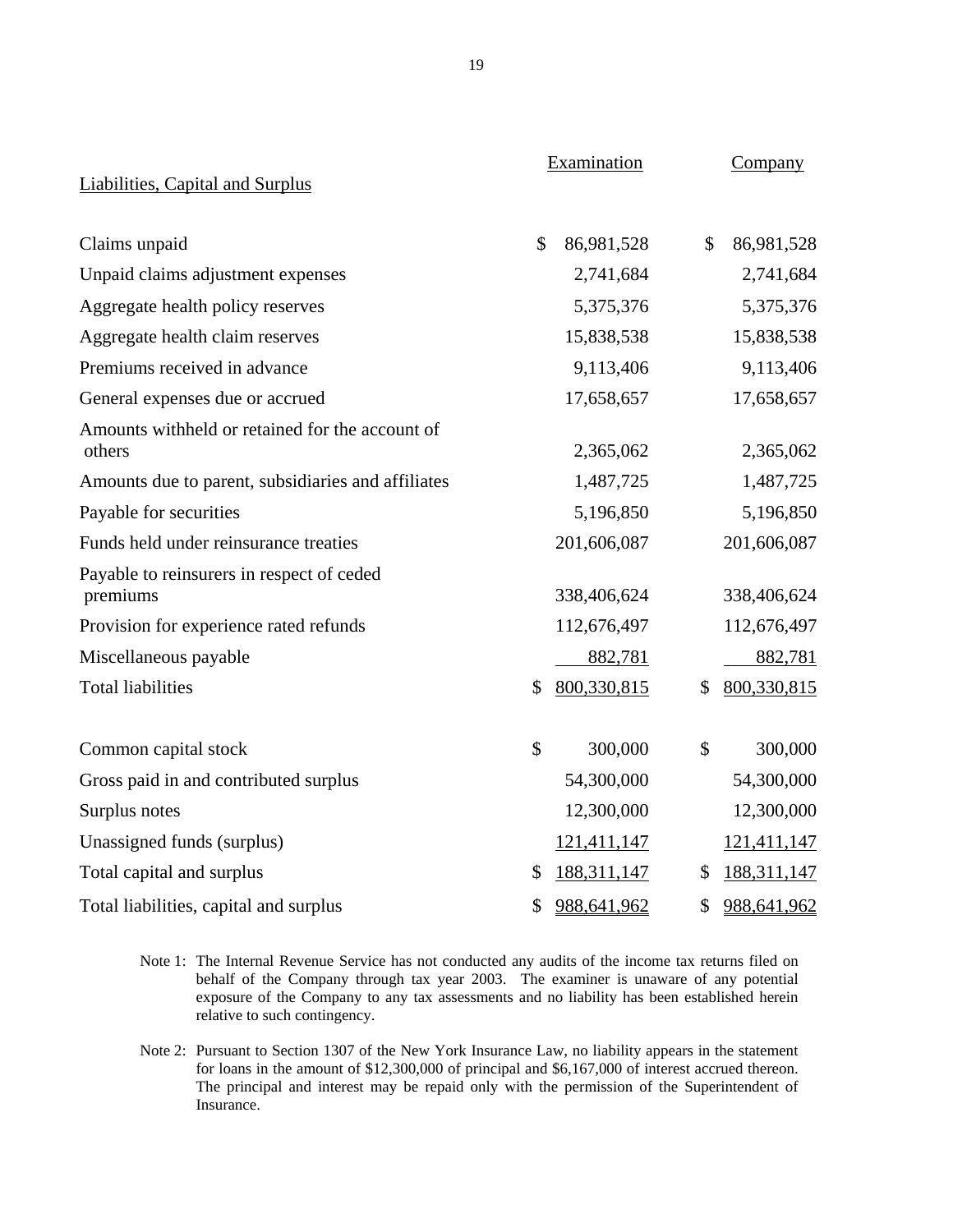# B. Underwriting and Investment Exhibit

Surplus as regards policyholders increased \$116,670,506 during the examination

period, January 1, 2000 through December 31, 2003, detailed as follows:

| Income                                              |                 |               |
|-----------------------------------------------------|-----------------|---------------|
| Net premium income                                  | \$2,126,008,891 |               |
| Change in unearned premium reserves and reserve for |                 |               |
| rate credits                                        | (257,510)       |               |
| Aggregate write-ins for other health care related   |                 |               |
| revenues                                            | 20,439,983      |               |
| Net reinsurance recoveries                          | 4,735,415,657   |               |
| Net investment income earned                        | 101,189,673     |               |
| Net realized capital gain or loss                   | 7,801,067       |               |
| Aggregate write-ins for other income or expenses    | (1,019,616)     |               |
| Total revenue                                       |                 | 6,989,578,145 |

| <b>Expenses</b>                                       |                 |                   |
|-------------------------------------------------------|-----------------|-------------------|
| Hospital/medical benefits                             | \$6,373,877,378 |                   |
| Other professional services                           | 45,732,528      |                   |
| Prescription drugs                                    | 60,527,288      |                   |
| Aggregate write-ins for other hospital and medical    | 60,944,502      |                   |
| Claims adjustment expenses                            | 72,878,655      |                   |
| General administrative expenses                       | 236,960,957     |                   |
| Increase in reserves for life and accident and health |                 |                   |
| contracts                                             | 3,578,000       |                   |
| Total expenses                                        |                 | 6,854,499,308     |
| Net income before federal income taxes                |                 | \$<br>135,078,837 |
| Federal and foreign income taxes incurred             |                 | 36,409,765        |
| Net income                                            |                 | \$<br>98,669,072  |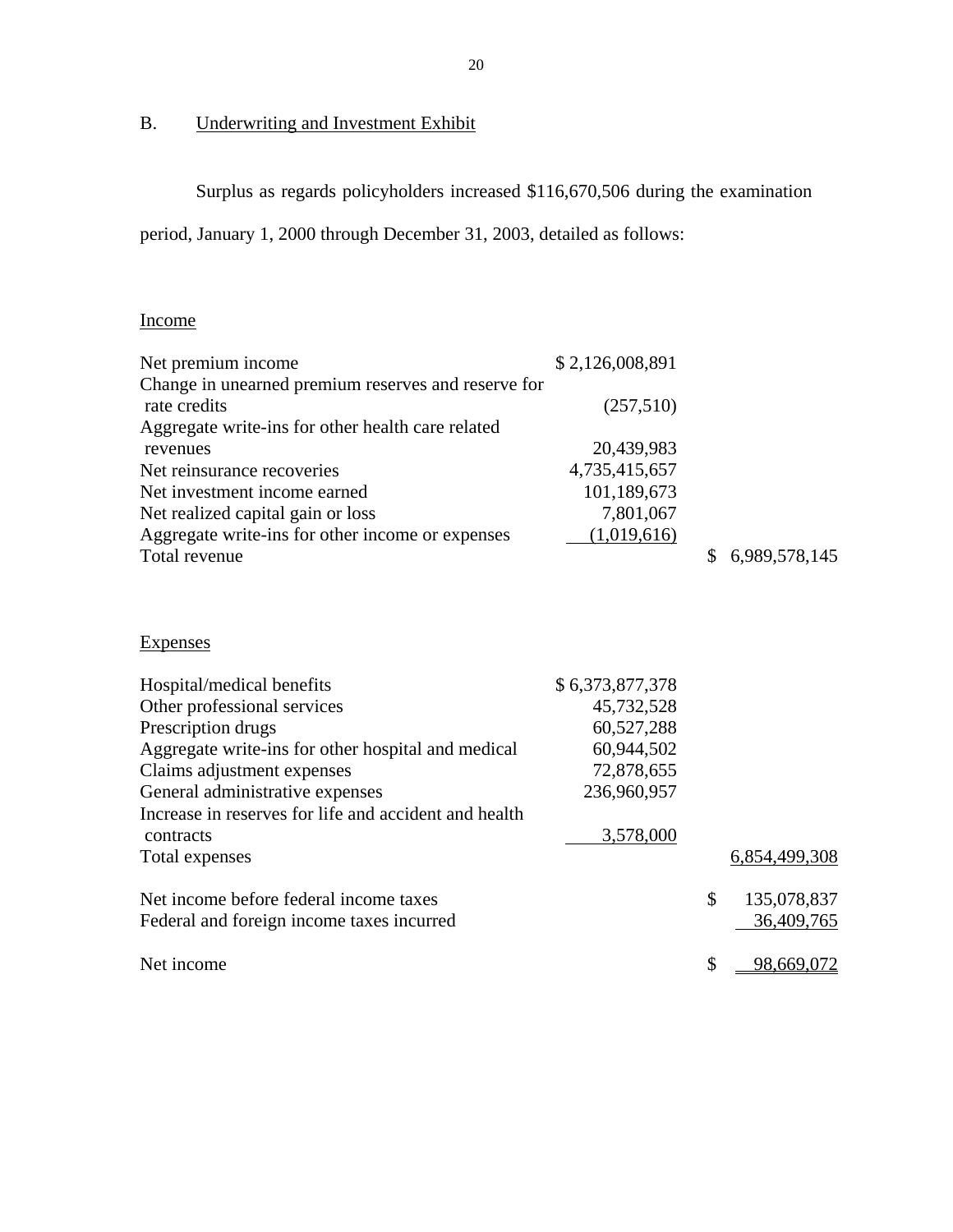# Capital and Surplus Account

Surplus as regards policyholders, per report on examination as of December 31, 1999 \$ 71,640,641

|                                                                     | Gains         | Losses        |               |
|---------------------------------------------------------------------|---------------|---------------|---------------|
| Net income<br>Net unrealized capital gain or loss                   | \$98,669,072  | \$<br>(4,109) |               |
| Change in net deferred income tax                                   |               | (738, 840)    |               |
| Change in non-admitted assets<br>Change in unauthorized reinsurance | 1,192,165     | (1)           |               |
| Cumulative effect of changes in<br>accounting principles            | 1,679,362     |               |               |
| Aggregate write-ins for (losses) in<br>surplus                      |               | (227, 143)    |               |
| Capital changes - paid in                                           | 16,100,000    |               |               |
|                                                                     | \$117,640,599 | \$ (970,093)  |               |
| Net increase in net worth                                           |               |               | \$116,670,506 |
| Surplus as regards policyholders,                                   |               |               |               |
| per report on examination as of<br>December 31, 2003                |               |               | \$188,311,147 |
|                                                                     |               |               |               |

# **4. CLAIM RESERVES**

The examination liability of \$86,981,528 is the same as the amount reported by the Company in its 2003 filed annual statement.

The examination analysis of the unpaid claims reserves was conducted in accordance with generally accepted actuarial principles and practices and was based on statistical information contained in the Company's internal records and in its filed annual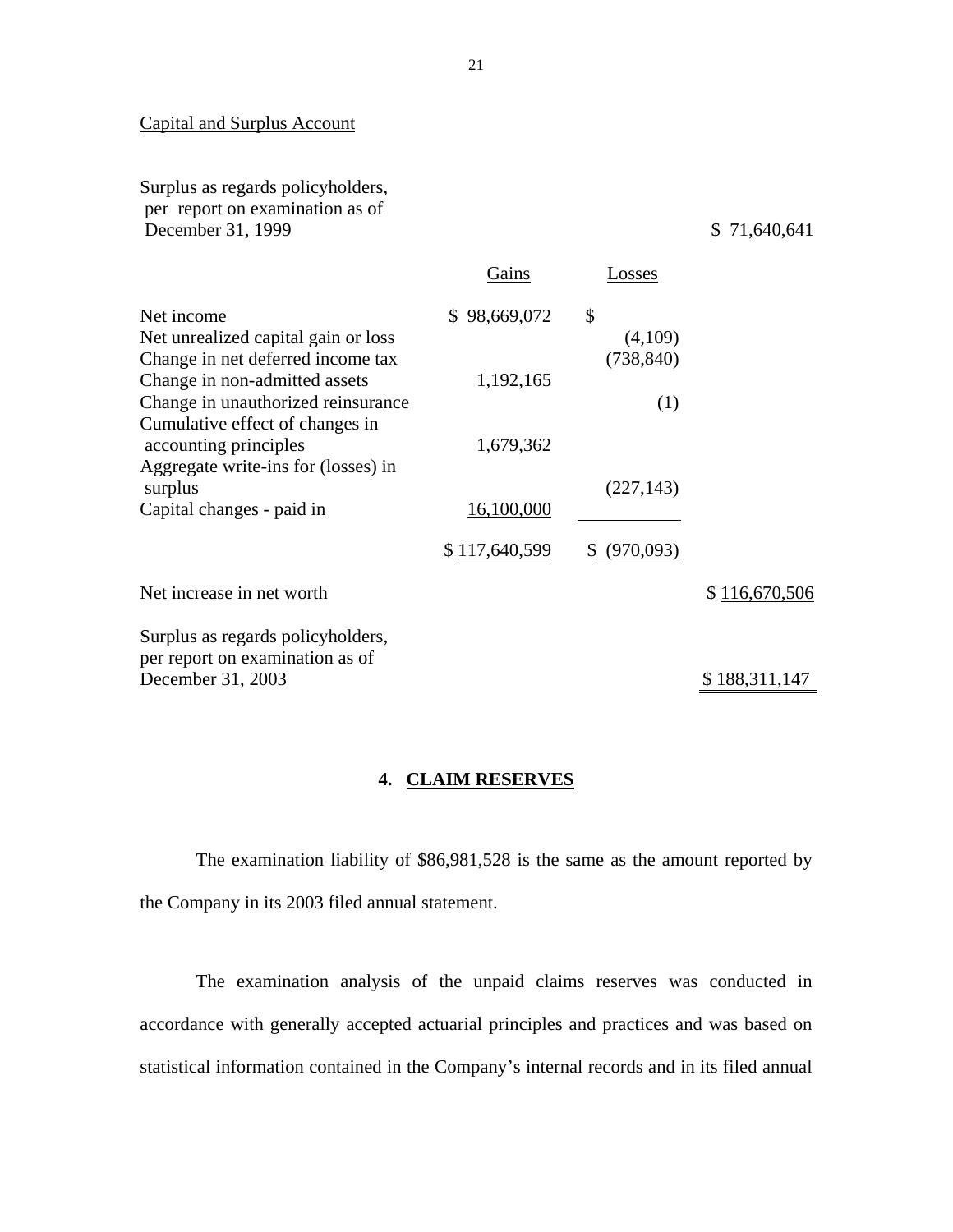<span id="page-23-0"></span>statements as verified during the examination. The examination reserve was based upon actual payments made plus an estimate for claims remaining unpaid at that date. Such estimate utilized the Company's past experience in projecting the ultimate cost of claims incurred on or prior to December 31, 2003.

### **5. MARKET CONDUCT**

In the course of this examination, a review was made of the manner in which the Company conducts its business and fulfills its contractual obligations to policyholders and claimants. The review was general in nature and is not to be construed to encompass the more precise scope of a market conduct examination. The review was directed at the practices of the Company in the following major areas:

- A. Claims processing
- B. Prompt Pay Law
- C. Denied claims
- D. Explanation of benefits statements
- E. Schedule M
- F. Grievances
- G. Utilization review
- H. Appointment of agents
- I. Fraud prevention and detection

### A. Claims Processing

A review of claims adjudicated by the Company was performed by using a statistical sampling methodology covering claims processed during the period January 1, 2003 through December 31, 2003, in order to evaluate the overall accuracy and compliance of UHINY's claims processing environment.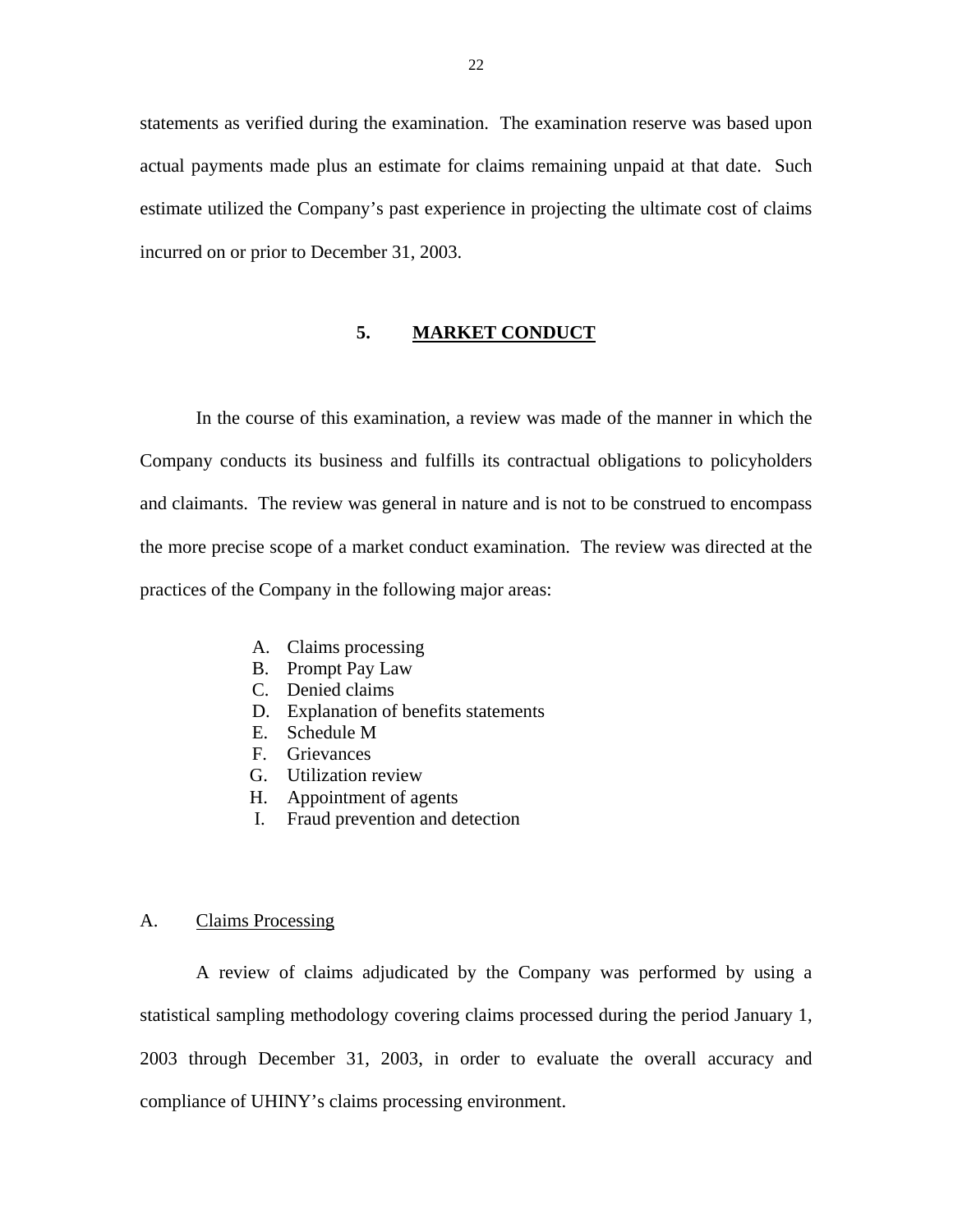The claims population for the Company was divided into medical and hospital claim segments. A random statistical sample was drawn from each segment. It should be noted for the purposes of this analysis, those medical costs characterized as Pharmacy, Medicare/Medicaid, Dental, Capitated Payments, Federal Employees Program subscribers and HCRA bulk payments were excluded.

The sample size for each population (one for medical claims and one for hospital claims) was comprised of 167 randomly selected claim transactions. Additional random samples were generated for each group as "replacement items" in the event it was determined a particular claim transaction selected in the sample should be excluded. Accordingly, various replacement items were appropriately utilized. In total, 334 claims were selected for this review.

The examination review of the Company found a calculated financial error rate of 8.98% for medical claims and 15.57% for hospital claims and overall claims processing financial accuracy levels were 91.02% for medical claims and 84.43% for hospital claims. Procedural error rates were 11.38% for medical claims and 16.17% for hospital claims and overall claims processing procedural accuracy levels were 88.62% for medical claims and 83.83% for hospital claims.

Financial accuracy is defined as the percentage of times the dollar value of the claim payment was correct. Procedural accuracy is defined as the percentage of times claim transactions were processed in accordance with the Company's guidelines and/or Department regulations. An error in processing accuracy may or may not affect the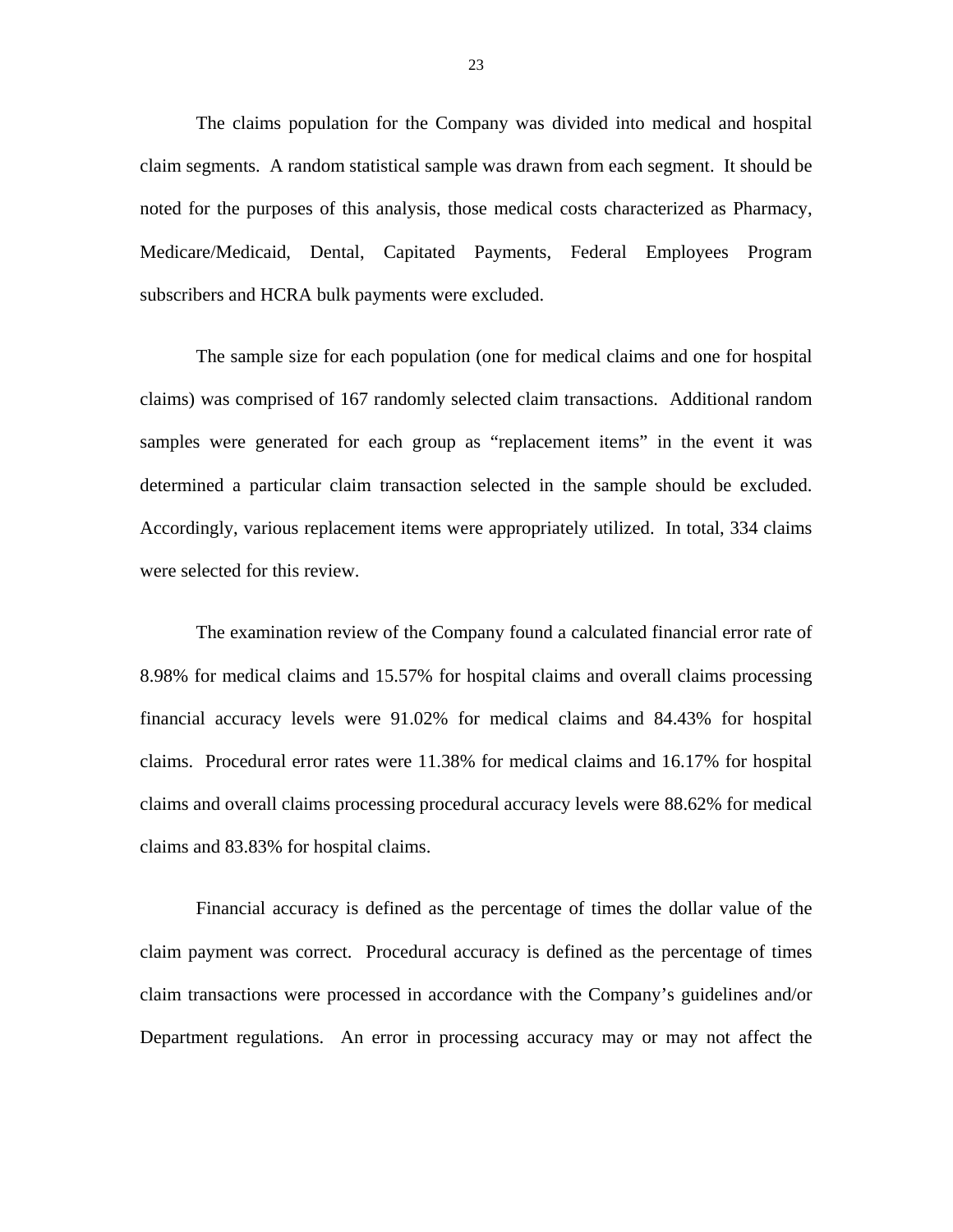such, it is counted both as a financial error and a procedural error. financial accuracy. However, a financial error is caused by a procedural error and as

The following charts illustrate the financial and procedural claims accuracy findings summarized above: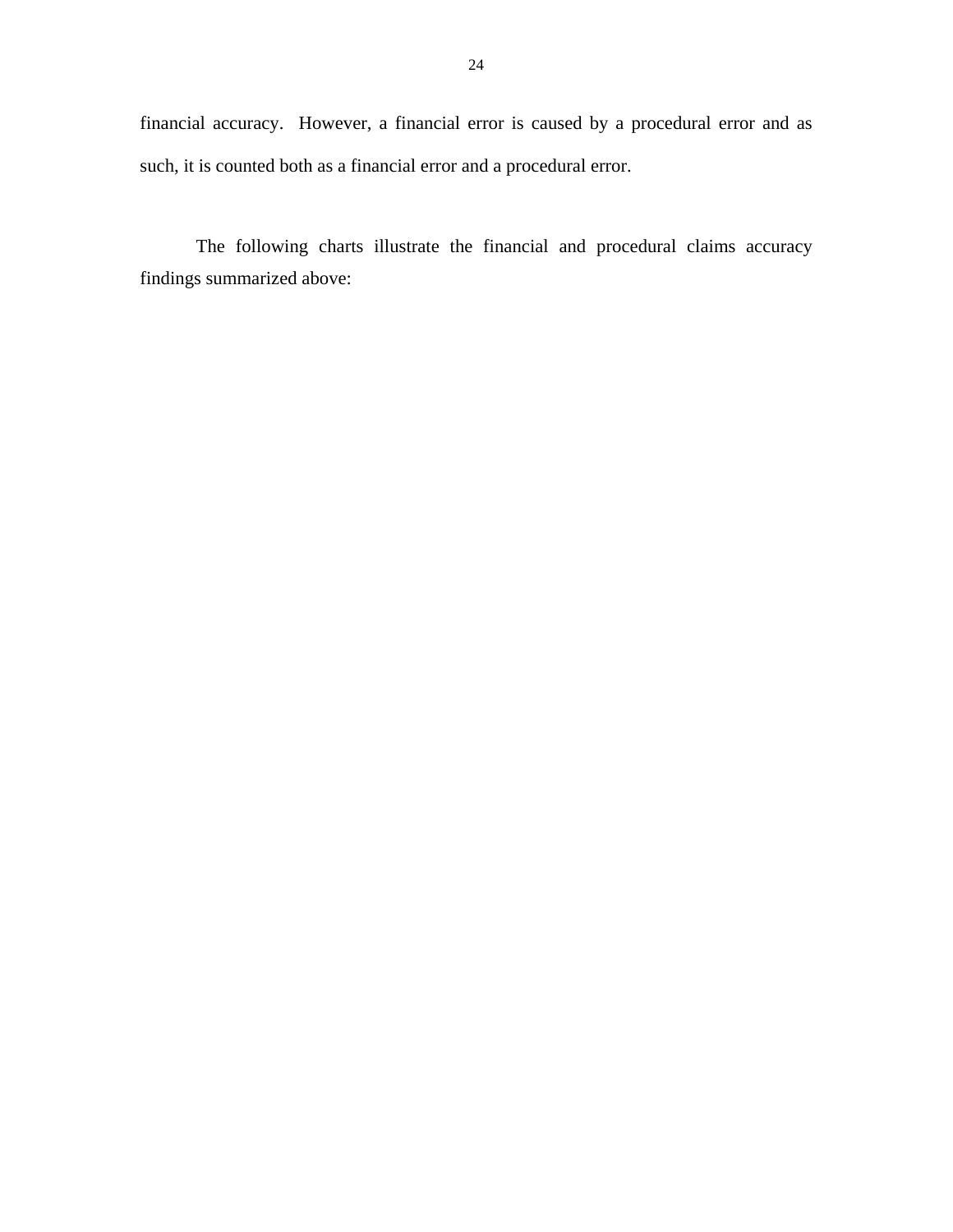|                                   | <b>Medical</b><br><b>Claims</b> | <b>Hospital</b><br><b>Claims</b> |
|-----------------------------------|---------------------------------|----------------------------------|
| Population                        | 13,777,571                      | 1,378,735                        |
| Sample size                       | 167                             | 167                              |
| Number of claims with errors      | 12                              | 25                               |
| <b>Calculated error rate</b>      | 8.98%                           | 15.57%                           |
| Upper error limit                 | 13.32%                          | 21.07%                           |
| Lower error limit                 | 4.65%                           | 10.07%                           |
| <b>Calculated claims in error</b> | 1,237,226                       | 214,669                          |
| Upper limit claims in error       | 1,835,172                       | 290,499                          |
| Lower limit claims in error       | 640,657                         | 138,839                          |

# **Summary of Financial Claims Accuracy**

Note: The upper and lower error limits represent the range of potential error (e.g., if 100 samples were selected the rate of error would fall between these limits 95 times).

# **Summary of Procedural Claims Accuracy**

|                                        | <b>Medical</b><br><b>Claims</b> | <b>Hospital</b><br><b>Claims</b> |
|----------------------------------------|---------------------------------|----------------------------------|
| Population                             | 13,777,571                      | 1,378,735                        |
| Sample size                            | 167                             | 167                              |
| Number of claims with errors           | 16                              | 26                               |
| <b>Calculated error rate</b>           | 11.38%                          | 16.17%                           |
| Upper error limit<br>Lower error limit | 16.19%<br>6.56%                 | 21.75%<br>10.58%                 |
| <b>Calculated claims in error</b>      | 1,567,888                       | 222,941                          |
| Upper limit claims in error            | 2,230,589                       | 299,875                          |
| Lower limit claims in error            | 903,809                         | 145,870                          |

Note: The upper and lower error limits represent the range of potential error (e.g., if 100 samples were selected the rate of error would fall between these limits 95 times).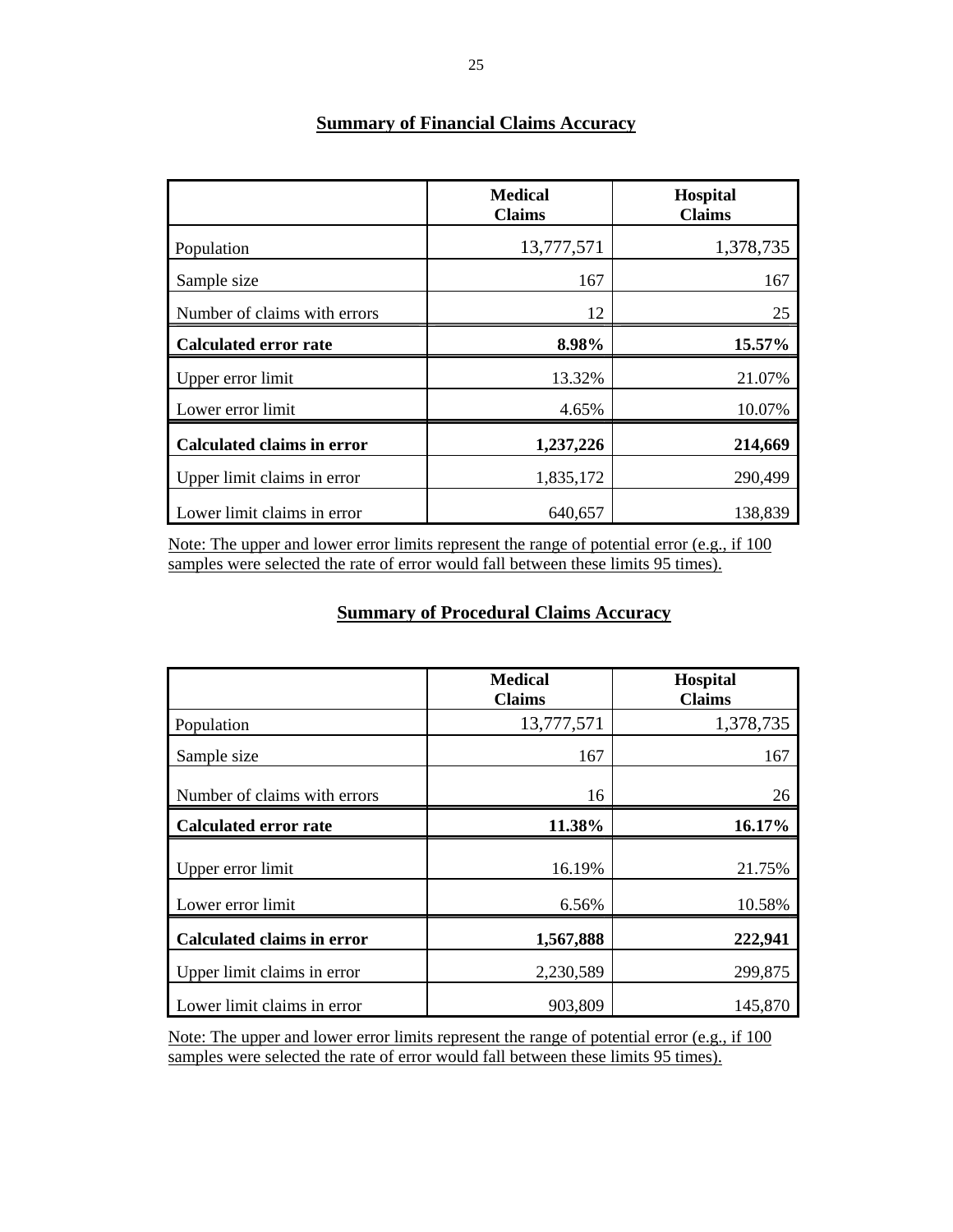During the process of reviewing the claim transactions within the various claim adjudication samples, the following was noted:

There were several instances where a hospital (HCRA) surcharge amount was either paid incorrectly or not at all on laboratory claims.

It is recommended that UHINY take steps to ensure that all hospital surcharge amounts are paid and that the amount paid is correct.

It is recommended that UHINY review all claims where a HCRA surcharge was applicable for the period January 1, 2003 to December 31, 2003 and determine whether the HCRA surcharge was determined and paid correctly.

It is recommended that UHINY properly account for the hospital surcharges as liabilities on its financial statements.

• United HealthCare Insurance Company has the following procedures in place to pay claims for services rendered outside the United States. Any travel related claims over \$2,500 and expatriate claims over \$10,000 are referred to the Special Investigations Unit. Other items that are reviewed on claims submissions for evidence of fraud include dates of service and other medical information not matching within the records and claims that are from countries known to be a high risk for fraud or abuse activities. The first criteria for determining whether a claim is referred to the Special Investigation Unit is the dollar threshold, however claims are reviewed regardless of the dollar threshold.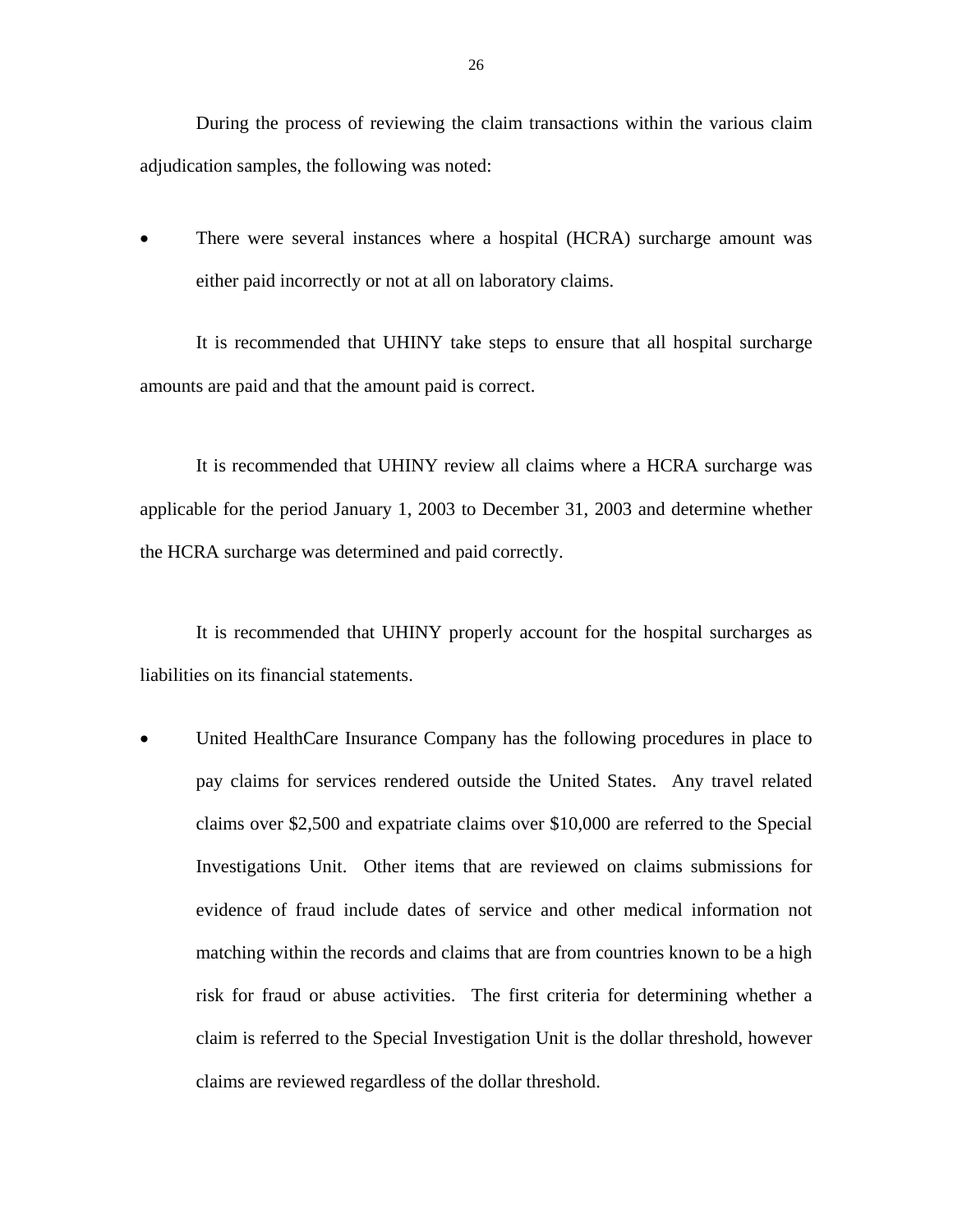<span id="page-28-0"></span>Typically, service outside of the United States is difficult to confirm, so insurance fraud is easier to commit; providers are often unknown and their credentials cannot be confirmed. Further, the possibility for collusion is high. For these reasons, the dollar threshold for claims may not provide adequate protection against fraud.

It is recommended that UHINY re-evaluate the level at which foreign claims will be referred to its special investigation unit oversight group for investigation prior to payment.

### B. Prompt Pay Law

Section 3224-a of the New York Insurance Law "Standards for prompt, fair and equitable settlement of claims for health care and payments for health care services" (Prompt Pay Law) requires all insurers to pay undisputed claims within forty-five days of receipt. If such undisputed claims are not paid within forty-five days of receipt, interest may be payable.

Section 3224-a(a) of the New York Insurance Law states:

"(a) Except in a case where the obligation of an insurer or an organization or corporation licensed or certified pursuant to article forty-three of this chapter or article forty-four of the public health law to pay a claim submitted by a policyholder or person covered under such policy or make a payment to a health care provider is not reasonably clear, or when there is a reasonable basis supported by specific information available for review by the superintendent that such claim or bill for health care services rendered was submitted fraudulently, such insurer or organization or corporation shall pay the claim to a policyholder or covered person or make a payment to a health care provider within forty-five days of receipt of a claim or bill for services rendered."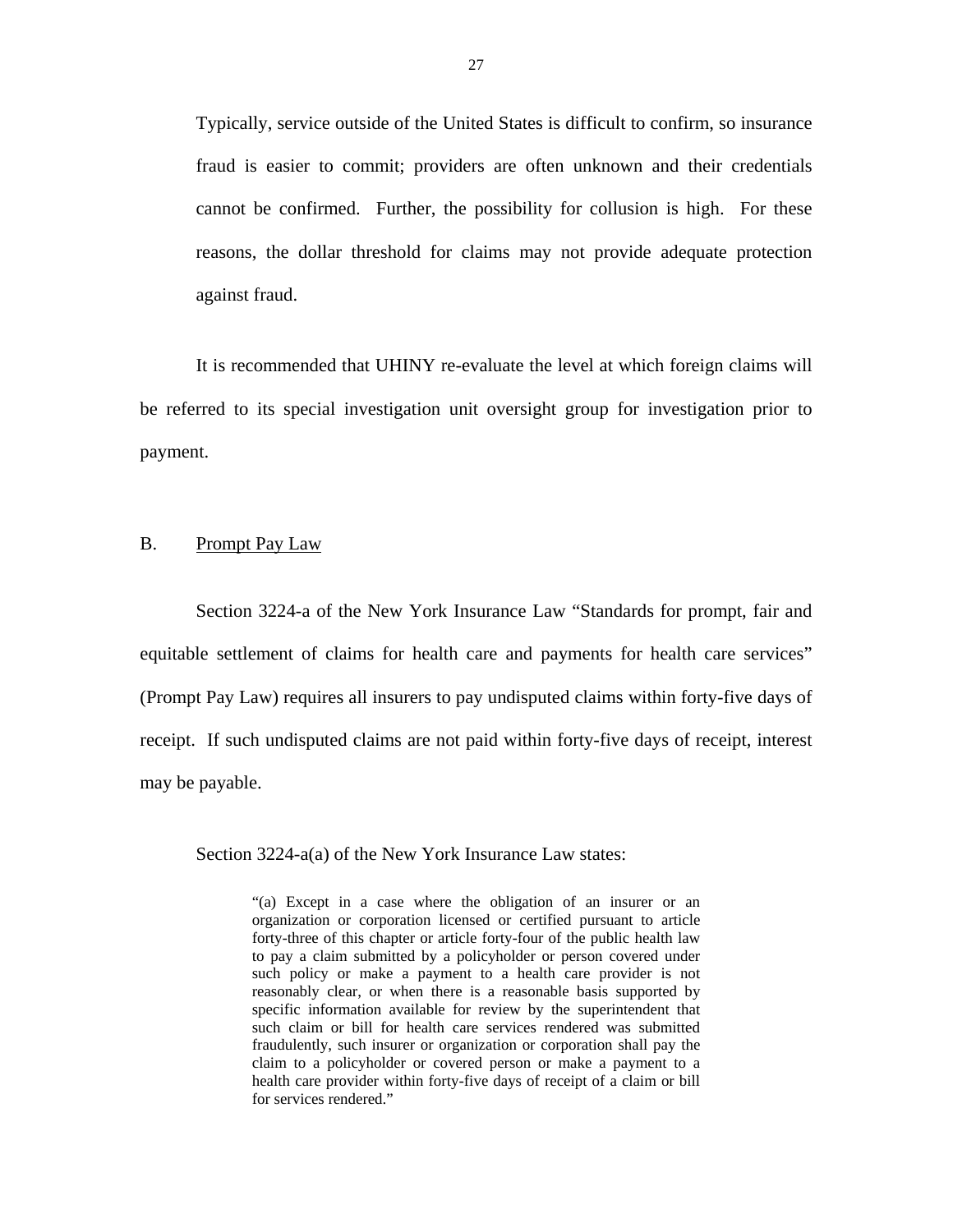### Section 3224-a(c) of the New York Insurance Law states:

 "(c) Each claim or bill for health care services processed in violation of payment was required to be made. When the amount of interest due on corporation shall not be required to pay interest on such claim." this section shall constitute a separate violation. In addition to the penalties provided in this chapter, any insurer or organization or corporation that fails to adhere to the standards contained in this section shall be obligated to pay to the health care provider or person submitting the claim, in full settlement of the claim or bill for health care services, the amount of the claim or health care payment plus interest on the amount of such claim or health care payment of the greater of the rate equal to the rate set by the commissioner of taxation and finance for corporate taxes pursuant to paragraph one of subsection (e) of section one thousand ninety-six of the tax law or twelve percent per annum, to be computed from the date the claim or health care such a claim is less then two dollars, an insurer or organization or

Two statistical samples (one for hospital claims and one for medical claims) of claims not adjudicated within 45 days of submission to the Company was reviewed to determine whether the payment was in violation of the timeframe requirements of Section 3224-a(a) of the New York Insurance Law and if interest was appropriately paid pursuant to Section 3224-a(c) of the New York Insurance Law. Accordingly, all claims that were not adjudicated within 45 days of receipt, during the period January 1, 2003 through December 31, 2003 were segregated. A statistical sample of each population was then selected to determine whether the claims were subject to interest, and whether such interest was properly calculated, as required by statute.

The following charts illustrate Prompt Pay compliance as determined by this examination: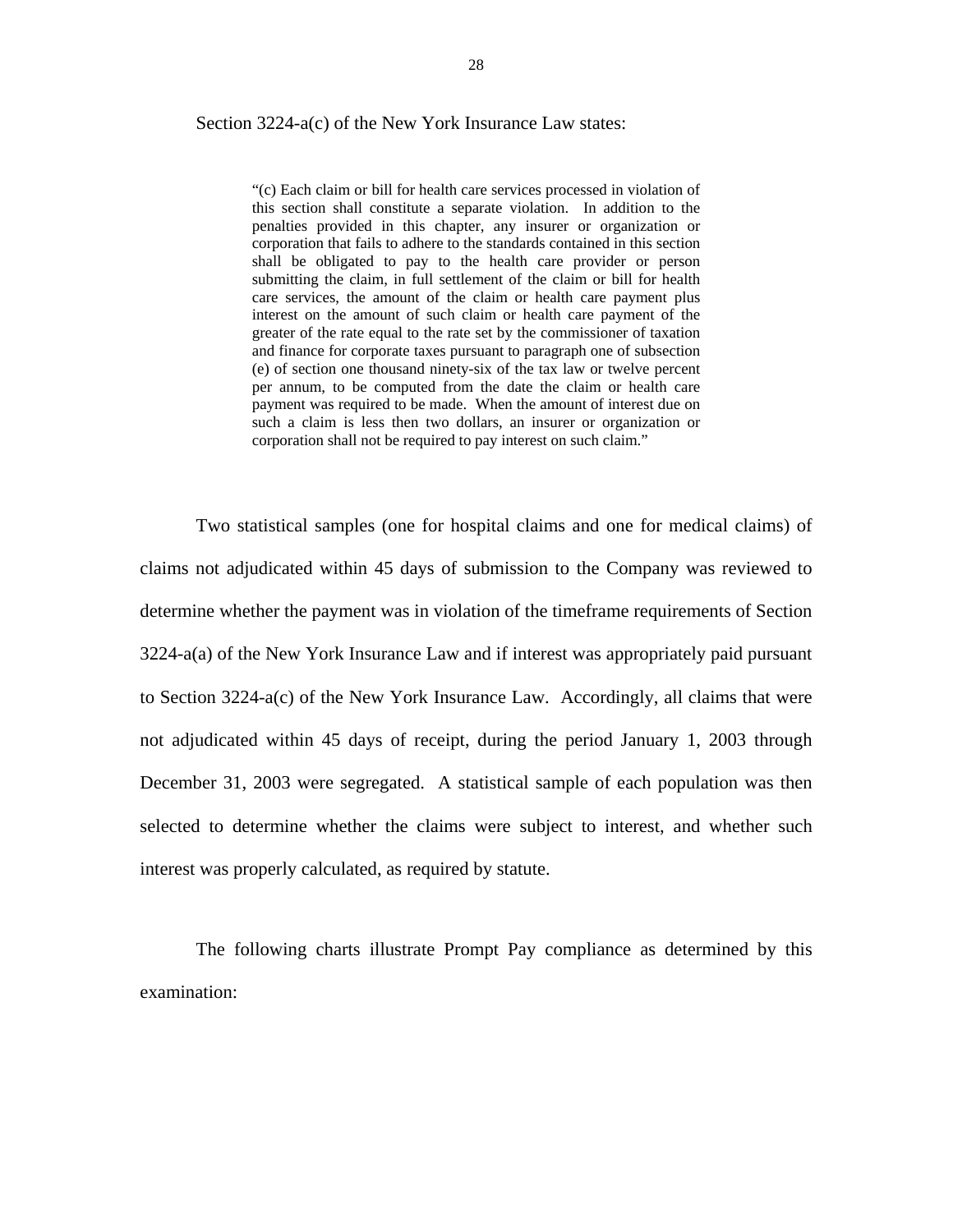|                                                             | <b>Medical</b><br><b>Claims</b> | <b>Hospital</b><br><b>Claims</b> |
|-------------------------------------------------------------|---------------------------------|----------------------------------|
| Total population                                            | 13,777,571                      | 1,378,735                        |
| Population of claims adjudicated past 45<br>days of receipt | 131,668                         | 9,115                            |
| Sample size                                                 | 167                             | 167                              |
| Number of claims with errors                                | 135                             | 143                              |
| <b>Calculated error rate</b>                                | 80.84%                          | 85.63%                           |
| Upper error limit                                           | 86.81%                          | 90.95%                           |
| Lower error limit                                           | 74.87%                          | 80.31%                           |
| <b>Calculated claims in error</b>                           | 106,440                         | 7,805                            |
| Upper limit claims in error                                 | 114,301                         | 8,290                            |
| Lower limit claims in error                                 | 98,580                          | 7,320                            |

# **Summary of Violations of Section 3224-a(a) of the NYIL**

Note: The upper and lower error limits represent the range of potential error (e.g., if 100 samples were selected the rate of error would fall between these limits 95 times).

# **Summary of Violations of Section 3224-a(c) of the NYIL**

|                                                                                        | <b>Medical</b><br><b>Claims</b> | Hospital<br><b>Claims</b> |
|----------------------------------------------------------------------------------------|---------------------------------|---------------------------|
| Total population                                                                       | 13,777,571                      | 1,378,735                 |
| Population of claims paid after 45 days<br>of receipt (that are eligible for interest) | 43,658                          | 4,474                     |
| Sample size                                                                            | 167                             | 167                       |
| Number of claims with errors                                                           | 19                              | 31                        |
| <b>Calculated error rate</b>                                                           | 11.38%                          | 18.56%                    |
| Upper error limit                                                                      | 16.19%                          | 24.46%                    |
| Lower error limit                                                                      | 6.56%                           | 12.67%                    |
| <b>Calculated claims in error</b>                                                      | 4,968                           | 830                       |
| Upper limit claims in error                                                            | 7,068                           | 1,094                     |
| Lower limit claims in error                                                            | 2,864                           | 567                       |

Note: The upper and lower error limits represent the range of potential error (e.g., if 100 samples were selected the rate of error would fall between these limits 95 times).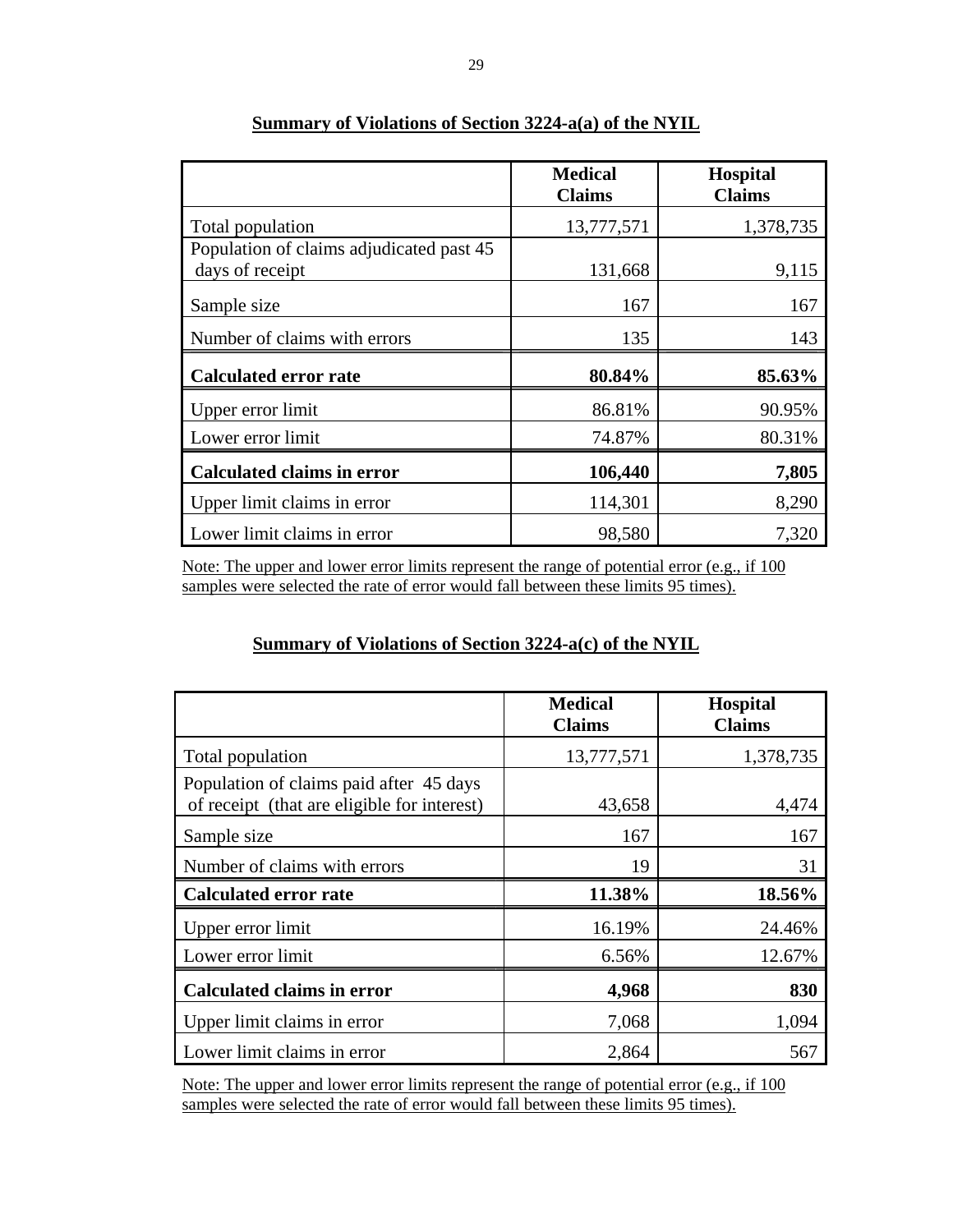It is noted that the extrapolated number of violations relates to the population of claims used for the sample, which consisted of only those claims adjudicated over fortyfive days from receipt (for Section 3224-a(a)), and those claims which incurred interest of two dollars or more (for Section 3224-a(c)), based upon the examinations calculations for claims adjudicated by the Company during the period January 1, 2003 through December 31, 2003.

The population of claims adjudicated after forty-five days from date of receipt for the Company consisted of 131,668 medical and 9,115 hospital claims out of 13,777,571 medical and 1,378,735 hospital claims processed during the period January 1, 2003 through December 31, 2003. The population of claims which incurred interest of two dollars or more consisted of 43,658 medical and 4,474 hospital claims out of 13,777,571 medical and 1,378,735 hospital claims processed during the period January 1, 2003 through December 31, 2003.

The Company's claim processing system calculates interest due on a claim from the date a claim is overdue, through the adjudication date, plus two additional days, to allow time to mail the payment. During the examiner's review it was found that claims were often mailed later or earlier than the two days allowed for. This resulted in incorrect interest charges being applied.

Five of the twenty-six Prompt Pay interest errors uncovered during the examiner's review of hospital claims, were the result of incorrect interest payment amounts.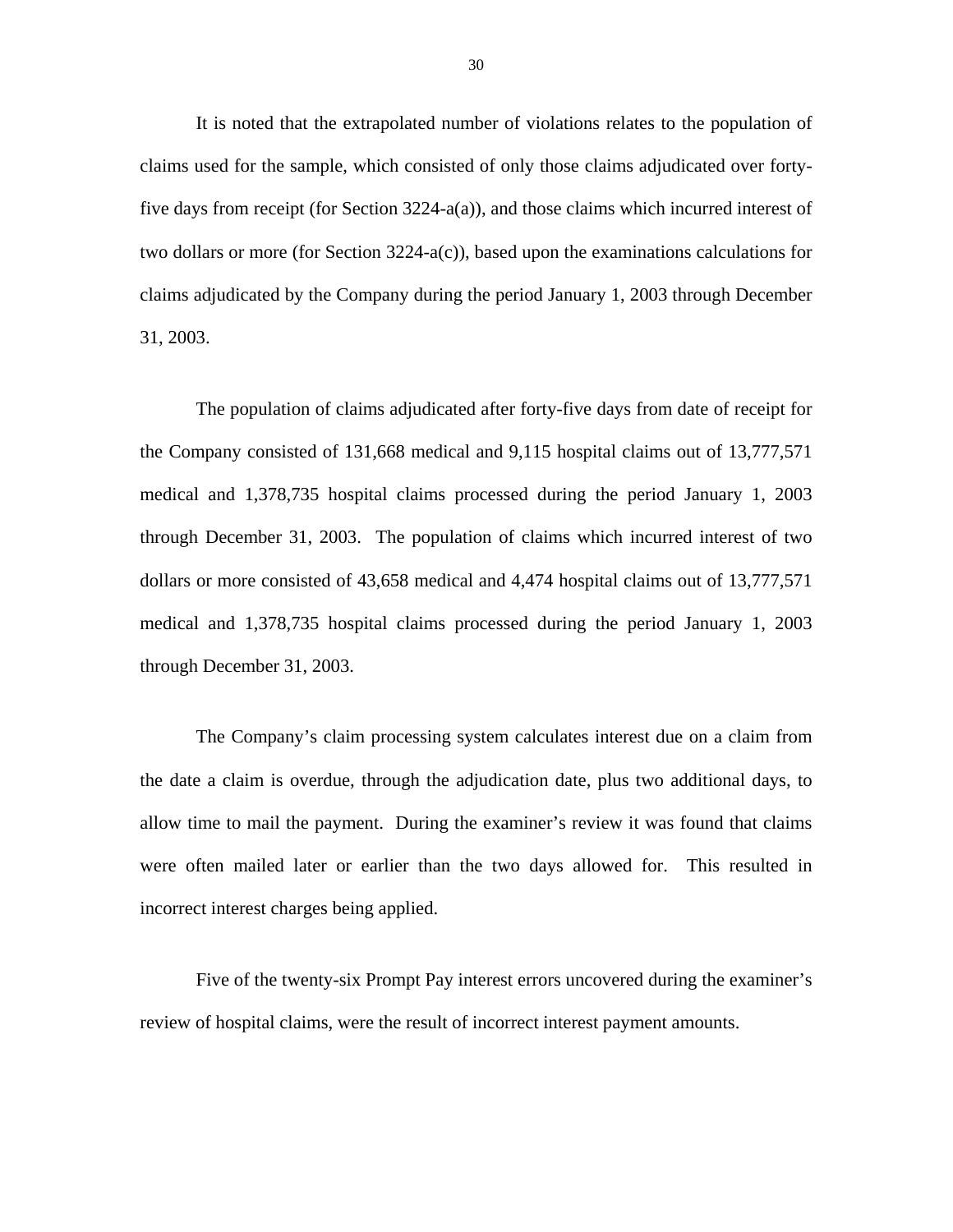During the review of Prompt Pay, for claims where interest was due, the Company reprocessed and paid interest on many of the sampled claims if they found that the claim was initially processed incorrectly.

It is recommended that the Company review its Prompt Pay procedures to improve its compliance with Section 3224-a(a) of the New York Insurance Law.

It is also recommended that the Company implement the necessary procedures and training in order to ensure compliance with Section 3224-a(a) of the New York Insurance Law.

It is further recommended that the Company comply with Section 3224-a(c) of the New York Insurance Law and calculate interest due on all applicable claims paid after 45 days of receipt.

As a result of the findings during Prompt Pay reviews by this Department's Consumer Services Bureau (CSB), the Company entered into several stipulations with the Department. As a condition of the stipulations, the CSB required the Company to reprocess and pay all late claims received as complaints by the Bureau over the six month period of its review, and reprocess all late claims for an additional (subsequent) three month period. The stipulations dated November 6, 2003 and April 14, 2004, required the Company to conduct a review of overdue claims for the periods January 1, 2003 to June 30, 2003 and October 1, 2003 to December 31, 2003.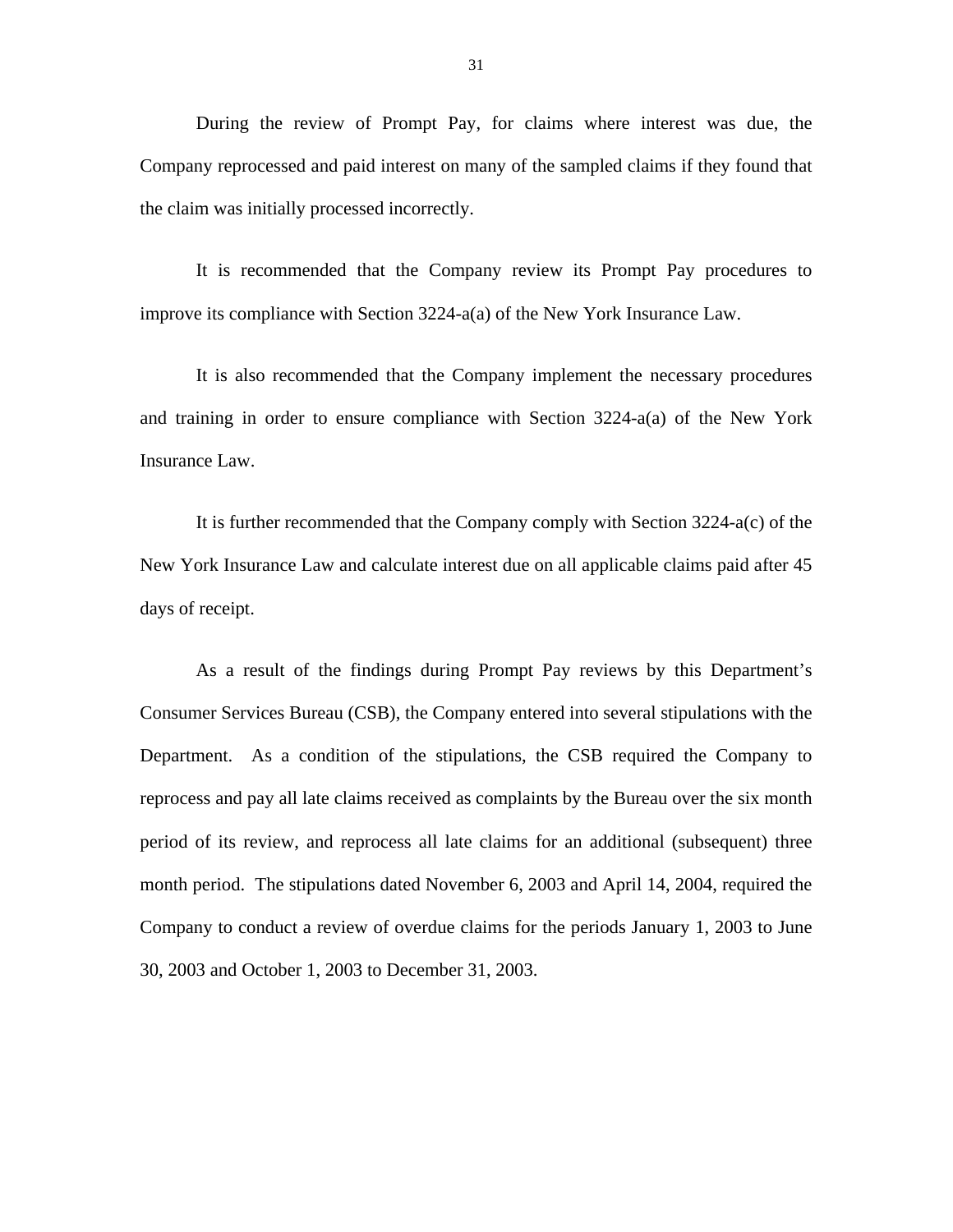<span id="page-33-0"></span>It is recommended that the Company reprocess all claims adjudicated during the period January 1, 2003 to December 31, 2003 that were not covered by the stipulations noted above, for compliance with Section 3224-a(a) of the New York Insurance Law and pay any interest owed pursuant to Section 3224-a(c) of the New York Insurance Law.

### C. Denied Claims

Section 3224-a(b) of the New York Insurance Law states in part:

 coverage, the liability of another insurer or corporation or organization for all or part of the claim, the amount of the claim, the benefits covered under a contract or agreement, or the manner in which services subsection and notify the policyholder, covered person or health care "In a case where the obligation of an insurer or an organization or corporation licensed or certified pursuant to article forty-three of this chapter or article forty-four of the public health law to pay a claim or make a payment for health care services rendered is not reasonably clear due to a good faith dispute regarding the eligibility of a person for were accessed or provided, an insurer or organization or corporation shall pay any undisputed portion of the claim in accordance with this provider in writing within thirty calendar days of the receipt of the claim:…"

During the examination of UnitedHealthcare of New York, Inc., a sample of fifty medical claims with a "zero payment" was reviewed from a data file provided from UnitedHealthcare of New York, Inc. to determine the HMO's compliance with the above statue.

The review found that most of the claims in the sample were not actually denied claims, but were adjustments to previously processed claims. Thirty-five out of the fifty medical claims and thirty-six out of the fifty hospital claims were adjustments of previously processed claims.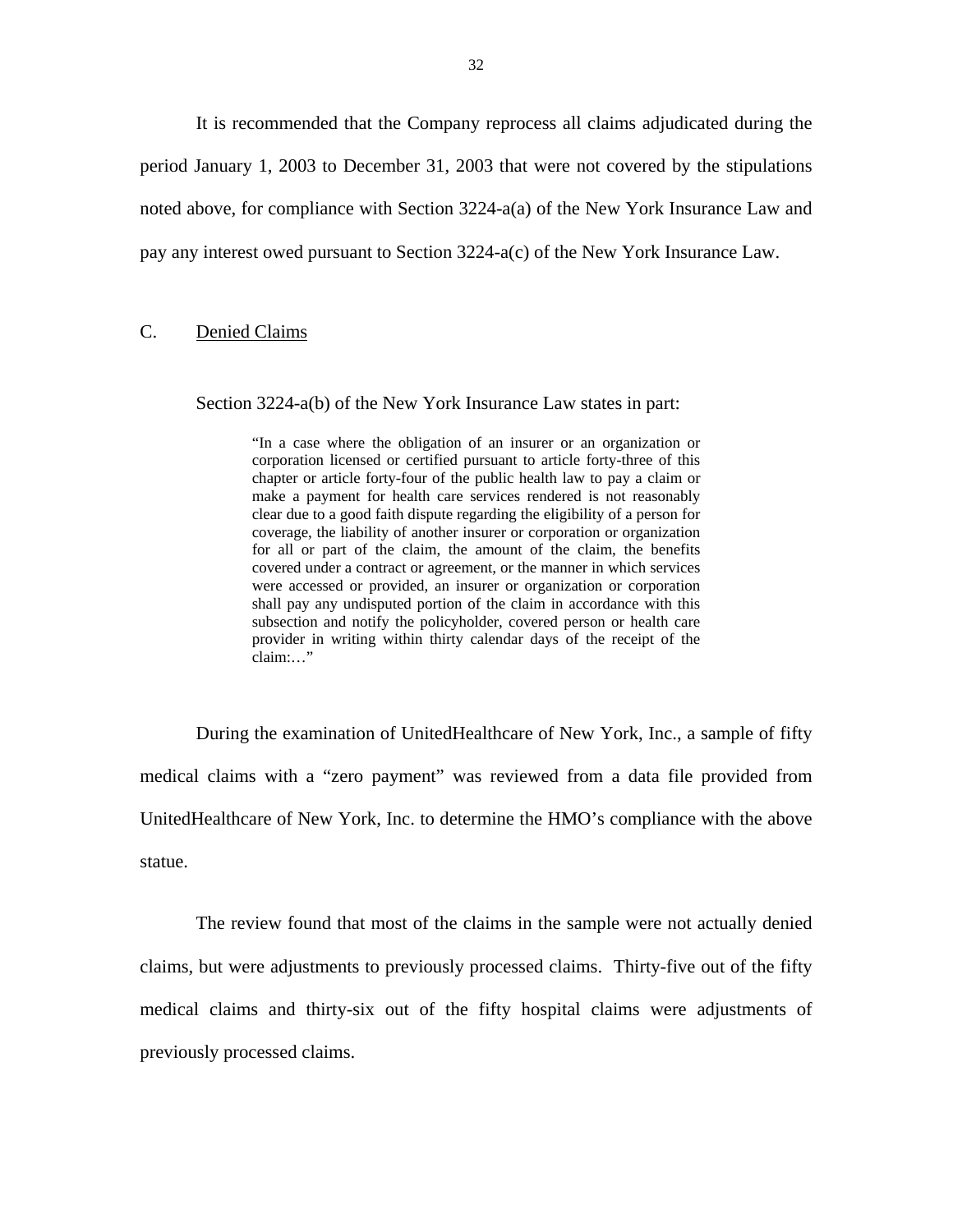When claims are reprocessed in the HMO's claim system, they are reprocessed with the total adjudicated amount rather than the adjusted amount. The previous claim process is then reversed resulting in a claim with a zero payment. These claim adjustments were included in the data and were picked up as zero payments for claims processed in 2003.

Numerous attempts were made to review and stratify the data, but the reprocessed claims which showed zero payments could not be isolated from claims which were actually denied. It was determined that an accurate review of UnitedHealthcare of New York, Inc's denied claims could not be done. Since the same issue with the data was also present in United HealthCare Insurance Company of New York's claim population, a review of denials was not done for the Company.

It is recommended that UHINY put in place procedures that allow the claim system to differentiate between claim adjustments that create zero payments and actual denied claims.

It is recommended that the Company create procedures to ensure that outstanding claims in its claims system be paid in a timely manner when originally submitted, or properly denied within the applicable period as required by Section 3224-a(b) of the New York Insurance Law.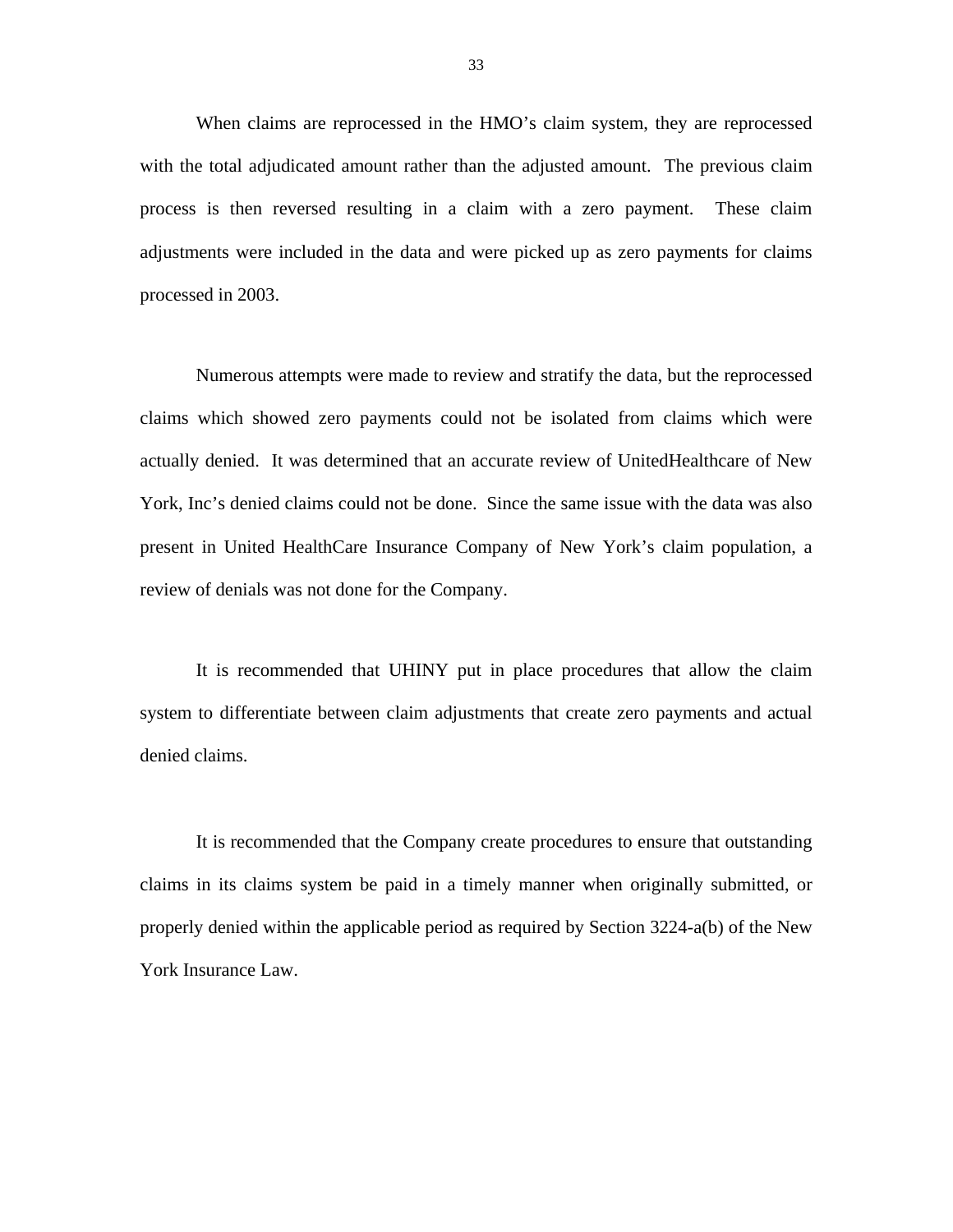### <span id="page-35-0"></span>D. Explanation of Benefits Statements

As part of the review of the Company's claims practices and procedures, an analysis of the Explanation of Benefits Statements ("EOB") sent to subscribers and/or providers by the Company was performed. An EOB is an important link between the subscriber, the provider, and the Company. It should clearly communicate to the subscriber and/or provider that the Company has processed a claim and how that claim was processed. It should clearly describe the charges submitted, the date the claim was received, the amount allowed for the services rendered, and show any balance owed to the provider. It should also serve as the documentation to recover any money from coordination of benefits with other carriers. The samples selected for analyzing EOBs were the same hospital claims sample and medical claims sample used for the claims processing review noted above.

Section 3234 (b) of the New York Insurance Law states:

- "(b) The explanation of benefits form must include at least the following:
- (1) the name of the provider of service the admission or financial control number, if applicable;
- (2) the date of service;
- (3) an identification of the service for which the claim is made;
- (4) the provider's charge or rate;
- (5) the amount or percentage payable under the policy or certificate after deductibles, co-payments, and any other reduction of the amount claimed;
- (6) a specific explanation of any denial, reduction, or other reason, including any other third-party payor coverage, for not providing full reimbursement for the amount claimed; and
- (7) a telephone number or address where an insured or subscriber may obtain clarification of the explanation of benefits, as well as a description of the time limit, place and manner in which an appeal of a denial of benefits must be brought under the policy or certificate and a notification that failure to comply with such requirements may lead to forfeiture of a consumer's right to challenge a denial or rejection, even when a request for clarification has been made."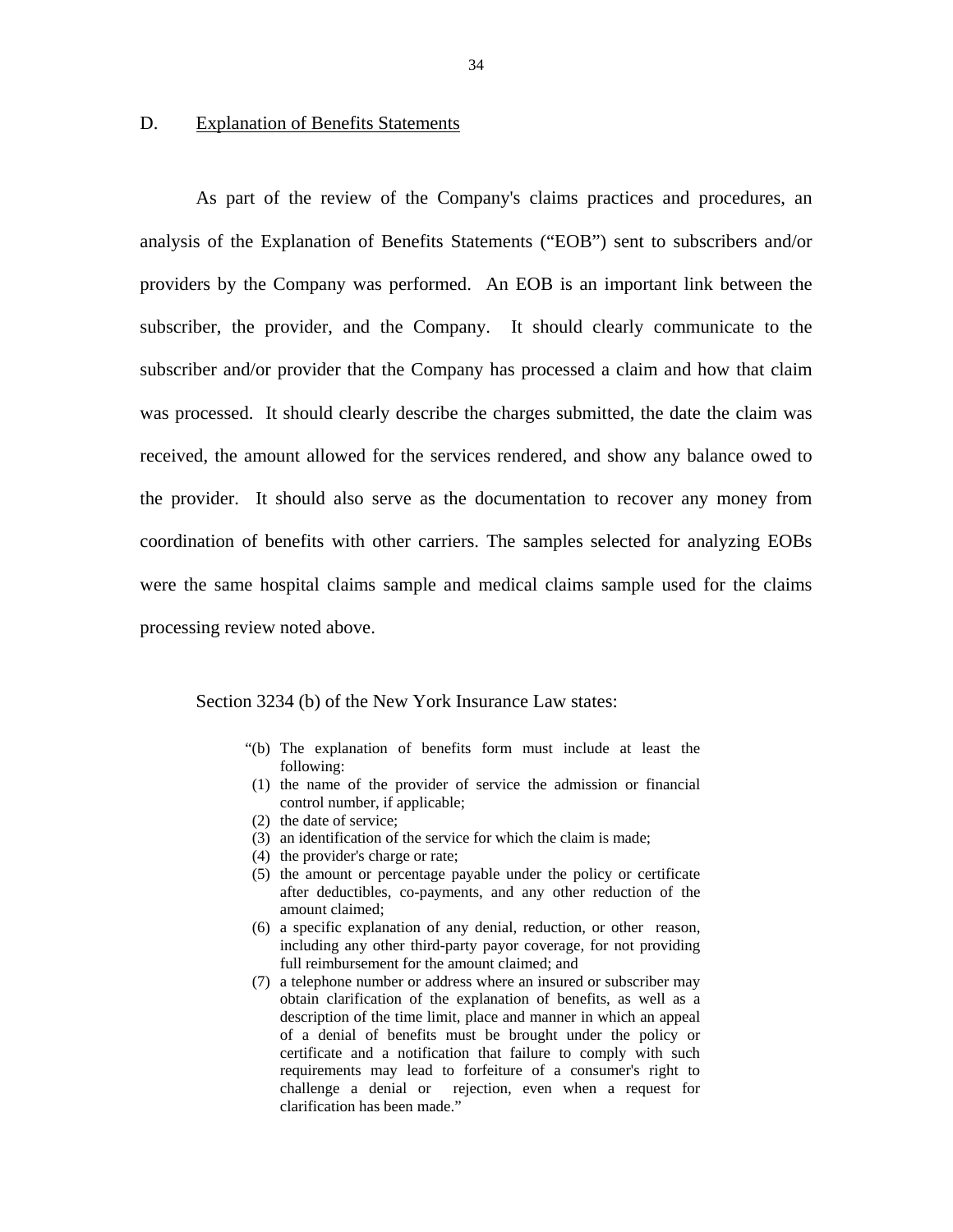<span id="page-36-0"></span>The EOB issued do not provide a sufficient description of the submitted charges. In many cases, non-specific terms such as "medical services", "laboratory services" or "radiology services", are routinely used to describe the submitted charges. If UHINY would display the five digit Current Procedural Technology (CPT) codes, the codes identifying the service for which the claim is made, on its EOB along with a brief description, a satisfactory explanation of the submitted charges could be provided to the subscriber.

It is recommended that UHINY display the five-digit CPT codes for procedures and services that it used to determine payment on all Explanation of Benefits along with a brief description of the codes.

# E. Schedule M

utilization review appeals. The Company did not provide an external appeals register. The Company's filed 2003 annual statement reported 1,084 utilization review appeals and five external appeals filed and closed in 2003. The Company provided two utilization review appeal registers. One register was for the Empire Plan, which contained 919 cases filed and closed in 2003. The other register was for all other UHINY business and it contained 63 cases filed and closed in 2003, for a combined total of 982 Thus, the examiner determined that utilization review appeals were understated by 102 cases and external appeals were understated by five cases when compared to the numbers in the filed annual statement.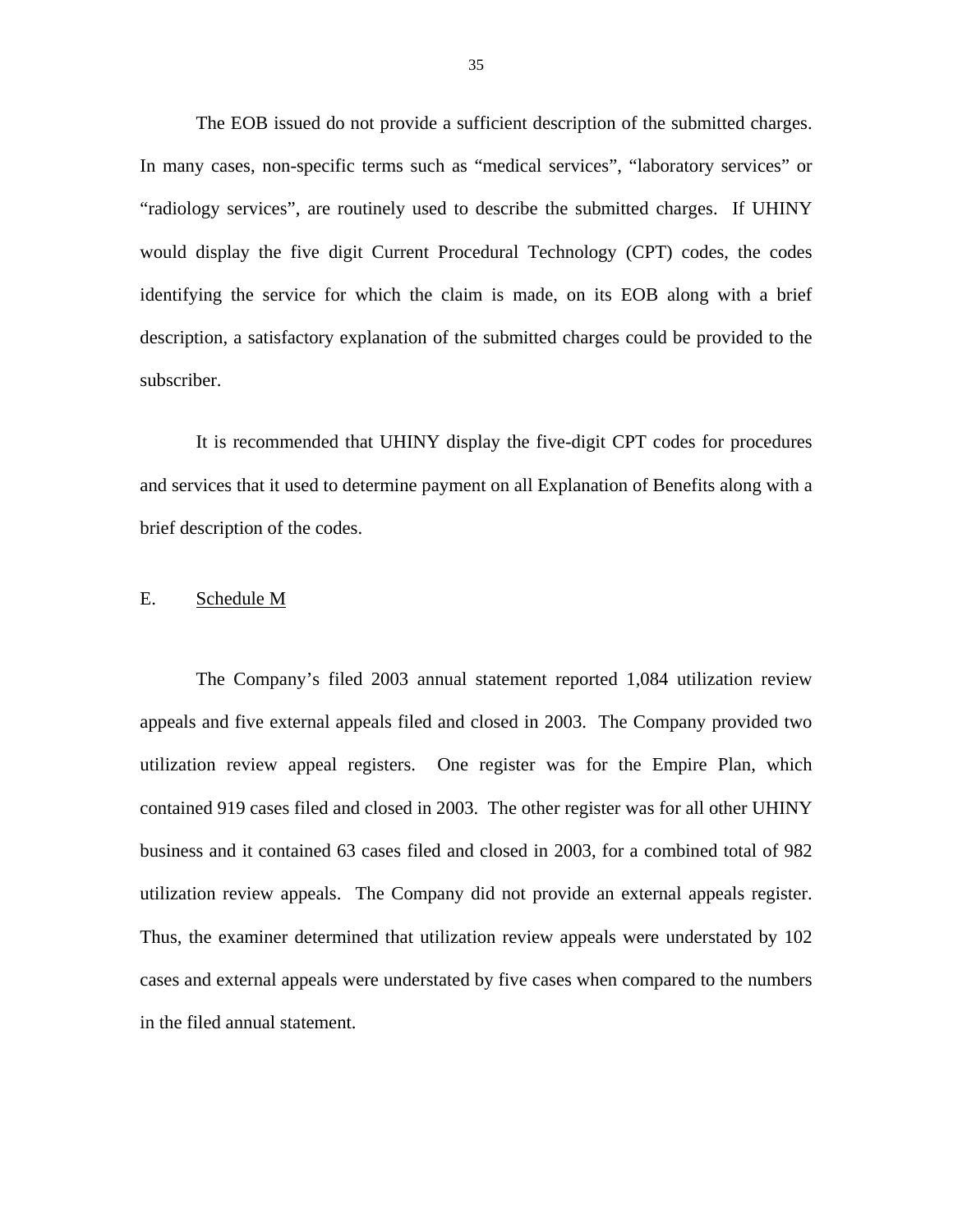<span id="page-37-0"></span>It is recommended that UHINY accurately report its utilization review cases in its filings with this Department.

It is further recommended that UHINY keep an accurate external appeals register.

### F. Grievances

For the period January 1, 2003 through December 31, 2003, UHINY provided a grievance log which contained 27 files. A sample of five files was selected for review. The files were reviewed to determine compliance with UHINY's policy and procedures and Department statutes on grievance cases. The following was determined:

- One out of five cases reviewed found that the appeals coordinator provided an incorrect time frame in which a New York member is able to file an appeal.
- One out of five cases reviewed found that the acknowledgement letter was not sent within 15 business days of the receipt of the request for review.

It is recommended that UHINY provide the correct time frames in which to file an appeal of an adverse grievance determination.

It is recommended that UHINY ensure that all acknowledgement letters are sent within 15 business days of the receipt of the request for review.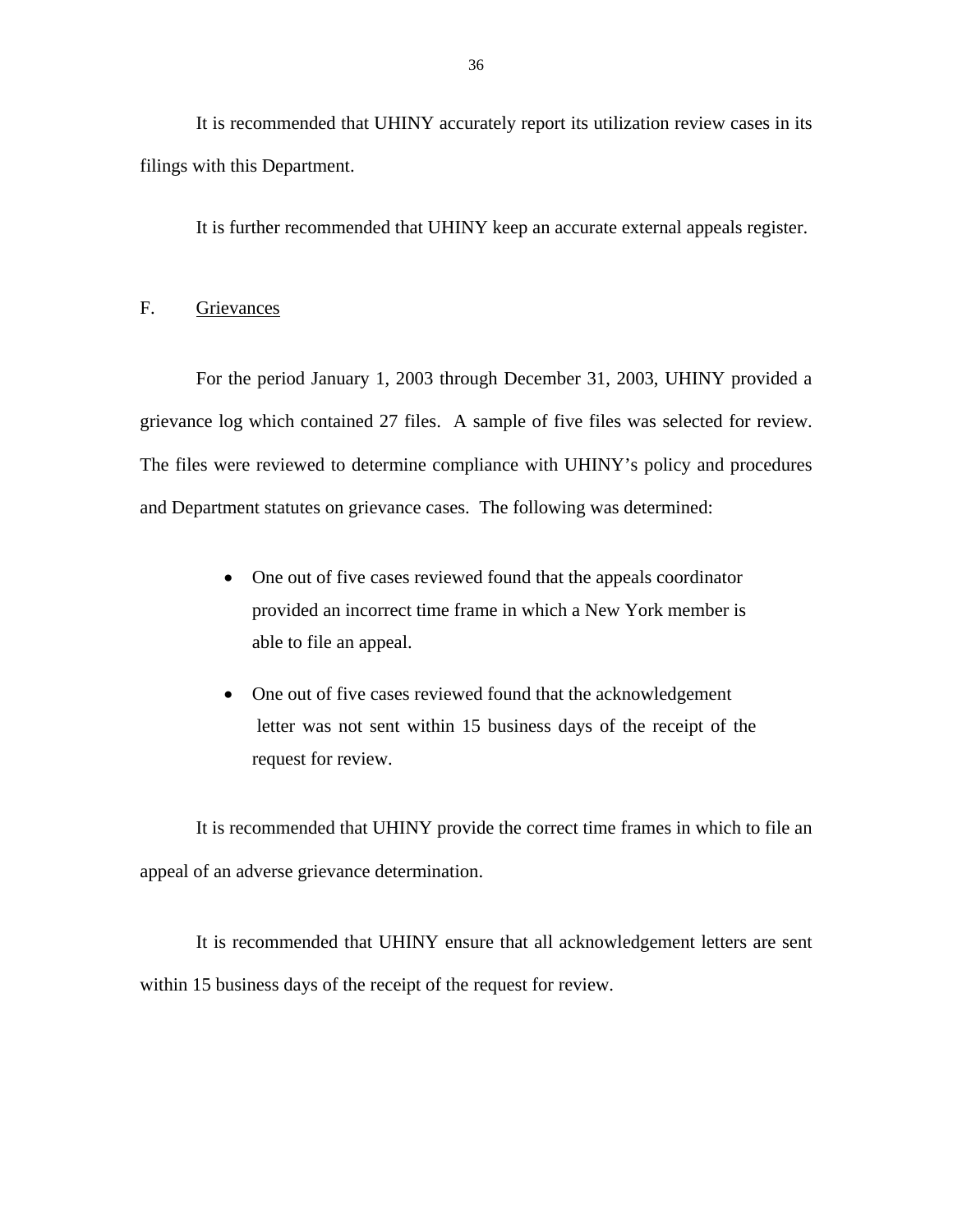<span id="page-38-0"></span>Section 243.2(b)(8) of Department Regulation No. 152 (11 NYCRR 243) sets forth standards of retention of records by an insurer.

Section 243.2(b)(8) states that an insurer shall maintain:

"(b) Except as otherwise required by law or regulation, an insurer shall maintain:

 (8) Any other record for six calendar years from its creation or until after the filing of a report on examination or the conclusion of an investigation in which the record was subject to review."

The Company failed to maintain the necessary documentation for one of the five grievance case files reviewed as required by Section 243.2(b)(8) of Department Regulation 152.

It is recommended that UHINY comply with the requirements of Section 243.2(b)(8) of Department Regulation 152 and retain all necessary documentation on its grievance cases for at least 6 calendar years.

### G. Utilization Review

Sections 4902, 4903 and 4904 of the New York Insurance Law set forth the minimum utilization review program standards, requirements of utilization review determinations for prospective, concurrent and retrospective reviews, and appeals of adverse determinations by utilization review agents respectively, for companies licensed under Article 42 of the New York Insurance Law.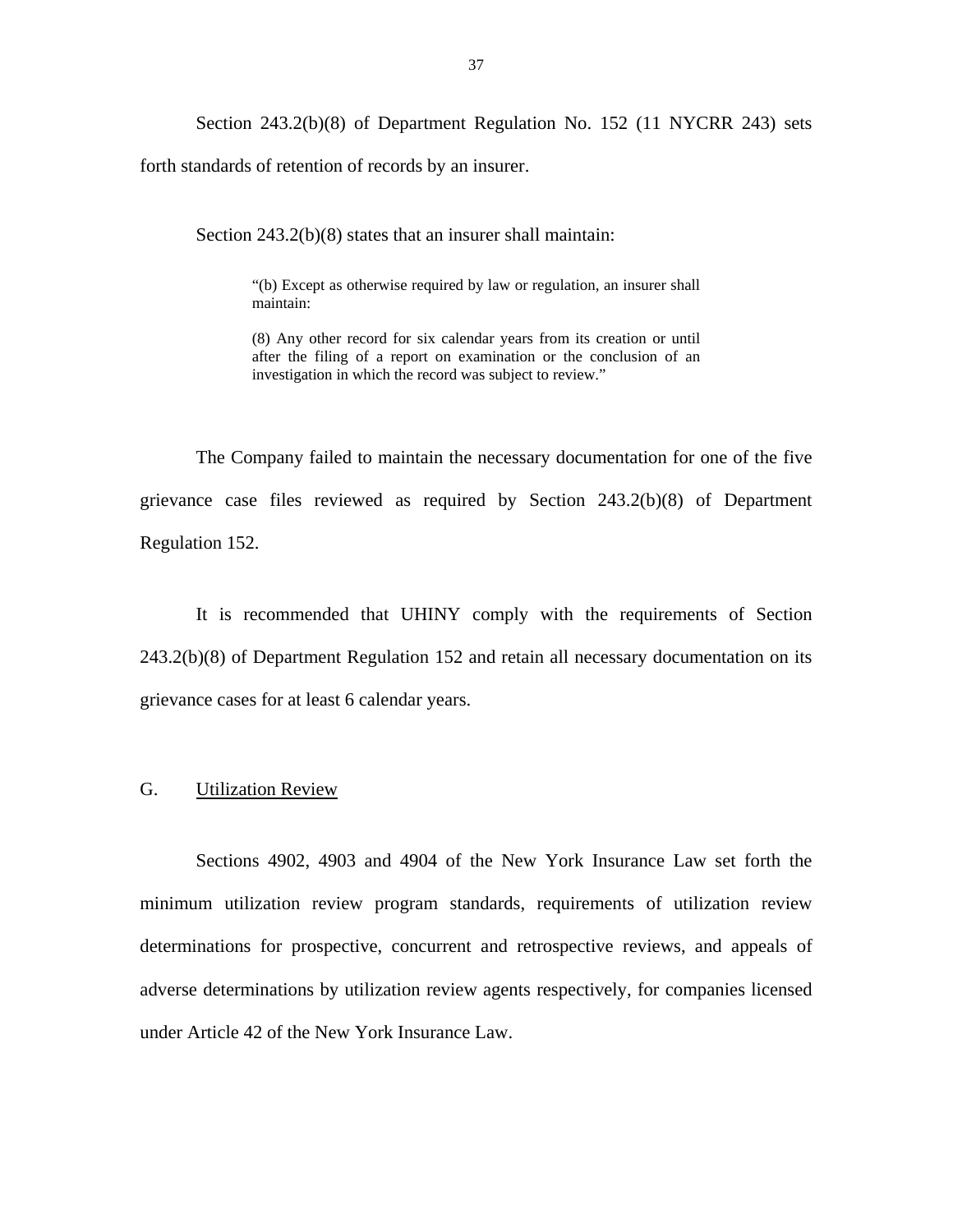For the period January 1, 2003 through December 31, 2003, UHINY provided the examiners with utilization review appeal logs for Empire Plan cases and other UHINY cases.

As noted above, the Empire Plan log contained 919 utilization review appeals. Ten files were randomly selected from this list for review. The files were reviewed to determine compliance with Article 49 of the New York Insurance Law.

Section 4904(c) of the New York Insurance Law states:

 which includes procedures for appeals to be filed in writing or by review agent must provide written acknowledgment of the filing of the appeal to the appealing party within fifteen days of such filing and shall appropriate, the insured's health care provider, in writing of the appeal "A utilization review agent shall establish a standard appeal process telephone. A utilization review agent must establish a period of no less than forty-five days after receipt of notification by the insured of the initial utilization review determination and receipt of all necessary information to file the appeal from said determination. The utilization make a determination with regard to the appeal within sixty days of the receipt of necessary information to conduct the appeal. The utilization review agent shall notify the insured, the insured's designee and, where determination within two business days of the rendering of such determination. The notice of the appeal determination shall include:

(1) the reasons for the determination; provided, however, that where the adverse determination is upheld on appeal, the notice shall include the clinical rationale for such determination; and

(2) a notice of the insured's right to an external appeal together with a description, jointly promulgated by the superintendent and the commissioner of health as required pursuant to subsection (e) of section four thousand nine hundred fourteen of this article, of the external appeal process established pursuant to title two of this article and the time frames for such external appeals."

Three out of the ten (30%) Empire Plan utilization review appeal files failed to

provide written acknowledgement of the filing of the appeal within 15 days as required

by Section 4904(c) of the New York Insurance Law.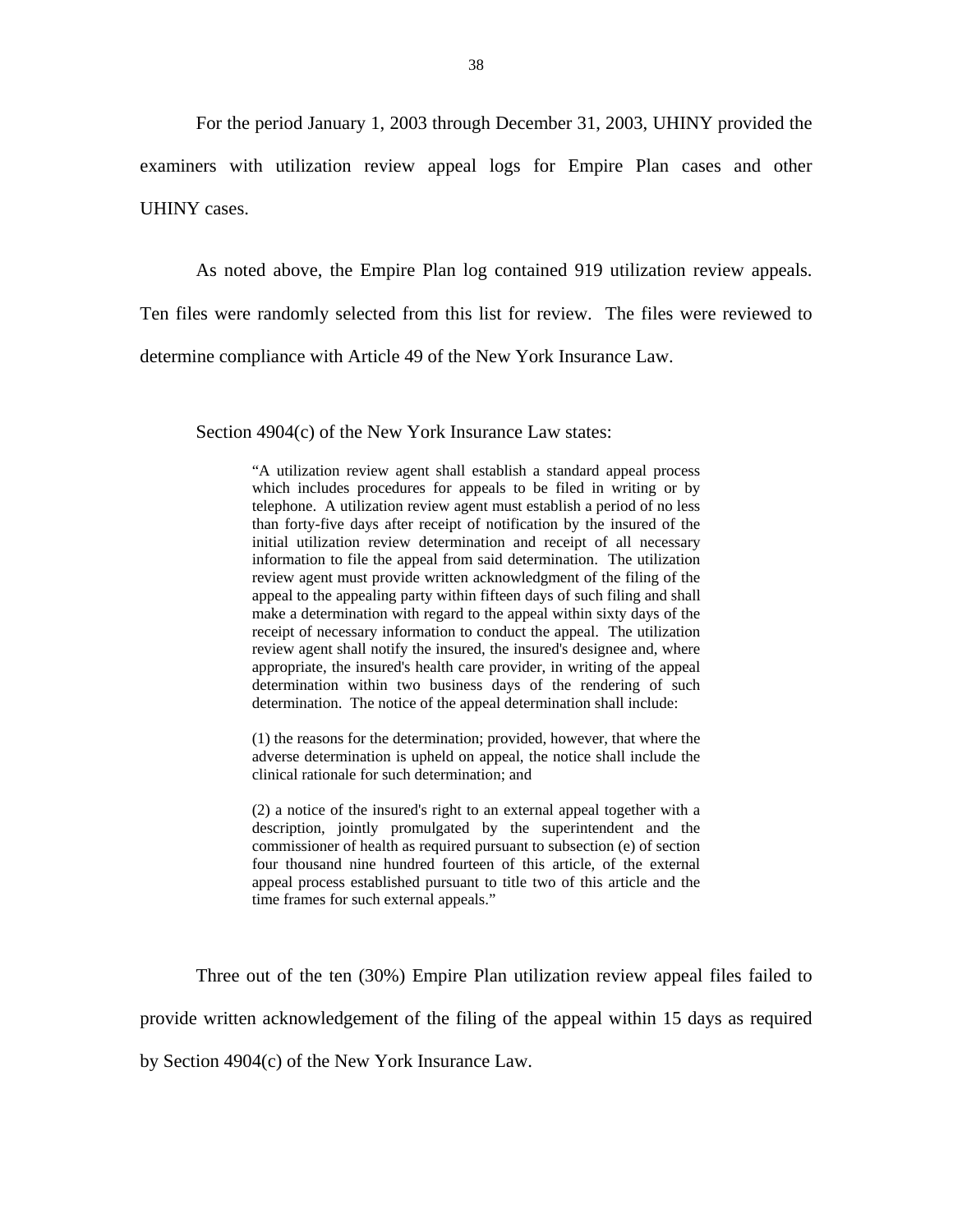Three out of ten (30%) Empire Plan utilization review appeal files failed to provide the enrollee with notice of the appeal determination within 2 business days of the rendering of such determination as required by Section 4904(c) of the New York Insurance Law.

Three out of ten (30%) Empire Plan utilization review appeal files reviewed were found to be misclassified as utilization review files and its correspondence were mislabeled as "Notice of Adverse determination."

The UHINY log for members that were not part of the Empire Plan contained 63 utilization review cases. Fifteen files were randomly selected for review. The files were reviewed to determine compliance with Article 49 of the New York Insurance Law.

Two out of fifteen (13.33%) of the non-Empire Plan utilization review appeal files failed to provide the enrollee with notice of the appeal determination within 2 business days of the rendering of such determination as required by Section 4904(c) of the New York Insurance Law.

It is recommended that UHINY comply with the requirements of Section 4904(c) of the New York Insurance Law and provide written acknowledgement within 15 days of receipt of an appeal of a utilization review determination.

It is also recommended that UHINY comply with the requirements of Section 4904(c) of the New York Insurance Law and provide the enrollee with notice of the appeal determination within 2 business days of the rendering of such determination.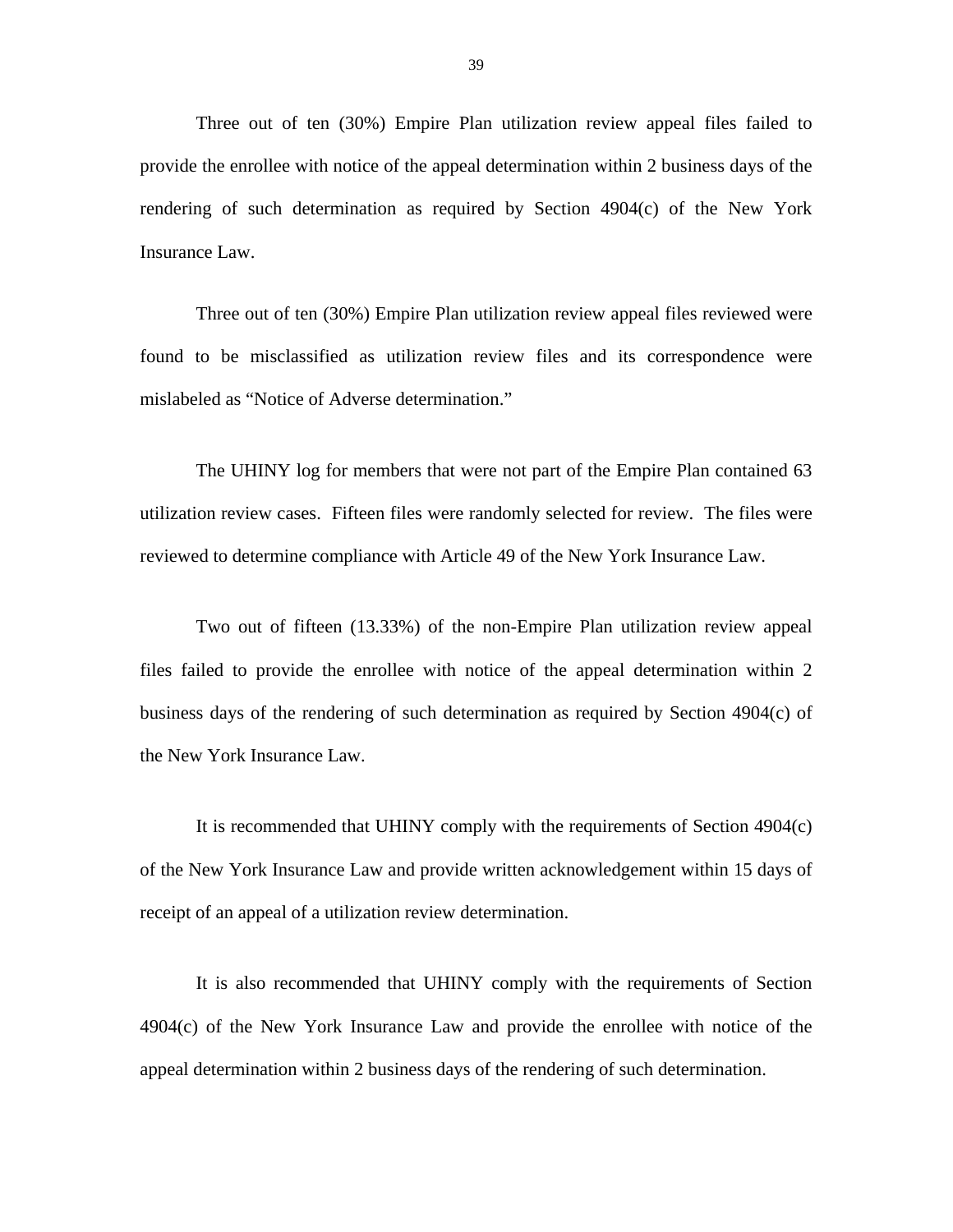<span id="page-41-0"></span>It is further recommended that UHINY properly classify its utilization review appeal files and label its correspondence properly.

The Company failed to maintain the necessary documentation for two of the fifteen non-Empire Plan utilization review files, as required by Section 243.2(b)(8) of Regulation 152 as quoted above.

It is recommended that UHINY comply with the requirements of Section 243.2(b)(8) of Regulation 152 and retain all required documentation for its utilization review files for at least 6 calendar years.

# H. Appointment of Agents

The Company provided a listing of 5,937 active agents as of December 31, 2003 and 1,822 terminated agents for the period January 1, 2003 to December 31, 2003. Separate samples of 167 active agents and 167 terminated agents were selected and reviewed against the active and terminated listings provided by the Department's Licensing Bureau.

Section 2112(a) of the New York Insurance Law states:

"Every insurer, fraternal benefit society or health maintenance organization doing business in this state shall file a certificate of appointment in such form as the superintendent may prescribe in order to appoint insurance agents to represent such insurer, fraternal benefit society or health maintenance organization."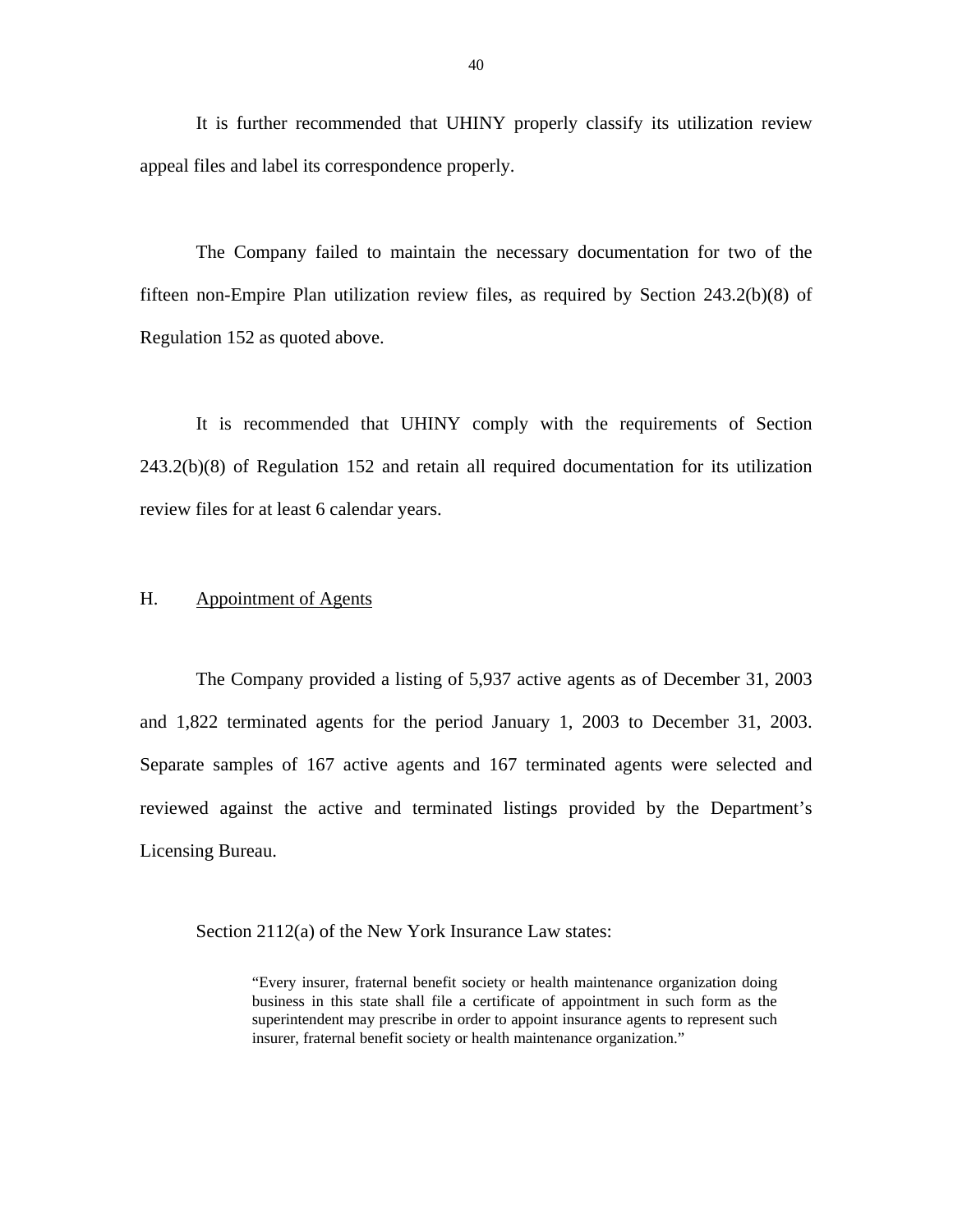The Department had no record of certificates of appointment for 42 out of the 167 (25%) sampled agents listed as being active by UHINY. The Company was able to provide documentation that 23 of the 42 (55%) were appointed. The Company could not provide documentation that the other 19 agents (11.38%) were appointed.

It is recommended that UHINY comply with Section 2112(a) of the New York

Insurance Law and file certificates of appointments for all agents.

Section 2112(d) of the New York Insurance Law states:

 subsection (a) of this section of any insurance agent licensed in this state, or upon shall provide, within fifteen days after notification has been sent to the "Every insurer, fraternal benefit society or health maintenance organization or insurance producer or the authorized representative of the insurer, fraternal benefit society, health maintenance organization or insurance producer doing business in this state shall, upon termination of the certificate of appointment as set forth in termination for cause for activities as set forth in subsection (a) of section two thousand one hundred ten of this article, of the certificate of appointment, of employment, of a contract or other insurance business relationship with any insurance producer, file with the superintendent within thirty days a statement, in such form as the superintendent may prescribe, of the facts relative to such termination for cause. The insurer, fraternal benefit society, health maintenance organization, insurance producer or the authorized representative of the insurer, fraternal benefit society, health maintenance organization or insurance producer superintendent, a copy of the statement filed with the superintendent to the insurance producer at his, or her or its last known address by certified mail, return receipt requested, postage prepaid or by overnight delivery using a nationally recognized carrier. Every statement made pursuant to this subsection shall be deemed a privileged communication."

The Department had no record of 131 of the 167 (78.44%) sampled agents whose appointments UHINY had listed as terminated for the period January 1, 2003 to December 31, 2003. Of these 131 agents, 93 (71%) were sixty day letter terminations, 28 (22%) were mailing address terminations and 9 (7%) were terminations that were not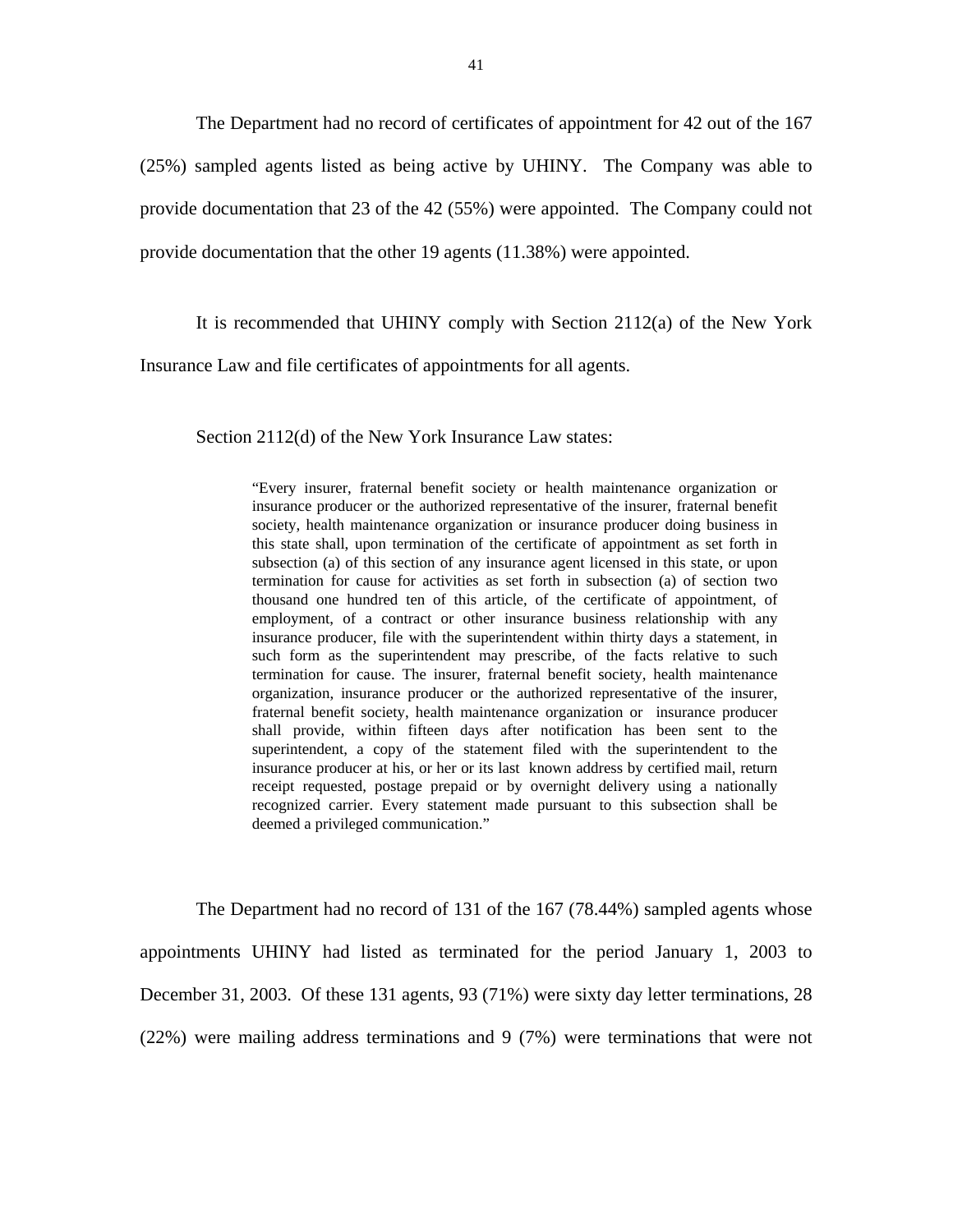reported to the Department because of miscellaneous errors. These are detailed as follows:

The sixty-day letter termination errors were caused through the implementation by UHINY (on November 30, 2002) of a new process, called the "sixty-day letter process" which monitored the expiration of non-perpetual licenses based on the most current license end date entered in UHINY's Producer Credentialing Information System (PCIS). The system automatically sent a letter to a producer requesting a copy of their current renewal license sixty days prior to the expiration date on file in PCIS. If the license was not updated in PCIS with the new expiration date based on the renewal copy, the system automatically terminated the appointment.

The Company failed to include its appointment vendor SIRCON in the initial electronic processing of terminations. For this reason, the producer appointments within the scope of the sixty-day letter process appeared as terminated in UHINY's records only. As of December 14, 2003, UHINY modified the sixty-day letter process to transmit the terminations to the Department using its vendor SIRCON.

The mailing address terminations were the result of UHINY "data clean" up initiative implemented by UHINY several times from June 2003 to February 2004 to terminate producers which UHINY inherited through its mergers and business transformation from Travelers and MetraHealth. Many of these producers whose records were converted from the Travelers and MetraHealth companies contained various data integrity issues, such as missing tax identification numbers, invalid license and appointment information, or missing mailing addresses. United HealthCare Insurance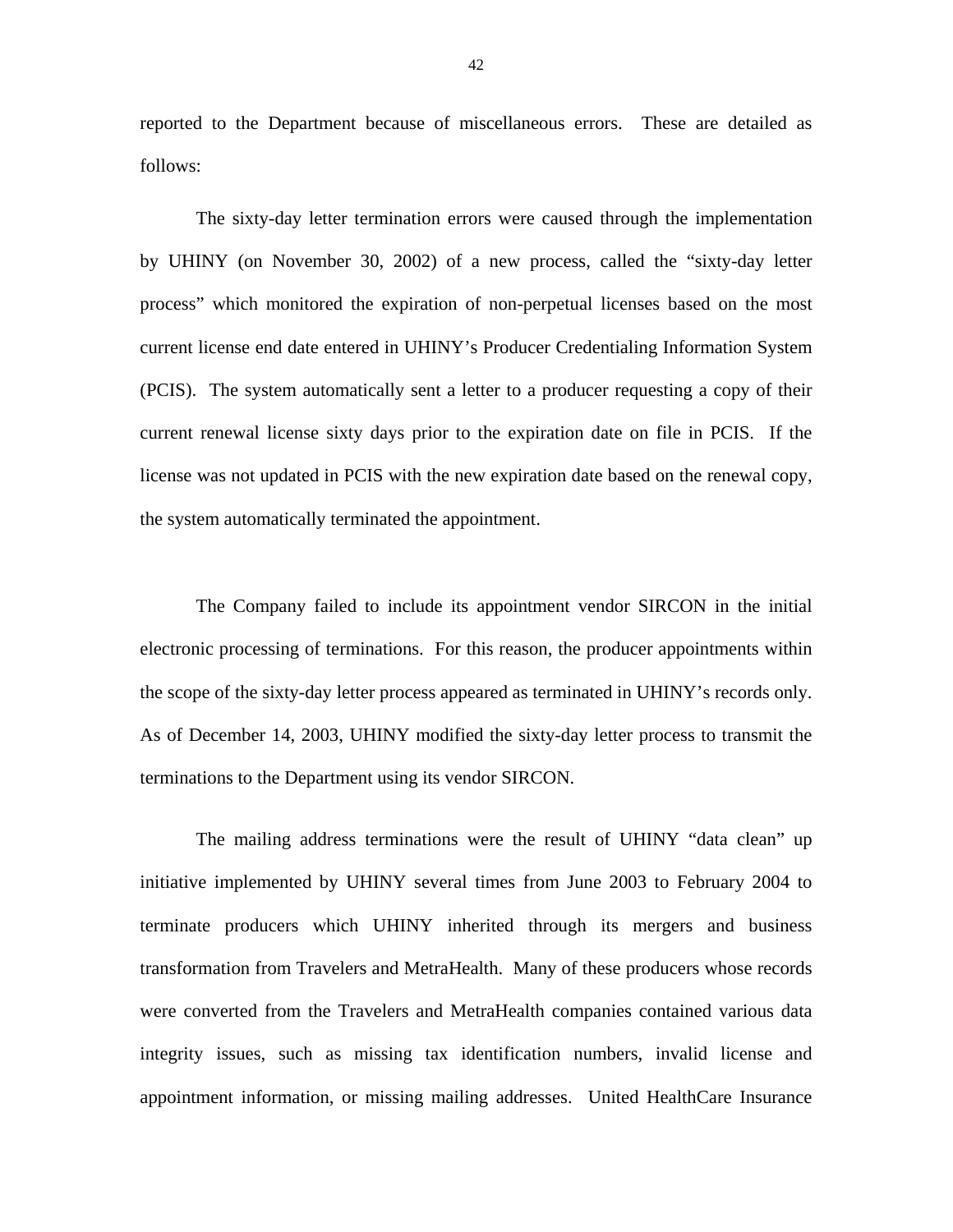Company of New York, Inc. terminated the appointments of producers with effective dates prior to January 1, 2001, if the data was missing from the producer's record.

The Company did not report the terminations to the Department, because it did not believe the terminations could have been processed since original appointments were not submitted to the Department, or converted producer records were missing the data necessary for the Department to process the transactions correctly.

It is recommended that UHINY report all appointment terminations to the New York State Insurance Department in order to comply with the requirements of Section 2112(d) of the New York Insurance Law.

It is recommended that UHINY improve its record keeping as regards to agents and brokers certificates of appointments and licensing.

The Company uses two types of external agents. The first type of external agent it uses is "individual independent agents". The second type it utilizes is "general agents" or agencies that consist of multiple salespersons. General agents represent UHINY in the sale of small group medical insurance. Currently, UHINY utilizes a written agreement between itself and its general agents to clearly spell out the rights and responsibilities of the agency. This practice serves to protect UHINY in its relationship with the general agents. It is noted, however, that there are no such written agreements between the UHINY and the individual agents.

It is recommended that UHINY initiate a formal written agreement with its individual independent agents.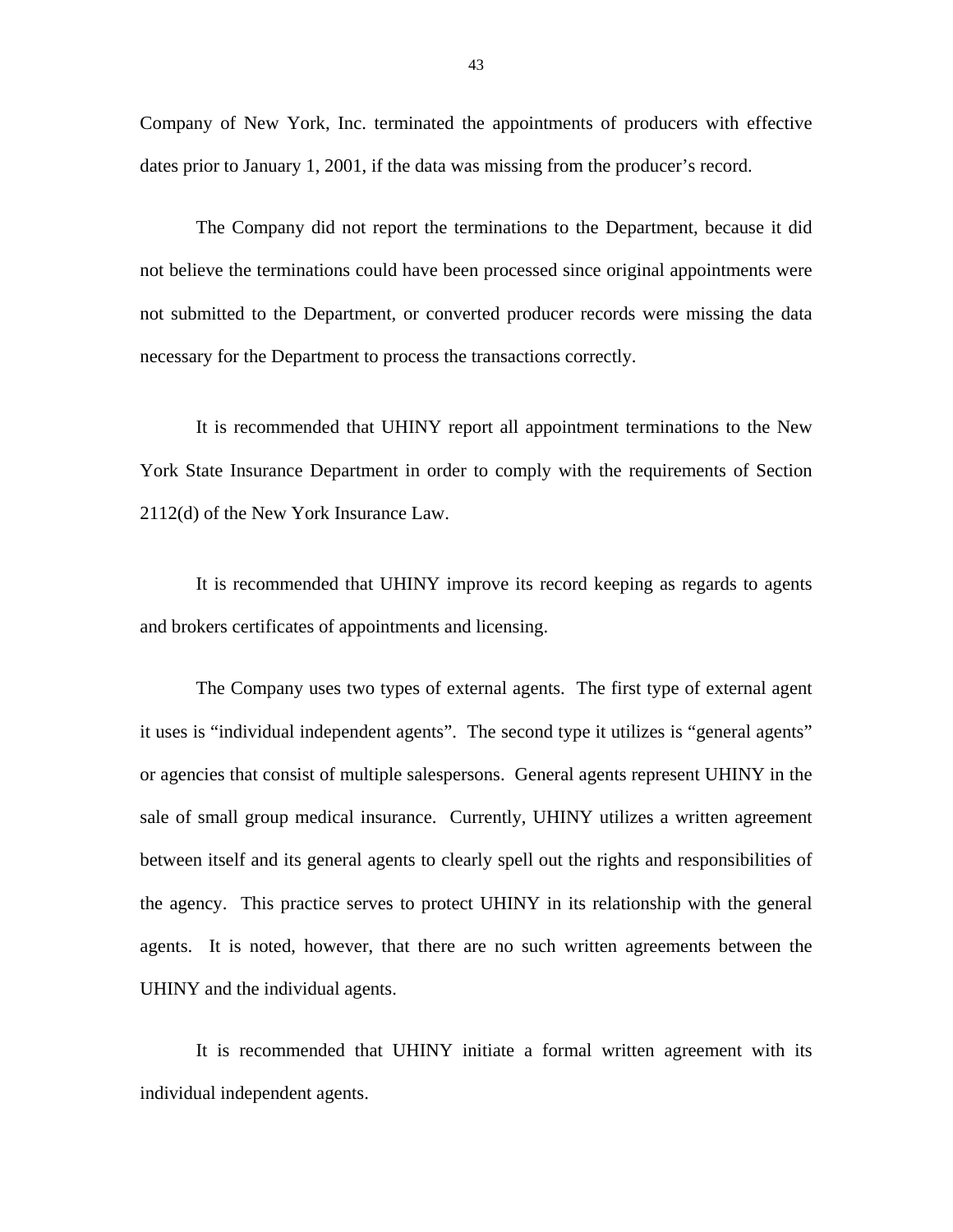### <span id="page-45-0"></span>I. Fraud Prevention and Detection

To prevent, detect and investigate Medicare fraud, United HealthCare Insurance Company of New York employs Ovations Insurance Solutions SIU a Special Investigations Unit ("SIU"), dedicated to its Medicare Supplement product, which is located in Fort Washington, Pennsylvania.

A full-time SIU located in Kingston, New York investigates Empire Plan claim referrals. The Empire Plan is a health insurance program for New York's public employees and their families. United HealthCare Insurance Company of New York insures and administers the medical benefits part of this program. In addition to the Empire Plan SIU, Empire also utilizes Ingenix Recovery Services, as a concurrent resource, for investigating potential provider fraud cases.

Ingenix Recovery Services investigates medical claims for UnitedHealthcare of New York, Inc., and United HealthCare Insurance Company of New York, and functions as the internal vendor of these services.

Ingenix Recovery Services, a division within Ingenix, offers products and services internally, to other companies within UnitedHealth Group, and to external clients, which include compliance research and monitoring, detection technology, investigation and recovery services (collection of financial loss caused by insurance fraud), training, consulting and subrogation.

Ingenix Recovery Services is located in two primary sites: Hartford, Connecticut and Minneapolis, Minnesota and focuses most of its fraud detection efforts at the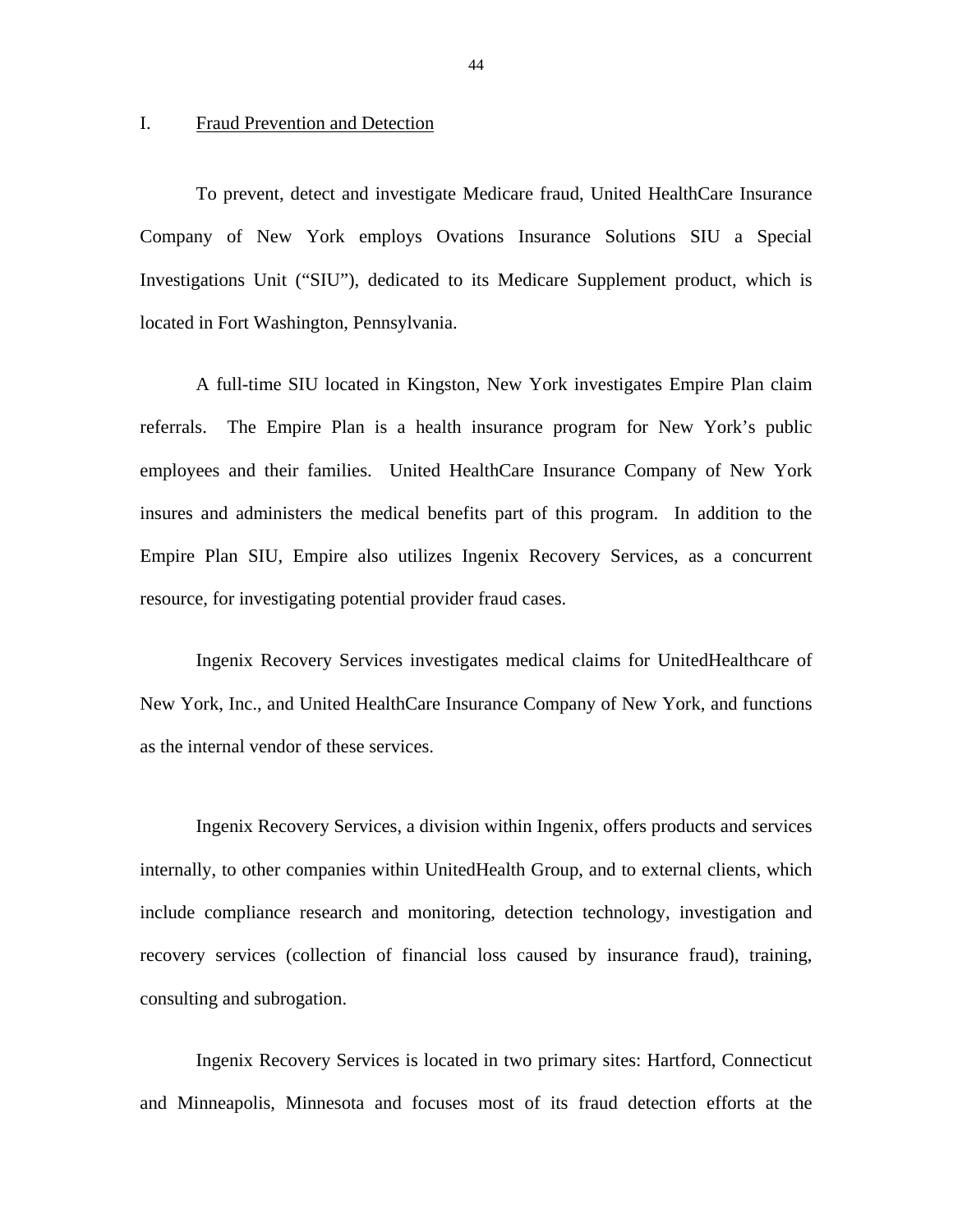physician and other health care provider level; that is, identifying the suspected physicians/providers and reviewing their claims prospectively, prior to payment, and as potential recovery cases, post-payment.

Ingenix Recovery Services is comprised of several units, totaling over 100 personnel (not including management), who conduct or support the investigative process. The personnel are comprised of: prospective and recovery investigators, case development analysts, data mining analysts, associate investigators (or investigative assistants), and clinical personnel, who focus on detecting and investigating fraudulent and abusive claim payments. Not all of these personnel investigate, or support the claims investigation process involving New York providers.

Ingenix Recovery Services' investigators, review New York fraud claim referrals. New York fraud claim referrals are investigated by the Northeast Regional Team, which is comprised of seven personnel who dedicate approximately 95% of their time and resources to New York providers.

Section 86.6(c) of Department Regulation No. 95 (11 NYCRR 86.1) states:

 by an independent provider of investigative services under contract "Persons employed by Special Investigations Units as investigators or with an insurer shall be qualified by education and/or experience which shall include:

(1) an associate's or bachelor's degree in criminal justice or a related field; or

(2) five years of insurance claims investigation experience or professional investigation experience with law enforcement agencies; or

(3) seven years of professional investigation experience involving economic or insurance related matters; or

(4) an authorized medical professional to evaluate medical related claims."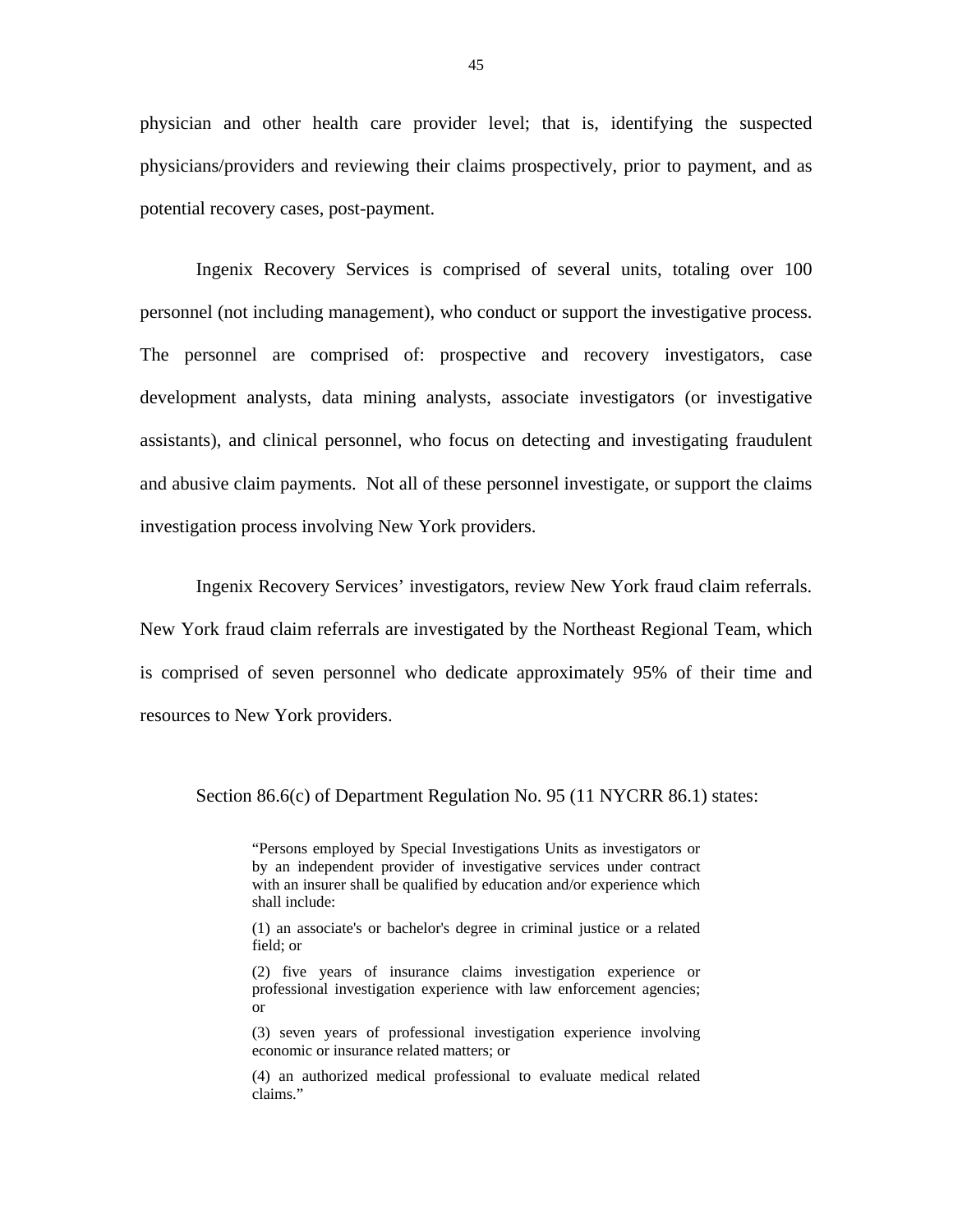Though an additional number of over ninety (90) personnel are potentially available for investigating or supporting the investigative process involving New York physicians/providers, only those investigators from other teams or units from within Ingenix Recovery Services, who are qualified under Department Regulation 95, Section 86.6(c), are permitted to work on such cases.

Section 405(a) of the New York Insurance Law states:

"(a) Any person licensed pursuant to the provisions of this chapter, and any person engaged in the business of insurance in this state who is exempted from compliance with the licensing requirements of this chapter, including the state insurance fund of this state, who has reason to believe that an insurance transaction may be fraudulent, or has knowledge that a fraudulent insurance transaction is about to take place, or has taken place shall, within thirty days after determination by such person that the transaction appears to be fraudulent, send to the insurance frauds bureau on a form prescribed by the superintendent, the information requested by the form and such additional information relative to the factual circumstances of the transaction and the parties involved as the superintendent may require. The insurance frauds bureau shall accept reports of suspected fraudulent insurance transactions from any self insurer, including but not limited to self insurers providing health insurance coverage or those defined in section fifty of the workers' compensation law, and shall treat such reports as any other received pursuant to this section."

United HealthCare Insurance Company of New York, Inc. and UnitedHealthcare of New York, Inc. (including Ovations Insurance Solutions), and the Empire Plan insure 1,440,381 members, and they receive/process 31,113,083 claims annually, as indicated in the 2003 Section  $409(g)$  Annual Anti-Fraud Report filed with the Department.

The 2003 Anti-Fraud Report filing contained the combined data for both United HealthCare Insurance Company of New York and UnitedHealthcare of New York. The report indicated that the companies reviewed 1,091 cases in 2003, a decrease of 805 cases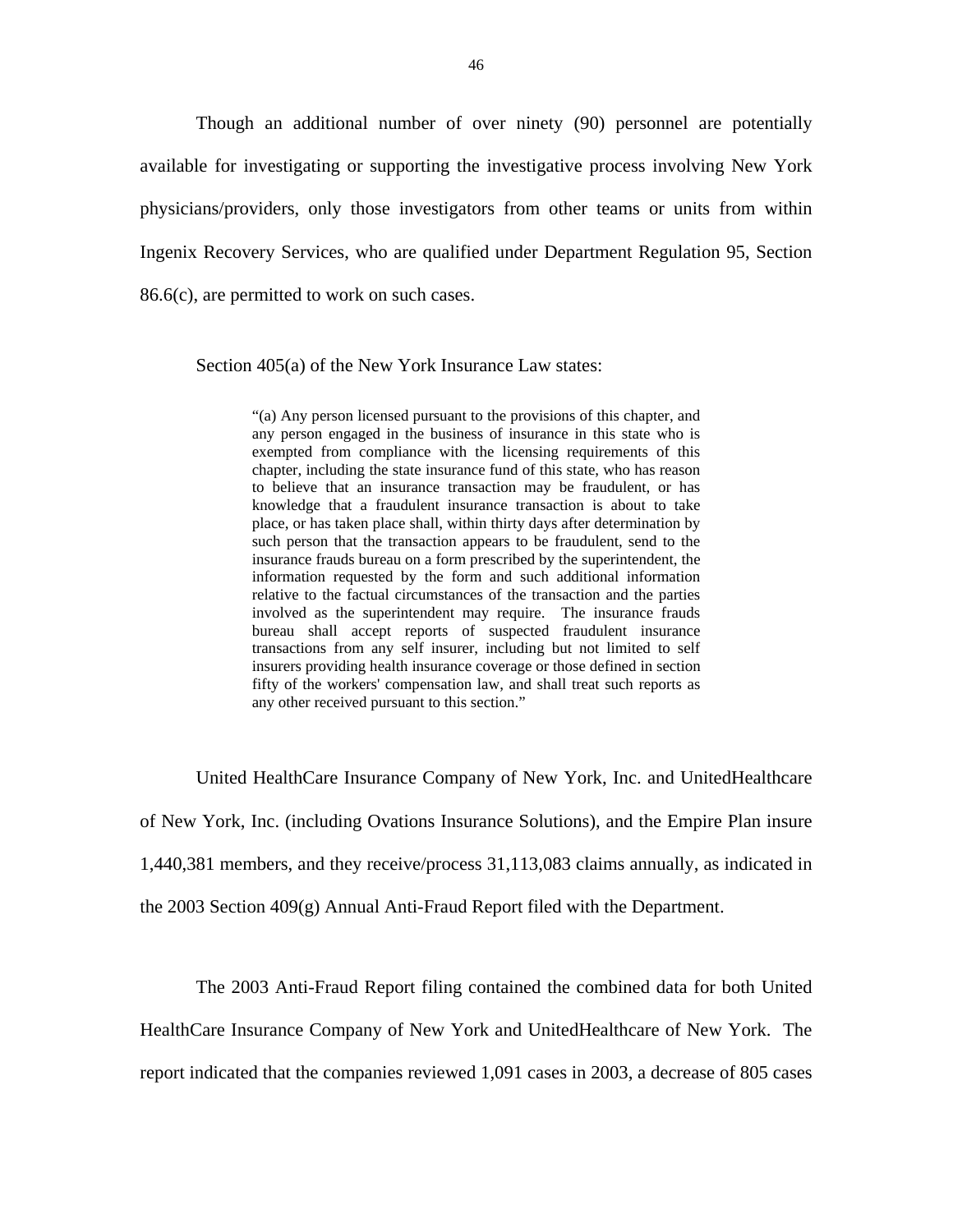from its 2002 fling. The companies reported 1,298 cases closed in 2003 from cases filed in 2003 and prior. Out of the 1,091 cases reviewed, only 139 IFB-1 Forms, forms used for reporting suspected fraudulent activities, were filed with the Insurance Department's Frauds Bureau reporting fraudulent transactions.

Section 86.6(b)(3) of Department Regulation No. 95 (11 NYCRR 86.1) states:

"(b) The plan shall include the following provisions:

(3) The rationale for the level of staffing and resources being provided for the Special Investigations Unit which may include, but is not limited to, the following objective criteria such as number of policies written and individuals insured in New York, number of claims received with respect to New York insureds on an annual basis, volume of suspected fraudulent New York claims currently being detected, other factors relating to the vulnerability of the insurer to fraud, and an assessment of optimal caseload which can be handled by an investigator on an annual basis."

Section 86.6(b)(3) of Department Regulation 95 states that one of the criteria used to determine the adequacy of staffing in an SIU unit is to compare claims to investigators. The companies generated over 31 million claims in 2003 and only had seven full time investigators.

It is the contention of the Department that the companies staffing level of seven full time examiners is inadequate with a base of 1.4 million members. In addition, the number of fraud cases detected decreased by 42% from 1,896 in 2002 to 1,091 in 2003. Clearly, an increase in the number of investigators would increase fraud detection and prevention.

It is recommended that UHINY adequately staff its Special Investigations Unit (SIU), so that it can effectively detect, investigate and prevent fraud.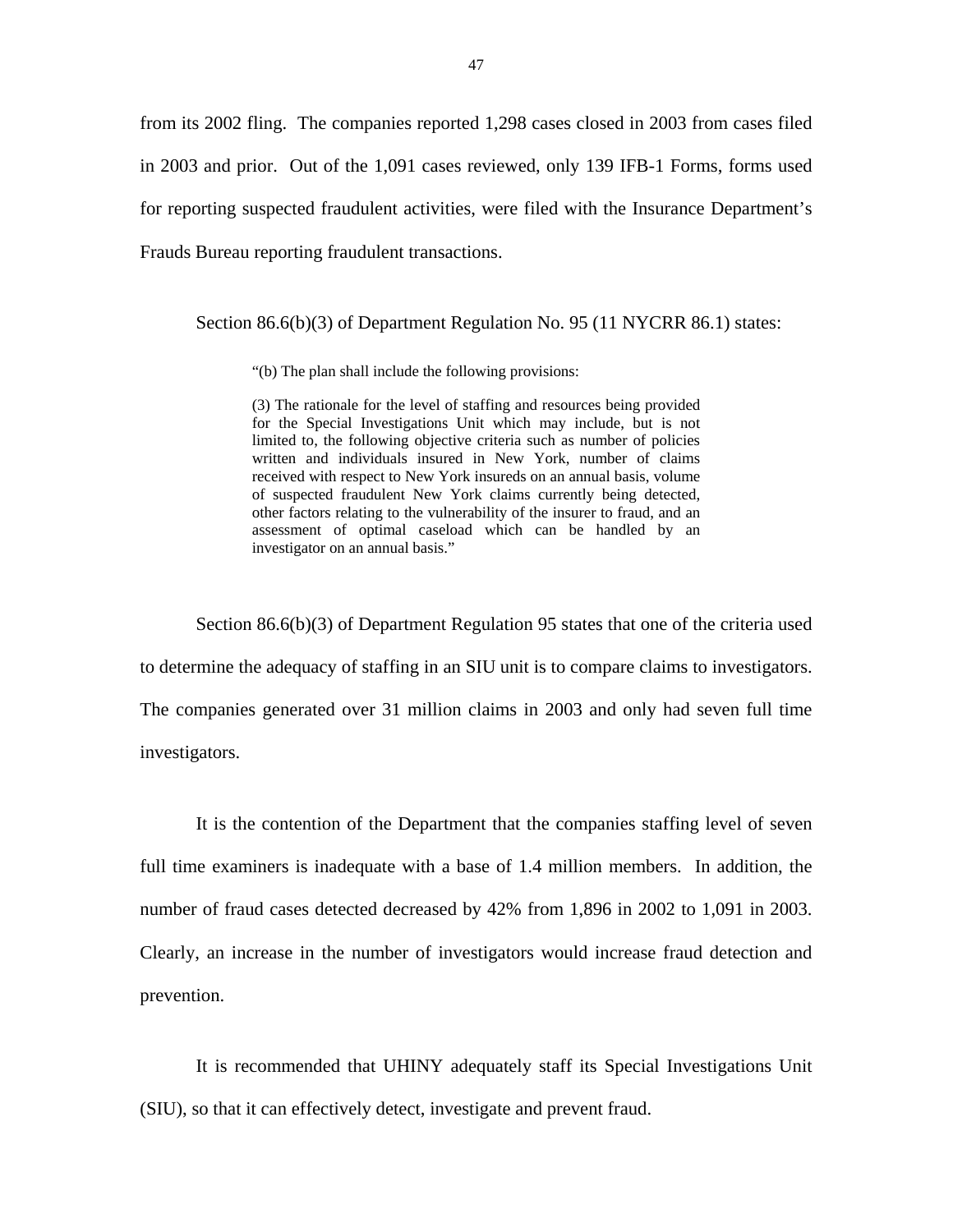United HealthCare Insurance Company of New York, Inc. provided a listing of 616 cases, opened and closed in 2003, to the examiners. A review was performed on 30 randomly selected cases from this listing. The following are the findings of the review:

- There was no indication whether IFB-1 Forms were filed on any of the cases.
- There was no indication on the closed cases that a supervisor reviewed the case before it was closed.

It is recommended that UHINY comply with its procedures to ensure that IFB-1 forms are filed when required and that the files document when and if these filings occur.

It is recommended that UHINY put in place procedures to ensure that all cases are reviewed by a supervisor before the case is closed.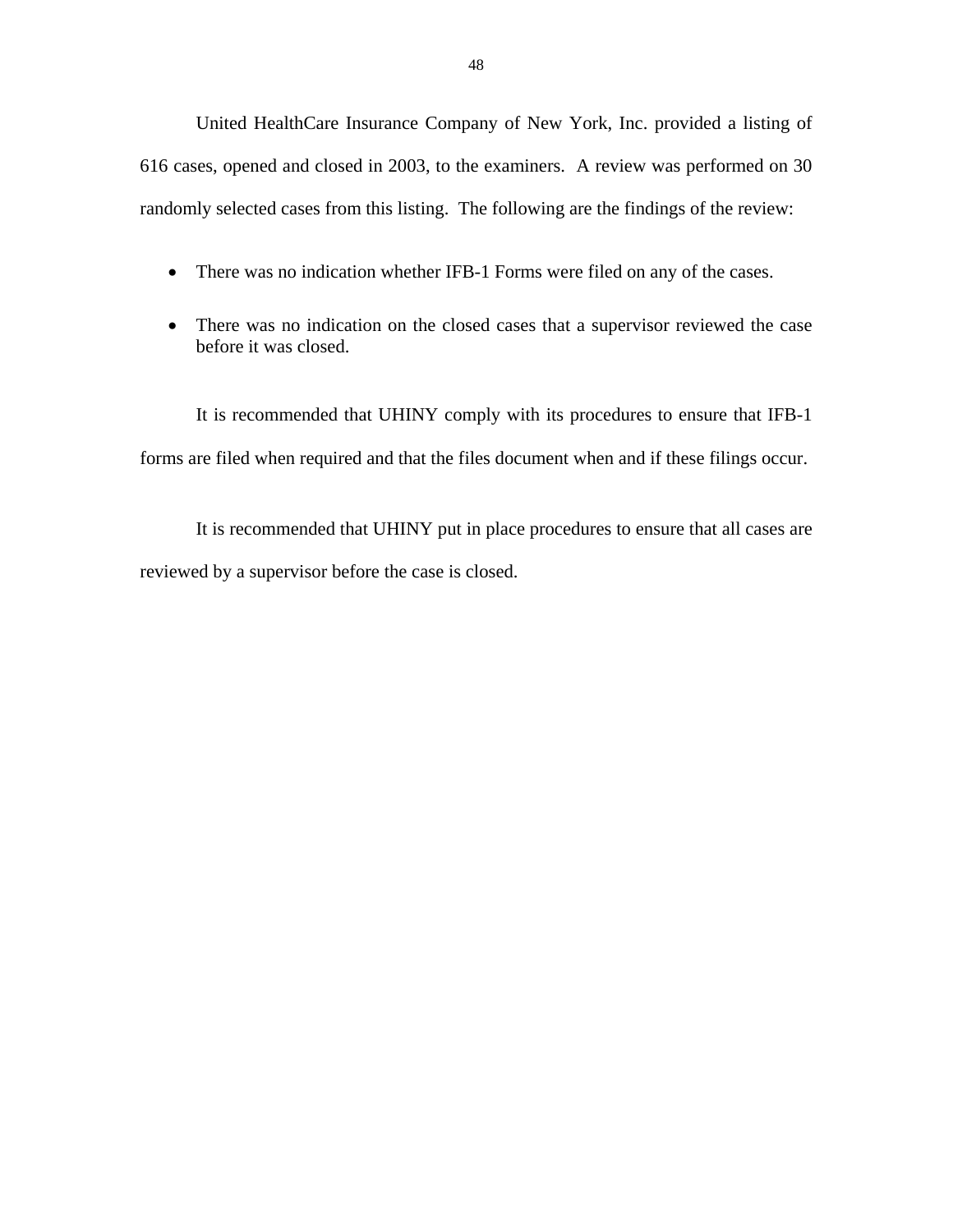### <span id="page-50-0"></span>**6. COMPLIANCE WITH PRIOR REPORTS ON EXAMINATION**

There were two comments and recommendations from prior report on examination as of December 31, 1999 that the Company has not complied with. They are repeated herein as follows (page numbers refer to the prior report):

### **ITEM NO. PAGE NO.**

1. It is recommended that the board comply with the by-laws 6 and hold quarterly meetings.

> The Company has not complied with this recommendation and a similar recommendation is repeated herein.

> Subsequent to the examination date, effective October 2004, the Company provided evidence to show that its board meetings were being held on a quarterly basis.

2. It is recommended that the Company amend its custodial 12 agreement to include the following:

- A provision requiring the bank to have and maintain Bankers Blanket Bond Insurance of the broadest form available for commercial banks. Further, the bank should be required to give 60 days written notice to the Company of any material change in the form or amount of such coverage.
- A provision indicating to the bank that written instructions given to the bank by the Company are to be signed by at least two of its Authorized Officers. Said officers will be authorized in a list that will be furnished to the bank as necessary and signed by the treasurer or an assistant treasurer and certified under the corporate seal by the secretary or an assistant secretary.
- A provision that would give the insurer the opportunity to secure the most recent report on the review of the custodian's system of internal controls, pertaining to custodian record keeping, issued by internal or independent auditors.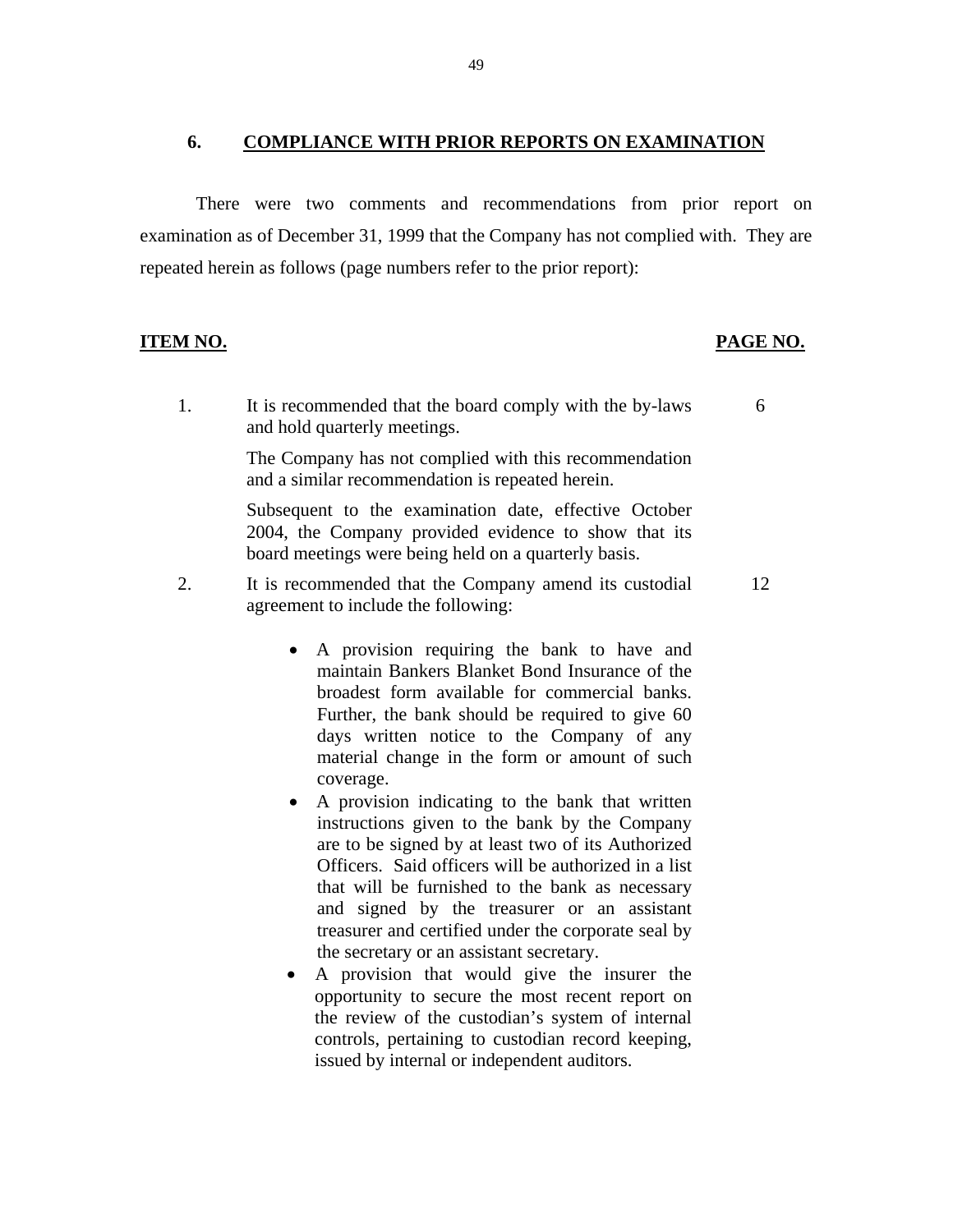The Company has not complied with the recommendation and a similar recommendation is repeated herein.

Subsequent to the date of the examination, in March 2007, the Company provided documentation to show that the aforementioned agreement has been amended to contain the suggested wording.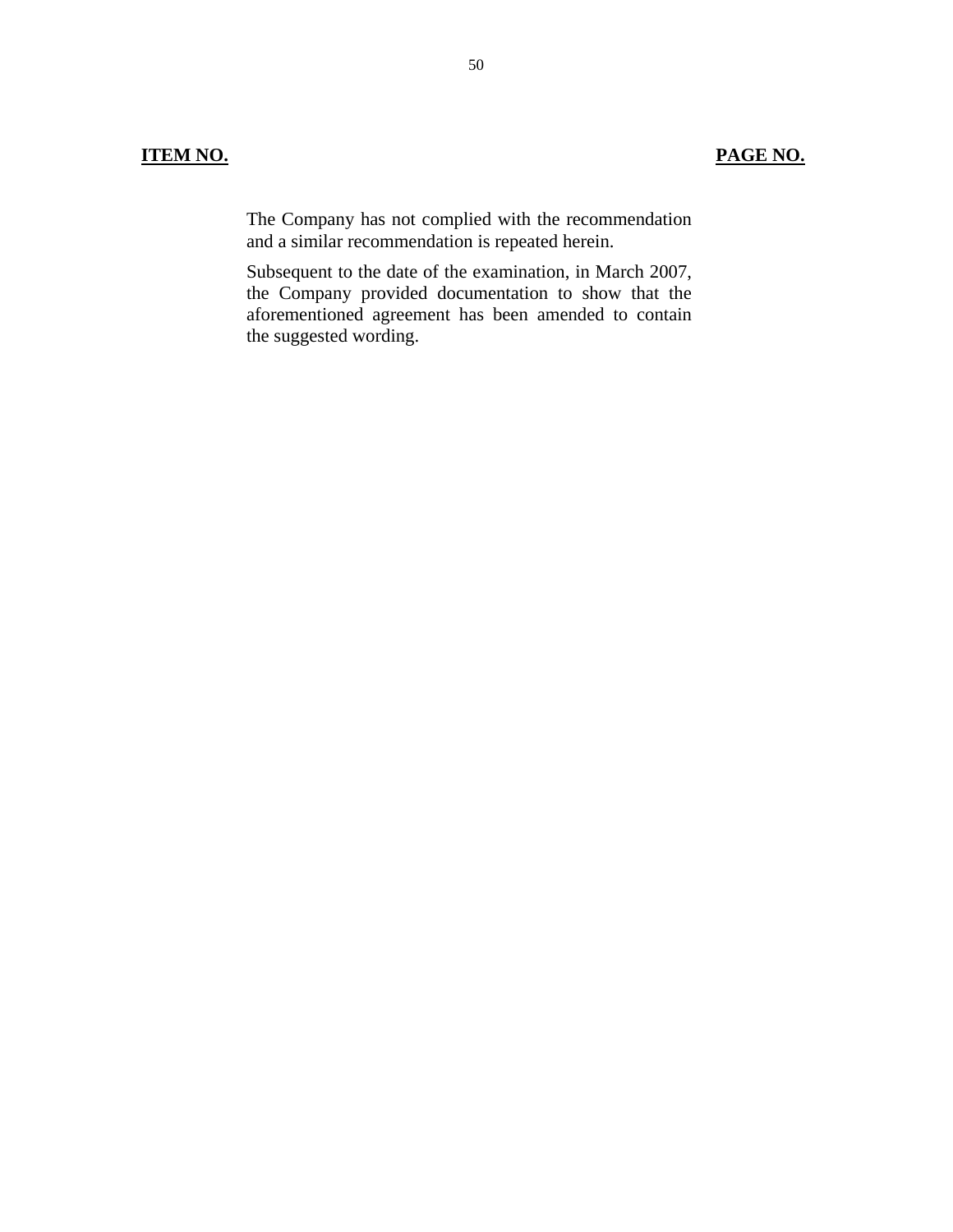There were four comments and recommendations from the prior market conduct report as of December 31, 1999 that the Company has not complied with. They are repeated herein as follows (page numbers refer to the prior report):

### **ITEM NO.**

# **PAGE NO.**

### **Sales/Underwriting**

1. It is recommended that the Company initiate a written 13 agreement with its individual producers. Additionally, it is recommended that the Upstate HMO formalize an agreement with its general agents.

> The Company has not complied with this recommendation and it is repeated herein.

> Subsequent to the date of the examination, effective April 2005, the Company provided documentation to demonstrate that it has instituted policies and procedures to ensure written agreements with producers.

2. It is recommended that the United HealthCare Companies 15 improve their record keeping as regards agents and brokers.

The Company has not fully complied with this recommendation and it is repeated herein.

Subsequent to the date of the examination, effective April 2005, the Company provided documentation to demonstrate that it has developed a process of imaging all appropriate agent and broker documentation.

### **Claims Processing**

3. It is recommended that the Company reevaluate the level at 20 which foreign claims will be referred to its fraud oversight group for investigation prior to payment.

> The Company has not complied with this recommendation and a similar recommendation is repeated herein.

4. It is recommended that the Company display the five-digit 23 CPT codes for procedures and services that it used to determine payment on all Explanation of Benefit statements along with a brief description of the codes.

> The Company has not complied with this recommendation and it is repeated herein.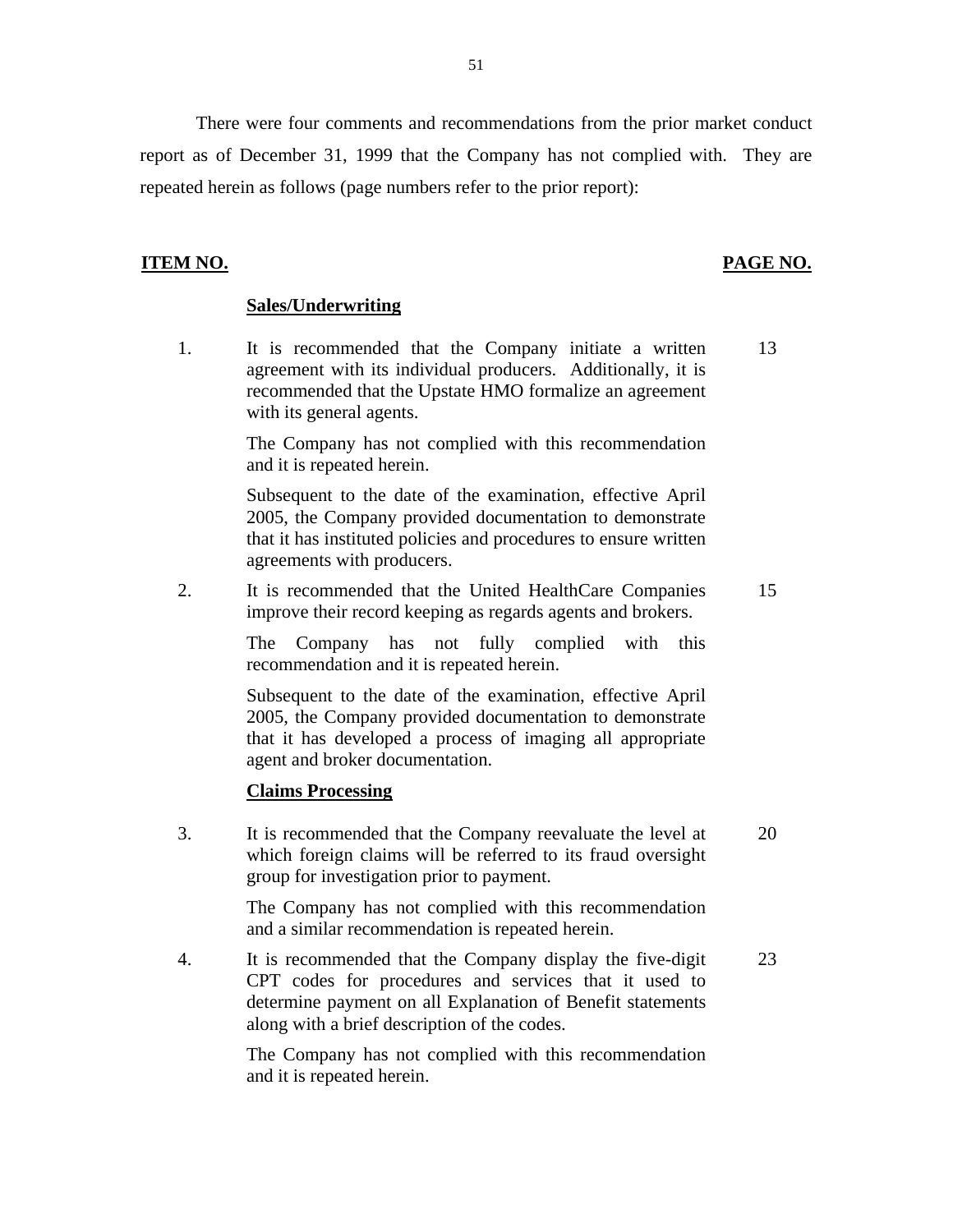# **7. SUMMARY OF COMMENTS AND RECOMMENDATIONS**

# <span id="page-53-0"></span>**ITEM**

# **PAGE NO.**

# A. **Management**

- i. It is recommended that UHINY comply with its by-laws 6 and hold Board of Directors meetings on at least a quarterly basis.
- ii. It is recommended that UHINY establish procedures to 6 ensure that unanimous written consent of all directors is received before adopting any written actions.
- iii. It is also recommended that the aforementioned written 6 actions be unanimously ratified by the current board of directors.

### B. **Management Agreement**

It is recommended that the UnitedHealthcare Service, LLC 13 submit itemized monthly statements listing the services provided and the amount of estimated charges to the Company for such services in compliance with the requirements of its management agreement.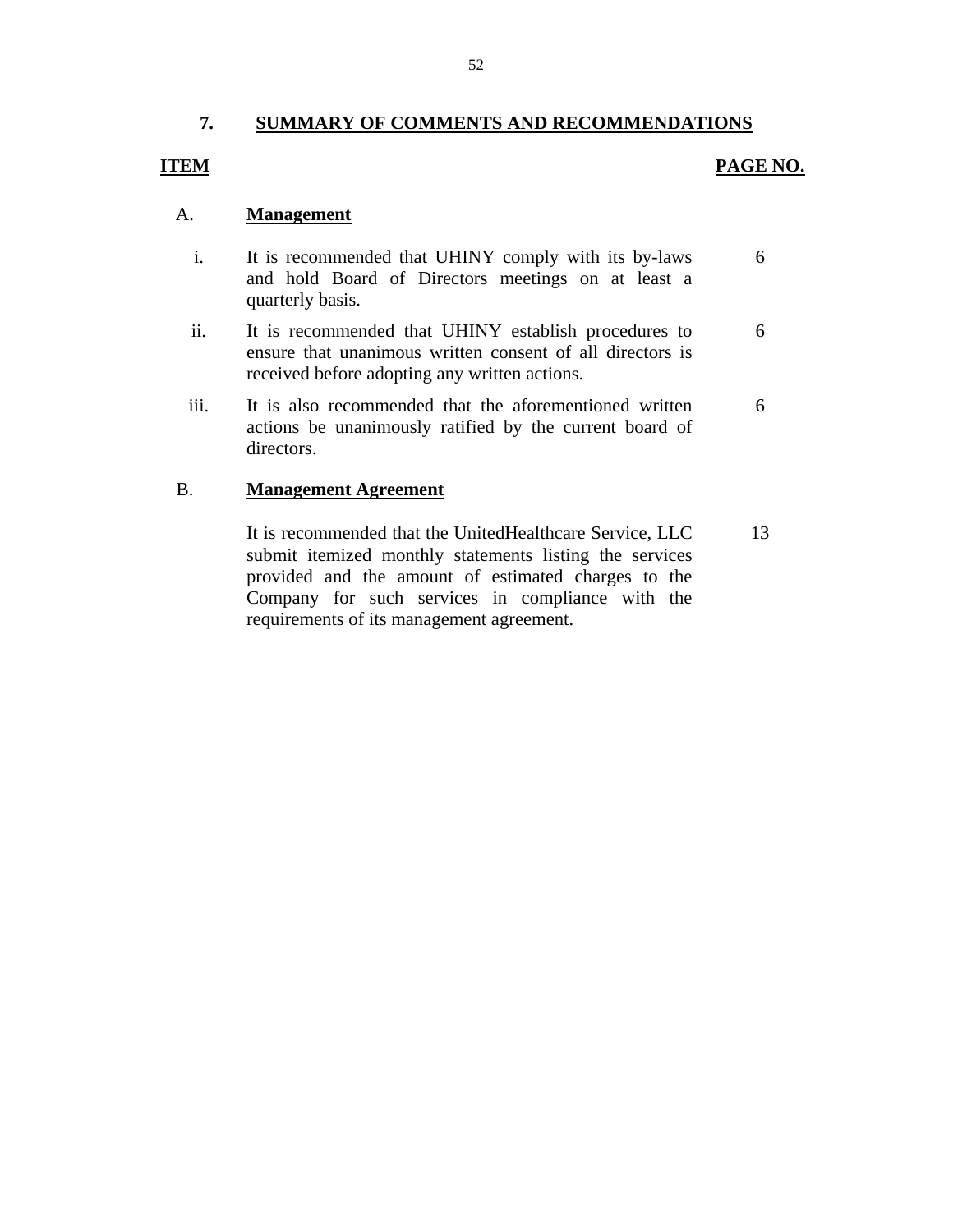15

# **ITEM**

# C. **Custodial Agreement**

It is recommended that the Company amend its custodial agreement with Street Bank to include the following:

- The bank shall have in force, for its own protection, Bankers Blanket Bond Insurance of the broadest form available for commercial banks and will continue to maintain such insurance. The bank will give the insurer 60 days written notice of any material change in the form or amount of such insurance of termination of this coverage.
- Written instructions hereunder shall be signed by any two of the insurer's authorized officers specified in a separate list for this purpose. This list will be furnished to the bank from time to time and signed by the treasurer or an assistant and certified under the corporate seal by the secretary or an assistant secretary.
- The agreement should have a provision that would give the insurer the opportunity to secure the most recent report on the review of the custodian's system of internal control, pertaining to custodian record keeping, as issued by internal or independent auditors.

# D. **Accounts and Records**

- i. It is recommended that UHINY make the appropriate disclosures in its annual statement filings in accordance with Paragraph 18 of SSAP No. 45. 16
- ii. It is recommended that UHINY report its interest due and accrued on page 2, line 11, of its annual statement filing. 16
- iii. It is recommended that UHINY adjust its net investment income earned amounts on the Income Statement and Investment Income Exhibit to reflect the accrued interest receivable amount. 17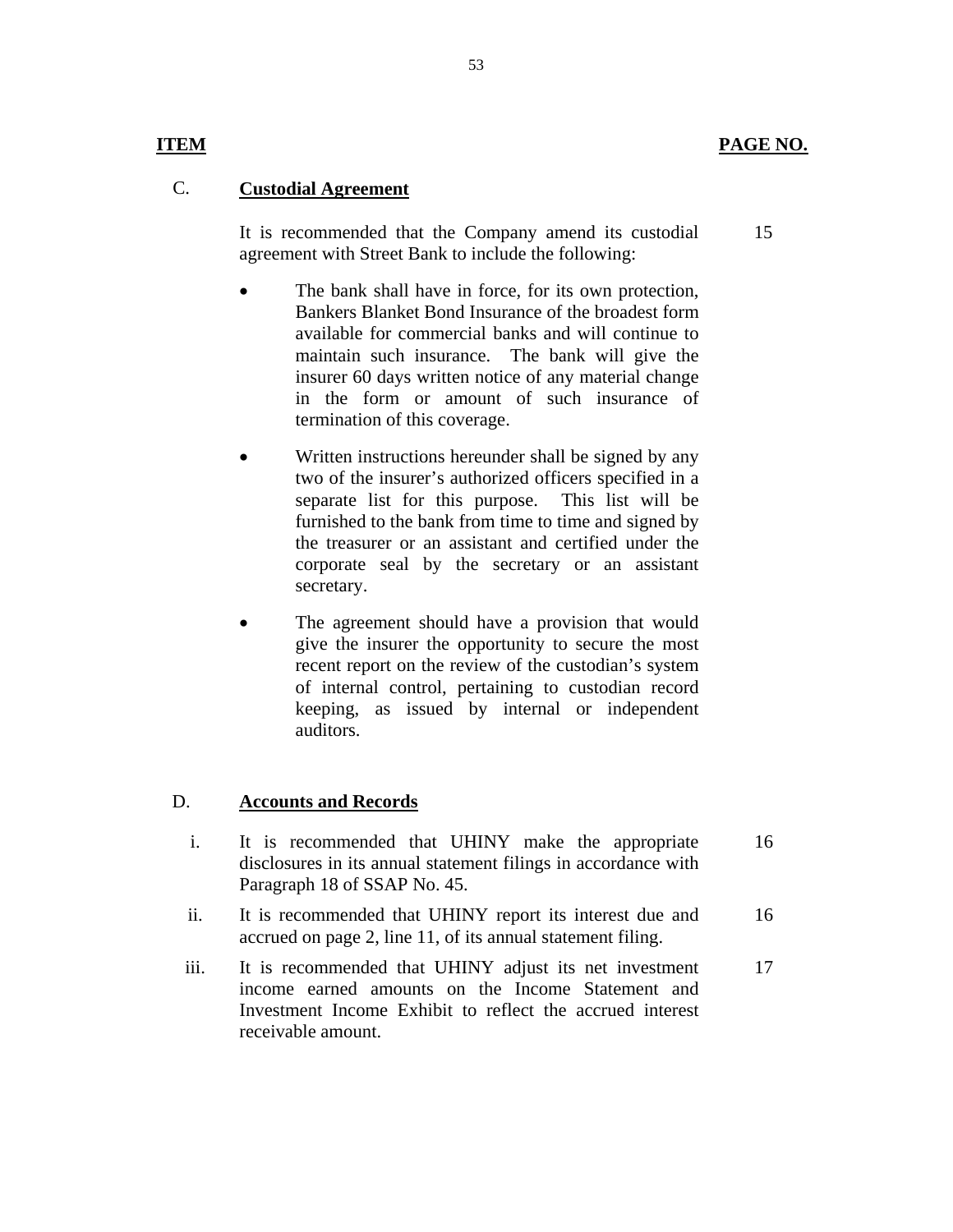# E. **Claims Processing**

- i. It is recommended that UHINY take steps to ensure that all hospital surcharge amounts are paid and that the amount paid is correct. 26
- ii. It is recommended that UHINY review all claims where a HCRA surcharge was applicable for the period January 1, 2003 to December 31, 2003 and determine whether the HCRA surcharge was determined and paid correctly. 26
- iii. It is recommended that UHINY properly account for the hospital surcharges as liabilities on its financial statements. 26
- iv. It is recommended that UHINY re-evaluate the level at which foreign claims will be referred to its special investigation unit oversight group for investigation prior to payment. 27

# F. **Prompt Pay Law**

- i. It is recommended that the Company review its Prompt Pay procedures to improve its compliance with Section 3224-a(a) of the New York Insurance Law. 31
- ii. It is also recommended that the Company implement the necessary procedures and training in order to ensure compliance with Section 3224-a(a) of the New York Insurance Law. 31
- iii. It is further recommended that the Company comply with Section 3224-a(c) of the New York Insurance Law and calculate interest due on all applicable claims paid after 45 days of receipt. 31
- iv. It is recommended that the Company reprocess all claims adjudicated during the period January 1, 2003 to December 31, 2003 that were not covered by the stipulations noted above, for compliance with Section 3224-a(a) of the New York Insurance Law and pay any interest owed pursuant to Section 3224-a(c) of the New York Insurance Law. 32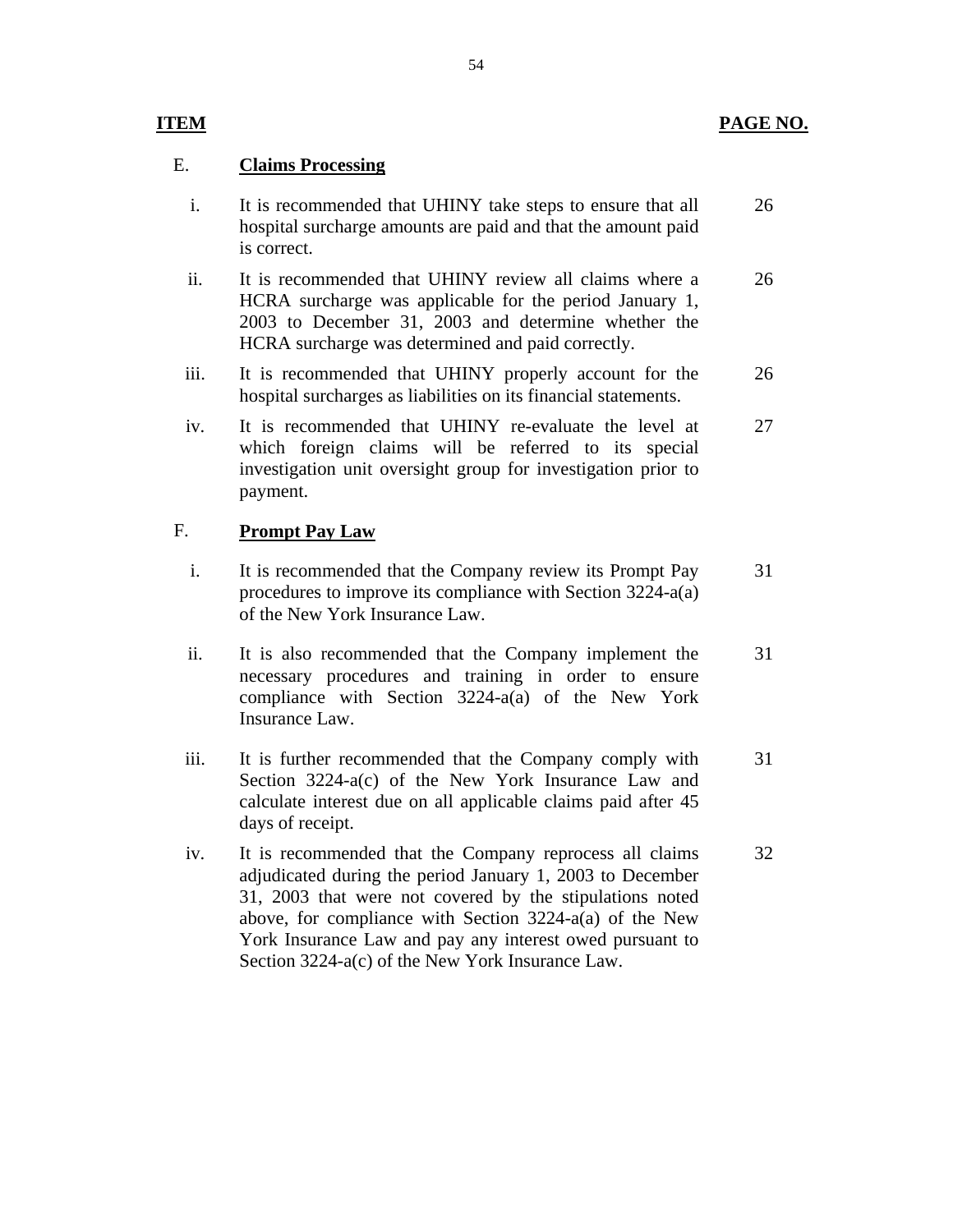# **PAGE NO.**

# **ITEM**

# G. **Denied Claims**

- i. It is recommended that UHINY put in place procedures that allow the claim system to differentiate between claim adjustments that create zero payments and actual denied claims. 33
- ii. It is recommended that the Company create procedures to ensure that outstanding claims in its claims system be paid in a timely manner when originally submitted, or properly denied within the applicable period as required by Section 3224-a(b) of the New York Insurance Law. 33

# H. **Explanation of Benefits Statements ("EOB")**

It is recommended that UHINY display the five-digit CPT codes for procedures and services that it used to determine payment on all Explanation of Benefit statements along with a brief description of the codes. 35

# I. **Schedule M**

- i. It is recommended that UHINY accurately report its utilization review cases in its filings with this Department. 36
- ii. It is recommended that UHINY keep an accurate external appeals register. 36

# J. **Grievances**

- i. It is recommended that UHINY provide the correct time frames in which to file an appeal of an adverse grievance determination. 36
- ii. It is recommended that UHINY ensure that all acknowledgement letters are sent within 15 business days of the receipt of the request for review. 36
- iii. It is recommended that UHINY comply with the requirements of Section 243.2(b)(8) of Department Regulation 152 and retain all necessary documentation on its grievance cases for at least 6 calendar years. 37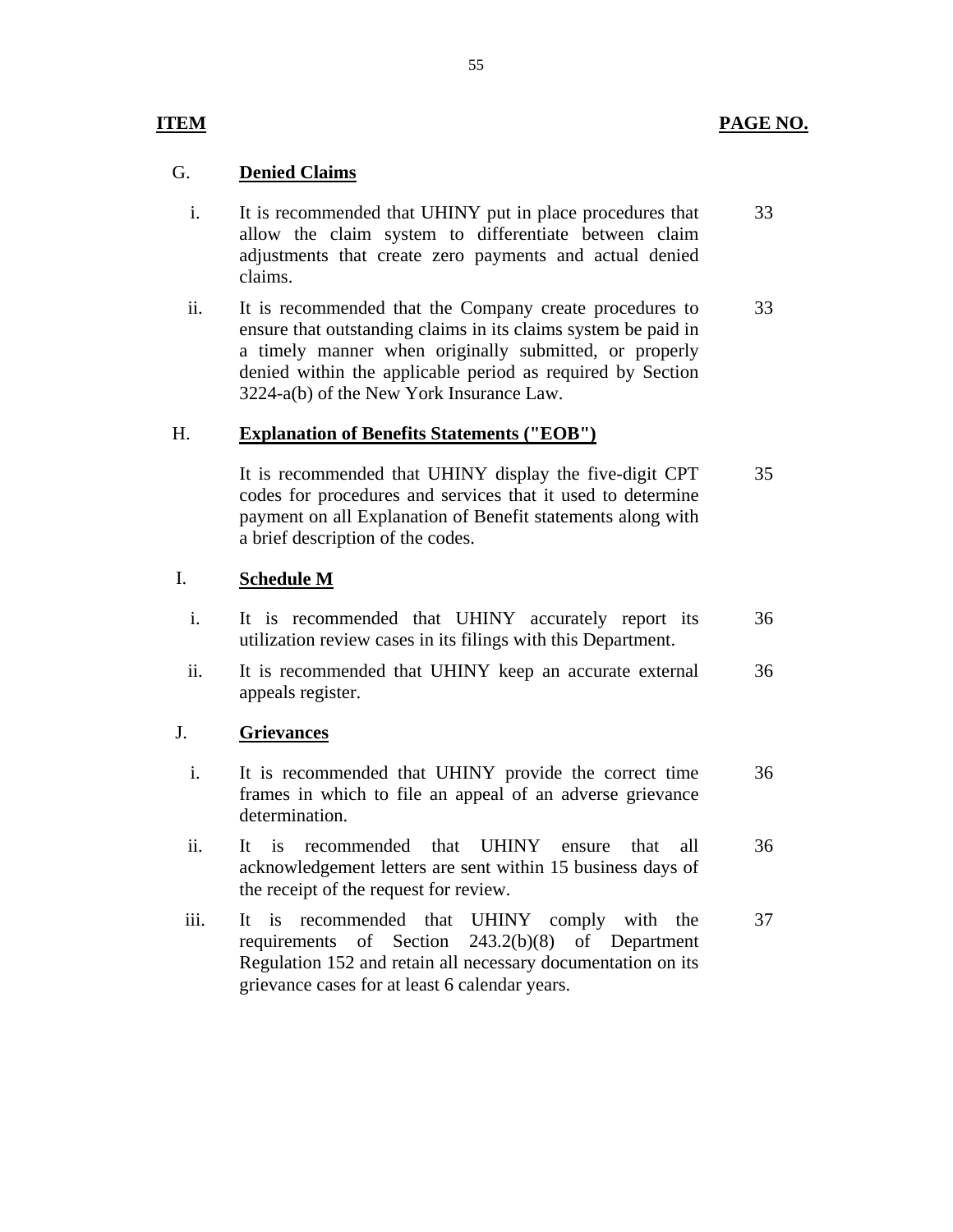# **ITEM**

# K. **Utilization review**

- i. It is recommended that UHINY comply with the requirements of Section 4904(c) of the New York Insurance Law and provide written acknowledgement within 15 days of receipt of an appeal of a utilization review determination. 39
- ii. It is also recommended that UHINY comply with the requirements of Section 4904(c) of the New York Insurance Law and provide the enrollee with notice of the appeal determination within 2 business days of the rendering of such determination. 39
- iii. is further recommended that UHINY properly classify its utilization review appeal files and label its correspondence properly. 40
- iv. It is recommended that UHINY comply with the requirements of Section 243.2(b)(8) of Regulation 152 and retain all required documentation for its utilization review files for at least 6 calendar years. 40

# L. **Appointment of Agents**

- i. It is recommended that UHINY comply with Section 2112(a) of the New York Insurance Law and file certificates of 41 appointments for all agents.
- ii. It is recommended that UHINY report all appointment terminations to the New York State Insurance Department in order to comply with the requirements of Section 2112(d) of the New York Insurance Law. 43
- iii. It is recommended that UHINY improve its record keeping as regards to agents and brokers certificates of appointments and licensing. 43
- iv. It is recommended that UHINY initiate a formal written 43 agreement with its individual independent agents.

# M. **Fraud Prevention and Detection**

- i. It is recommended that UHINY adequately staff its Special Investigations Unit (SIU), so that it can effectively detect, investigate and prevent fraud. 47
- ii. It is recommended that UHINY comply with its procedures to ensure that IFB-1 forms are filed when required and that the files document when and if these filings occur. 48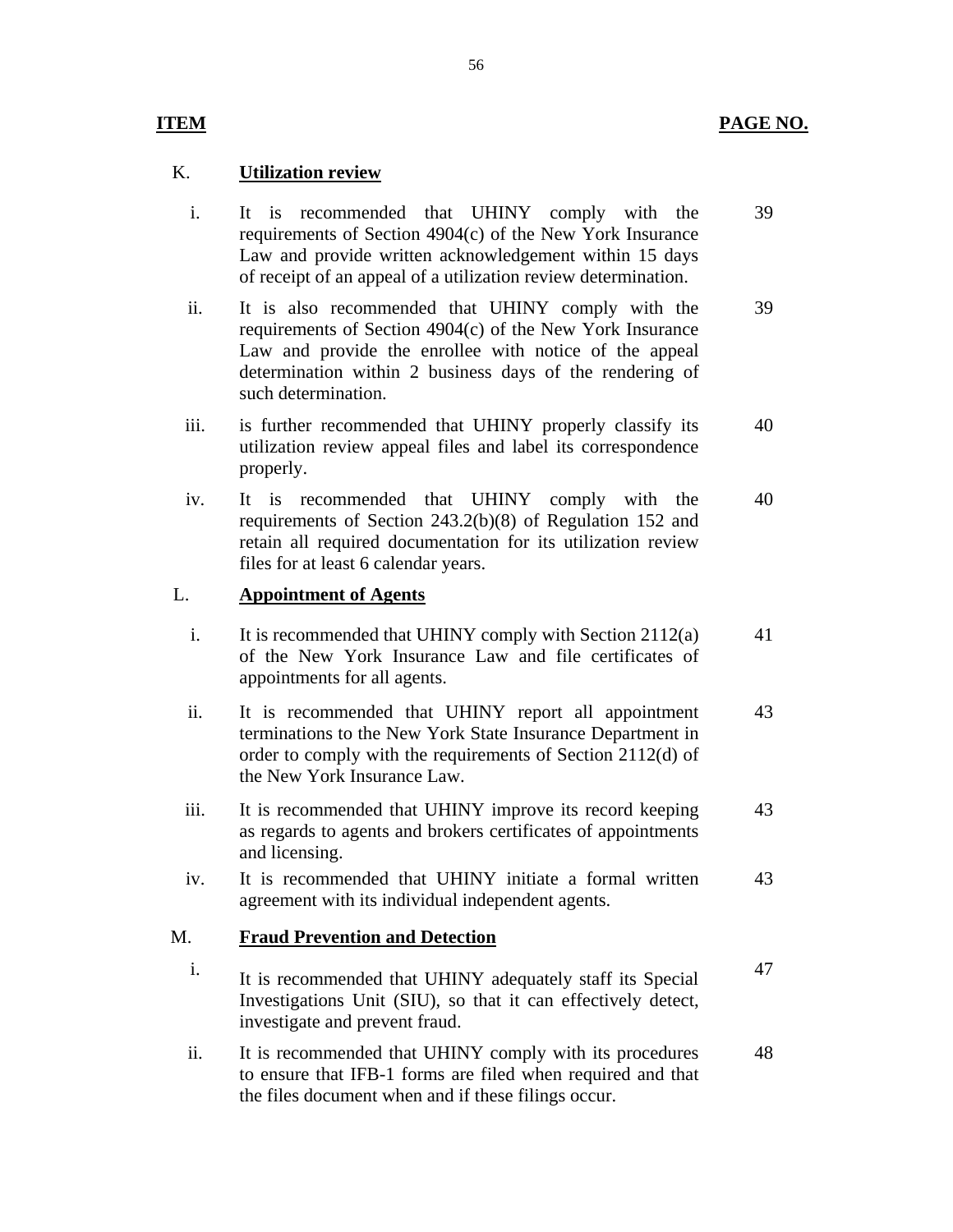# **PAGE NO.**

# M. **Fraud Prevention and Detection**

iii. It is recommended that UHINY put in place procedures to ensure that all cases are reviewed by a supervisor before the case is closed. 48